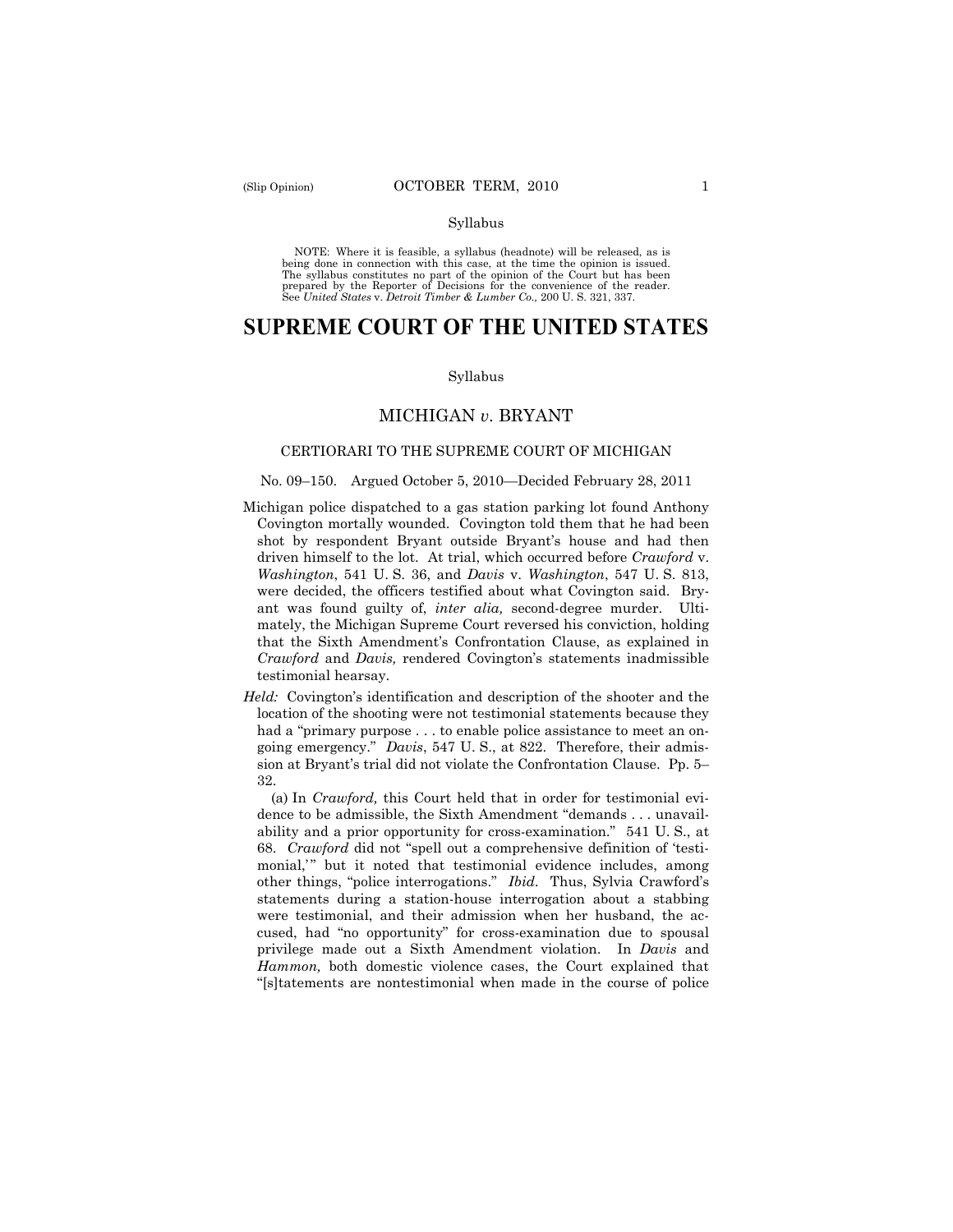interrogation under circumstances objectively indicating that the [interrogation's] primary purpose . . . is to enable police assistance to meet an ongoing emergency," but they "are testimonial when the circumstances objectively indicate that there is no such ongoing emergency, and that the [interrogation's] primary purpose is to establish or prove past events potentially relevant to later criminal prosecution." 547 U. S., at 822*.* Thus, a recording of a 911 call describing an ongoing domestic disturbance was nontestimonial in *Davis,* where the victim's "elicited statements were necessary to be able to *resolve*  [the ongoing] emergency," and the statements were not formal. *Id.,*  at 827. But the statements in *Hammon* were testimonial, where the victim was interviewed after the event in a room separate from her husband and "deliberately recounted, in response to police questioning" the past events. *Id.*, at 830. Here, the context is a nondomestic dispute, with the "ongoing emergency" extending beyond an initial victim to a potential threat to the responding police and the public. This context requires additional clarification of what *Davis* meant by "the primary purpose of the interrogation is to enable police assistance to meet an ongoing emergency." *Id.*, at 822. Pp. 5–12.

(b) To make the "primary purpose" determination, the Court must objectively evaluate the circumstances in which the encounter between the individual and the police occurs and the parties' statements and actions. Pp. 12–23.

(1) The primary purpose inquiry is objective. The circumstances in which an encounter occurs—*e.g.*, at or near a crime scene versus at a police station, during an ongoing emergency or afterwards—are clearly matters of objective fact. And the relevant inquiry into the parties' statements and actions is not the subjective or actual purpose of the particular parties, but the purpose that reasonable participants would have had, as ascertained from the parties' statements and actions and the circumstances in which the encounter occurred. P. 13.

(2) The existence of an "ongoing emergency" at the time of the encounter is among the most important circumstances informing the interrogation's "primary purpose." See, *e.g., Davis*, 547 U. S., at 828– 830. An emergency focuses the participants not on "prov[ing] past events potentially relevant to later criminal prosecution," *id.,* at 822, but on "end[ing] a threatening situation," *id.,* at 832. The Michigan Supreme Court failed to appreciate that whether an emergency exists and is ongoing is a highly context-dependent inquiry. An assessment of whether an emergency threatening the police and public is ongoing cannot narrowly focus on whether the threat to the first victim has been neutralized because the threat to the first responders and public may continue. The State Supreme Court also did not appreciate that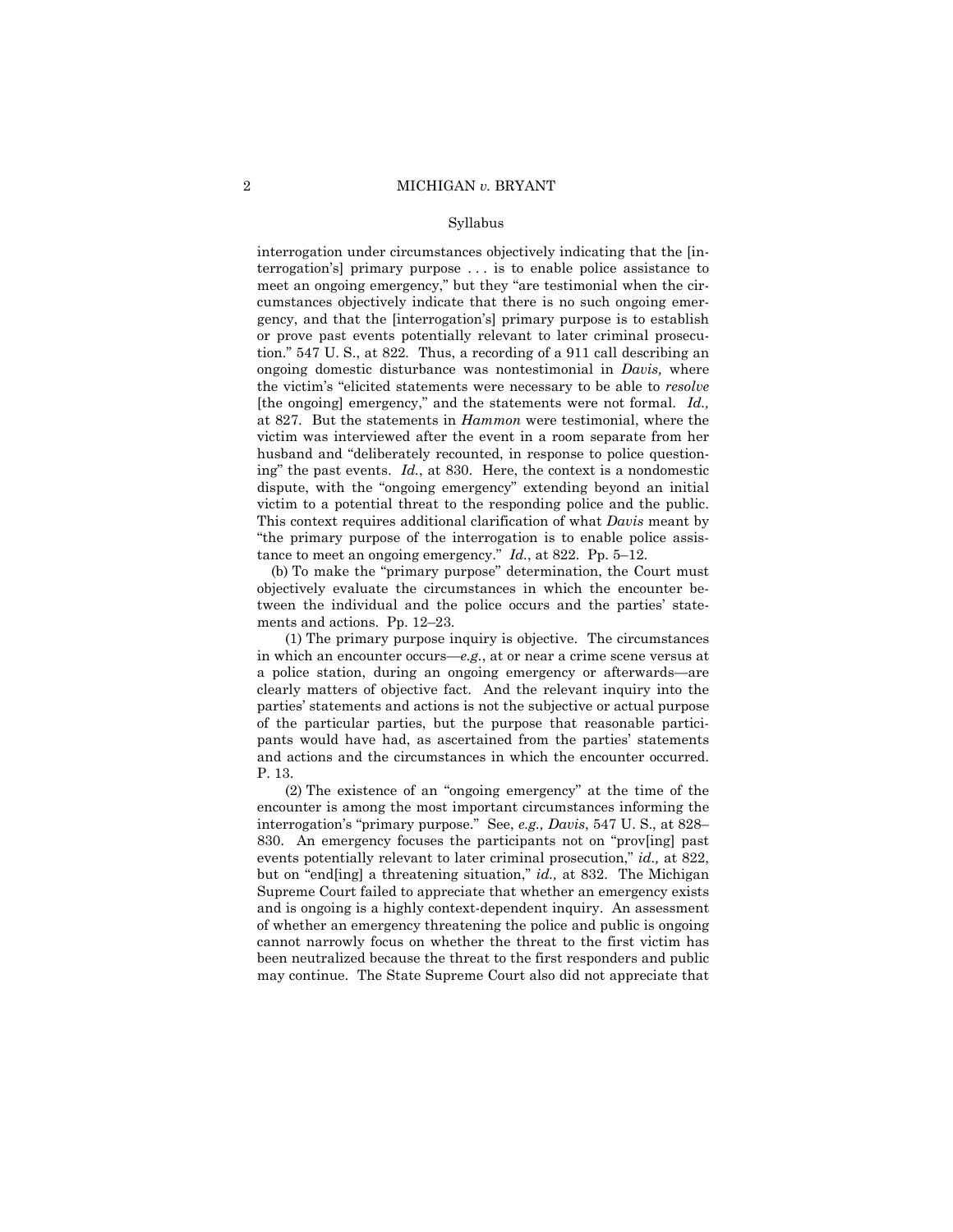an emergency's duration and scope may depend in part on the type of weapon involved; the court below relied on *Davis* and *Hammon*, where the assailants used their fists, as controlling the scope of an emergency involving a gun. A victim's medical condition is important to the primary purpose inquiry to the extent that it sheds light on the victim's ability to have any purpose at all in responding to police questions and on the likelihood that any such purpose would be a testimonial one. It also provides important context for first responders to judge the existence and magnitude of a continuing threat to the victim, themselves, and the public. This does not mean that an emergency lasts the entire time that a perpetrator is on the loose, but trial courts can determine in the first instance when an interrogation transitions from nontestimonial to testimonial. Finally, whether an ongoing emergency exists is simply one factor informing the ultimate inquiry regarding an interrogation's "primary purpose." Another is the encounter's *informality.* Formality suggests the absence of an emergency, but informality does not necessarily indicate the presence of an emergency or the lack of testimonial intent. The facts here the questioning occurred in an exposed, public area, before emergency medical services arrived, and in a disorganized fashion distinguish this case from *Crawford*'s formal station-house interrogation*.* Pp. 14–20.

(3) The statements and actions of both the declarant and interrogators also provide objective evidence of the interrogation's primary purpose. Looking to the contents of both the questions and the answers ameliorates problems that could arise from looking solely to one participant, since both interrogators and declarants may have mixed motives. Police officers' dual responsibilities as both first responders and criminal investigators may lead them to act with different motives simultaneously or in quick succession. And during an ongoing emergency, victims may want the threat to end, but may not envision prosecution. Alternatively, a severely injured victim may have no purpose at all in answering questions. Taking into account such injuries does not make the inquiry subjective. The inquiry still focuses on the understanding and purpose of a reasonable victim in the actual victim's circumstances, which prominently include the victim's physical state. Objectively ascertaining the primary purpose of the interrogation by examining the statements and actions of all participants is also consistent with this Court's prior holdings. *E.g.*, *Davis,* 547 U. S., at 822–823, n. 1. Pp. 20–23.

(c) Here, the circumstances of the encounter as well as the statements and actions of Covington and the police objectively indicate that the interrogation's "primary purpose" was "to enable police assistance to meet an ongoing emergency," 547 U. S., at 822. The cir-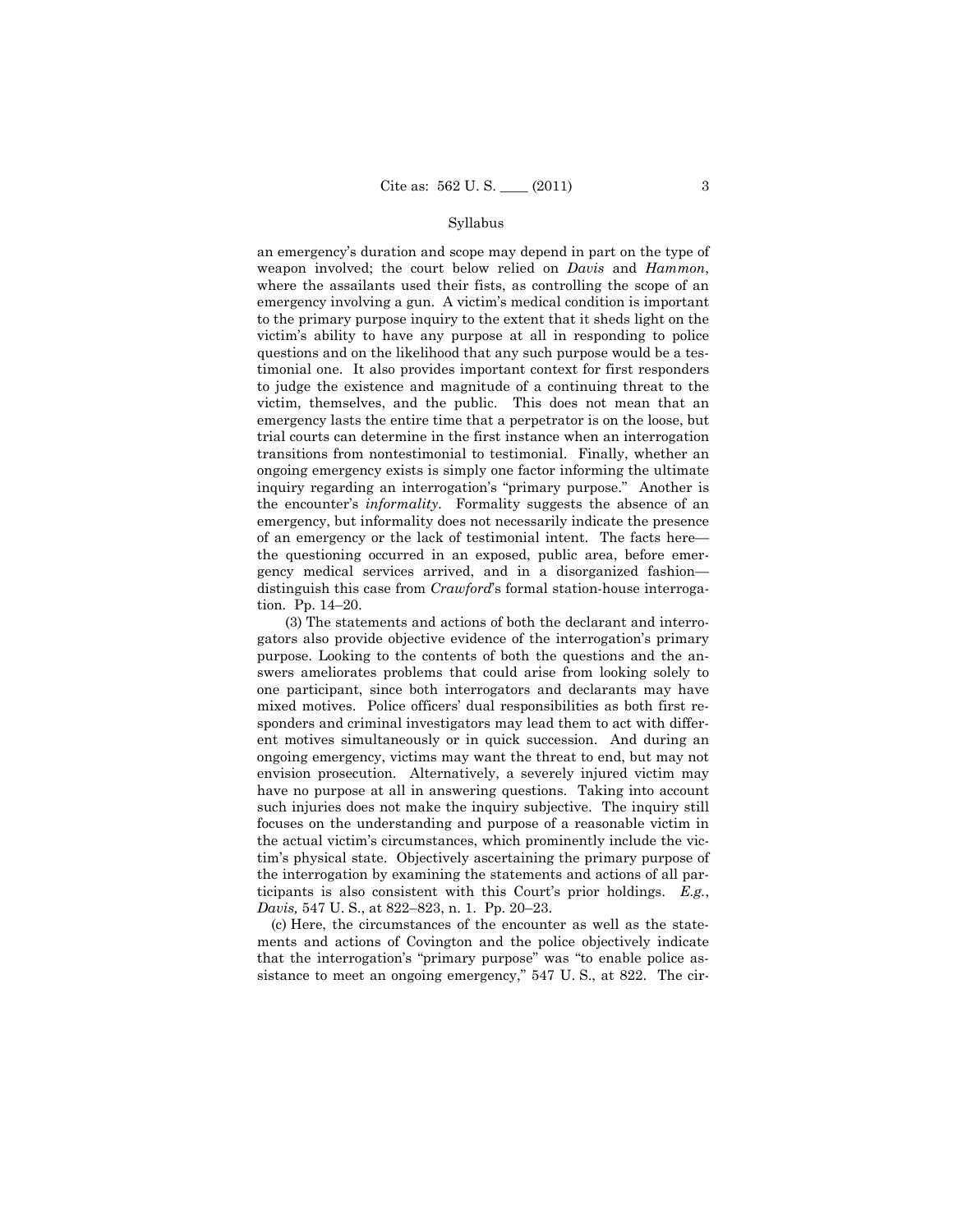cumstances of the interrogation involved an armed shooter, whose motive for and location after the shooting were unknown and who had mortally wounded Covington within a few blocks and a few minutes of the location where police found Covington. Unlike the emergencies in *Davis* and *Hammon*, this dispute's potential scope and thus the emergency encompassed a potential threat to the police and the public. And since this case involved a gun, the physical separation that was sufficient to end the emergency in *Hammon* was not necessarily sufficient to end the threat here. Informed by the circumstances of the ongoing emergency, the Court now turns to determining the "primary purpose of the interrogation" as evidenced by the statements and actions of Covington and the police. The circumstances of the encounter provide important context for understanding Covington's statements to the police. When he responded to their questions, he was lying in a gas station parking lot bleeding from a mortal gunshot wound, and his answers were punctuated with questions about when emergency medical services would arrive. Thus, this Court cannot say that a person in his situation would have had a "primary purpose" "to establish or prove past events potentially relevant to later criminal prosecution." *Ibid.* For their part, the police responded to a call that a man had been shot. They did not know why, where, or when the shooting had occurred; the shooter's location; or anything else about the crime. They asked exactly the type of questions necessary to enable them "to meet an ongoing emergency." *Ibid.* Nothing in Covington's responses indicated to the police that there was no emergency or that the emergency had ended. Finally, this situation is more similar to the informal, harried 911 call in *Davis* than to the structured, station-house interview in *Crawford*. The officers all arrived at different times; asked, upon arrival, what had happened; and generally did not conduct a structured interrogation. The informality suggests that their primary purpose was to address what they considered to be an ongoing emergency, and the circumstances lacked a formality that would have alerted Covington to or focused him on the possible future prosecutorial use of his statements. Pp. 23–32.

483 Mich. 132, 768 N. W. 2d 65, vacated and remanded.

SOTOMAYOR, J., delivered the opinion of the Court, in which ROBERTS, C. J., and KENNEDY, BREYER, and ALITO, JJ., joined. THOMAS, J., filed an opinion concurring in the judgment. SCALIA, J., and GINSBURG, J., filed dissenting opinions. KAGAN, J., took no part in the consideration or decision of the case.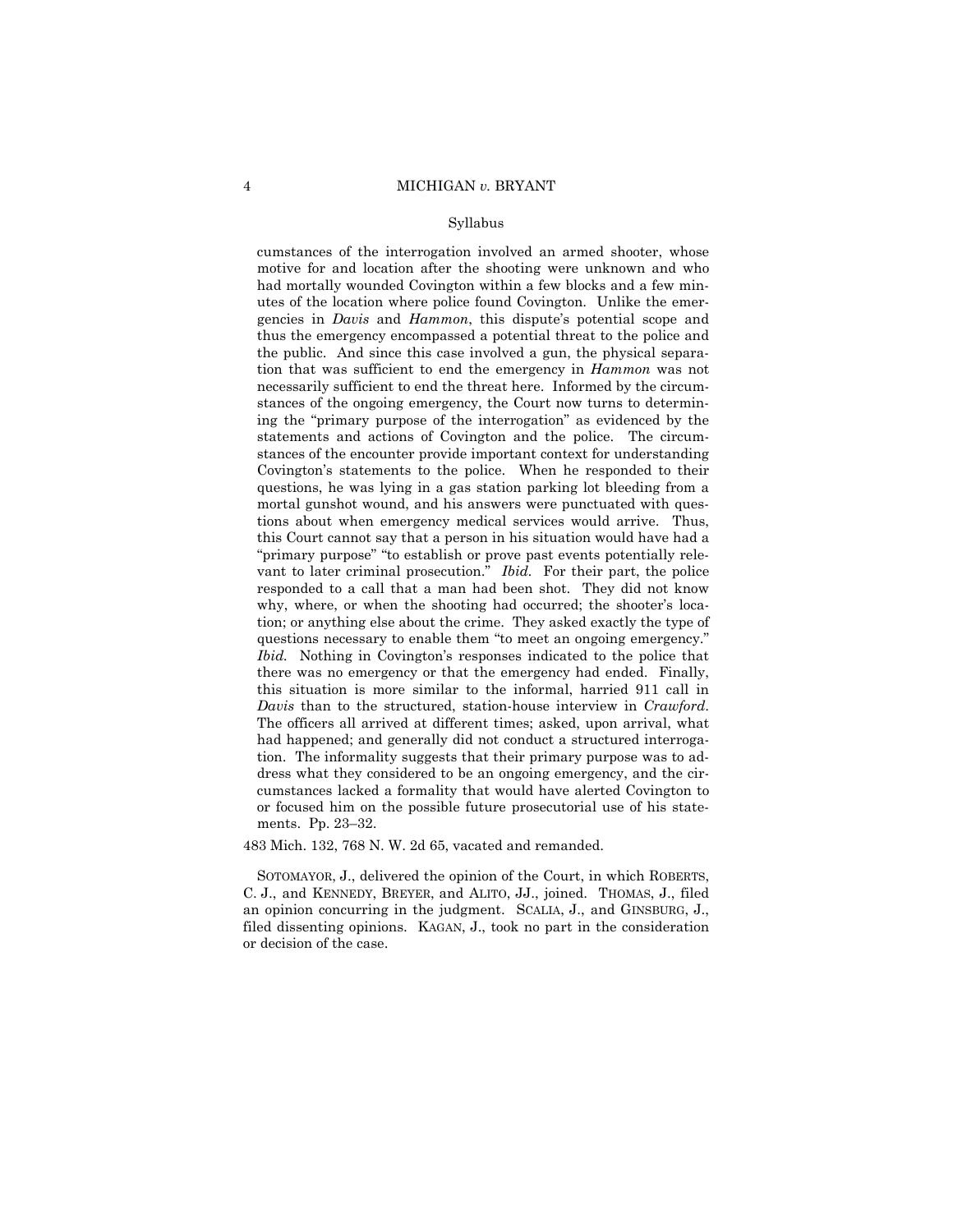NOTICE: This opinion is subject to formal revision before publication in the preliminary print of the United States Reports. Readers are requested to notify the Reporter of Decisions, Supreme Court of the United States, Washington, D. C. 20543, of any typographical or other formal errors, in order that corrections may be made before the preliminary print goes to press.

### $\frac{1}{2}$  , where  $\frac{1}{2}$ **SUPREME COURT OF THE UNITED STATES**

#### $\frac{1}{2}$  ,  $\frac{1}{2}$  ,  $\frac{1}{2}$  ,  $\frac{1}{2}$  ,  $\frac{1}{2}$  ,  $\frac{1}{2}$ No. 09–150

# MICHIGAN, PETITIONER *v.* RICHARD PERRY BRYANT

### ON WRIT OF CERTIORARI TO THE SUPREME COURT OF MICHIGAN

### [February 28, 2011]

### JUSTICE SOTOMAYOR delivered the opinion of the Court.

At respondent Richard Bryant's trial, the court admitted statements that the victim, Anthony Covington, made to police officers who discovered him mortally wounded in a gas station parking lot. A jury convicted Bryant of, *inter alia*, second-degree murder. 483 Mich. 132, 137, 768 N. W. 2d 65, 67–68 (2009). On appeal, the Supreme Court of Michigan held that the Sixth Amendment's Confrontation Clause, as explained in our decisions in *Crawford* v. *Washington*, 541 U. S. 36 (2004), and *Davis* v. *Washington*, 547 U. S. 813 (2006), rendered Covington's statements inadmissible testimonial hearsay, and the court reversed Bryant's conviction. 483 Mich., at 157, 768 N. W. 2d, at 79. We granted the State's petition for a writ of certiorari to consider whether the Confrontation Clause barred the admission at trial of Covington's statements to the police. We hold that the circumstances of the interaction between Covington and the police objectively indicate that the "primary purpose of the interrogation" was "to enable police assistance to meet an ongoing emergency." *Davis*, 547 U. S., at 822. Therefore, Covington's identification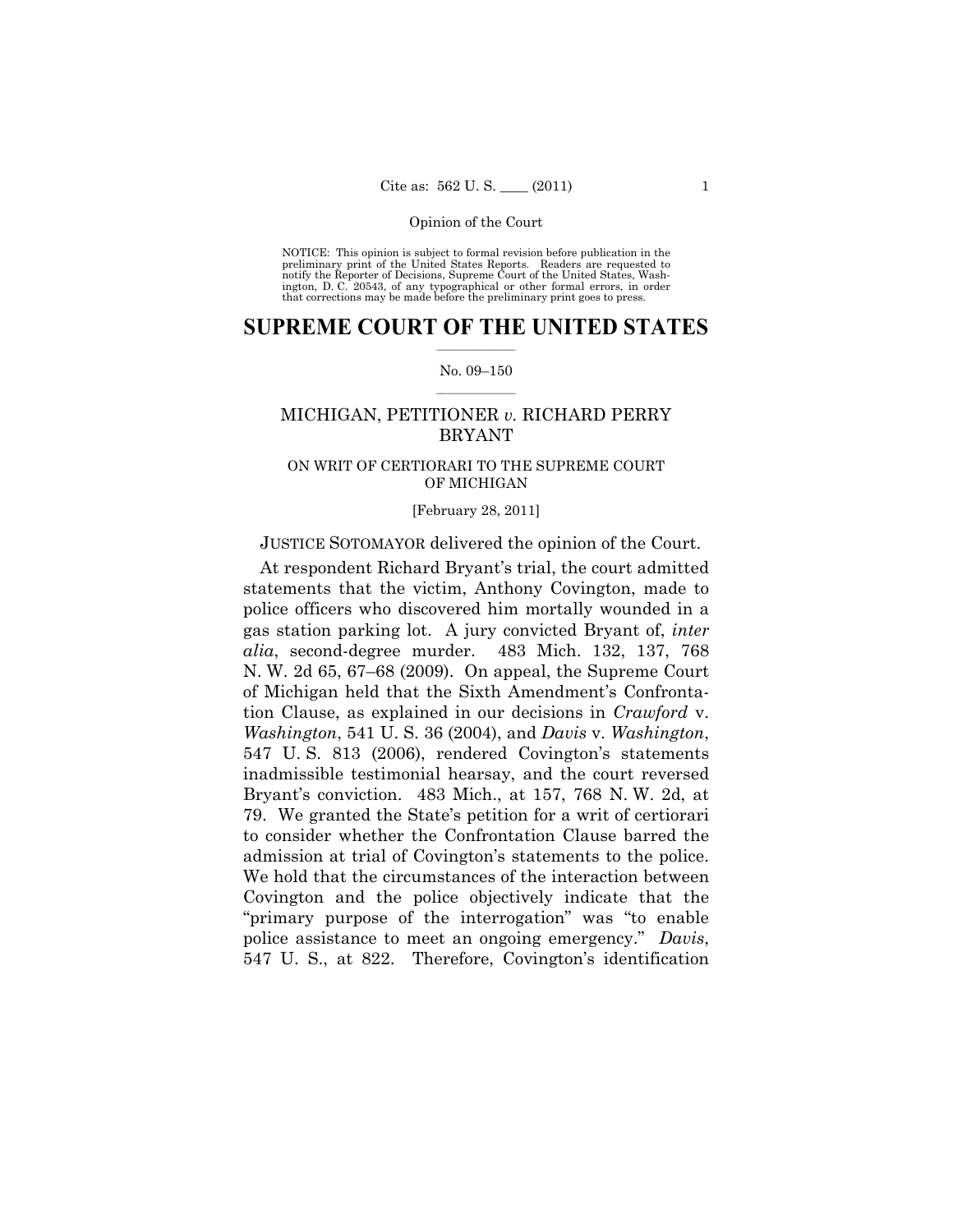#### Opinion of the Court

and description of the shooter and the location of the shooting were not testimonial statements, and their admission at Bryant's trial did not violate the Confrontation Clause. We vacate the judgment of the Supreme Court of Michigan and remand.

I

Around 3:25 a.m. on April 29, 2001, Detroit, Michigan police officers responded to a radio dispatch indicating that a man had been shot. At the scene, they found the victim, Anthony Covington, lying on the ground next to his car in a gas station parking lot. Covington had a gunshot wound to his abdomen, appeared to be in great pain, and spoke with difficulty.

The police asked him "what had happened, who had shot him, and where the shooting had occurred." 483 Mich., at 143, 768 N. W. 2d, at 71. Covington stated that "Rick" shot him at around 3 a.m. *Id.*, at 136, and n. 1, 768 N. W. 2d, at 67, and n. 1. He also indicated that he had a conversation with Bryant, whom he recognized based on his voice, through the back door of Bryant's house. Covington explained that when he turned to leave, he was shot through the door and then drove to the gas station, where police found him.

Covington's conversation with the police ended within 5 to 10 minutes when emergency medical services arrived. Covington was transported to a hospital and died within hours. The police left the gas station after speaking with Covington, called for backup, and traveled to Bryant's house. They did not find Bryant there but did find blood and a bullet on the back porch and an apparent bullet hole in the back door. Police also found Covington's wallet and identification outside the house.

At trial, which occurred prior to our decisions in *Crawford*, 541 U. S. 36, and *Davis*, 547 U. S. 813, the police officers who spoke with Covington at the gas station testi-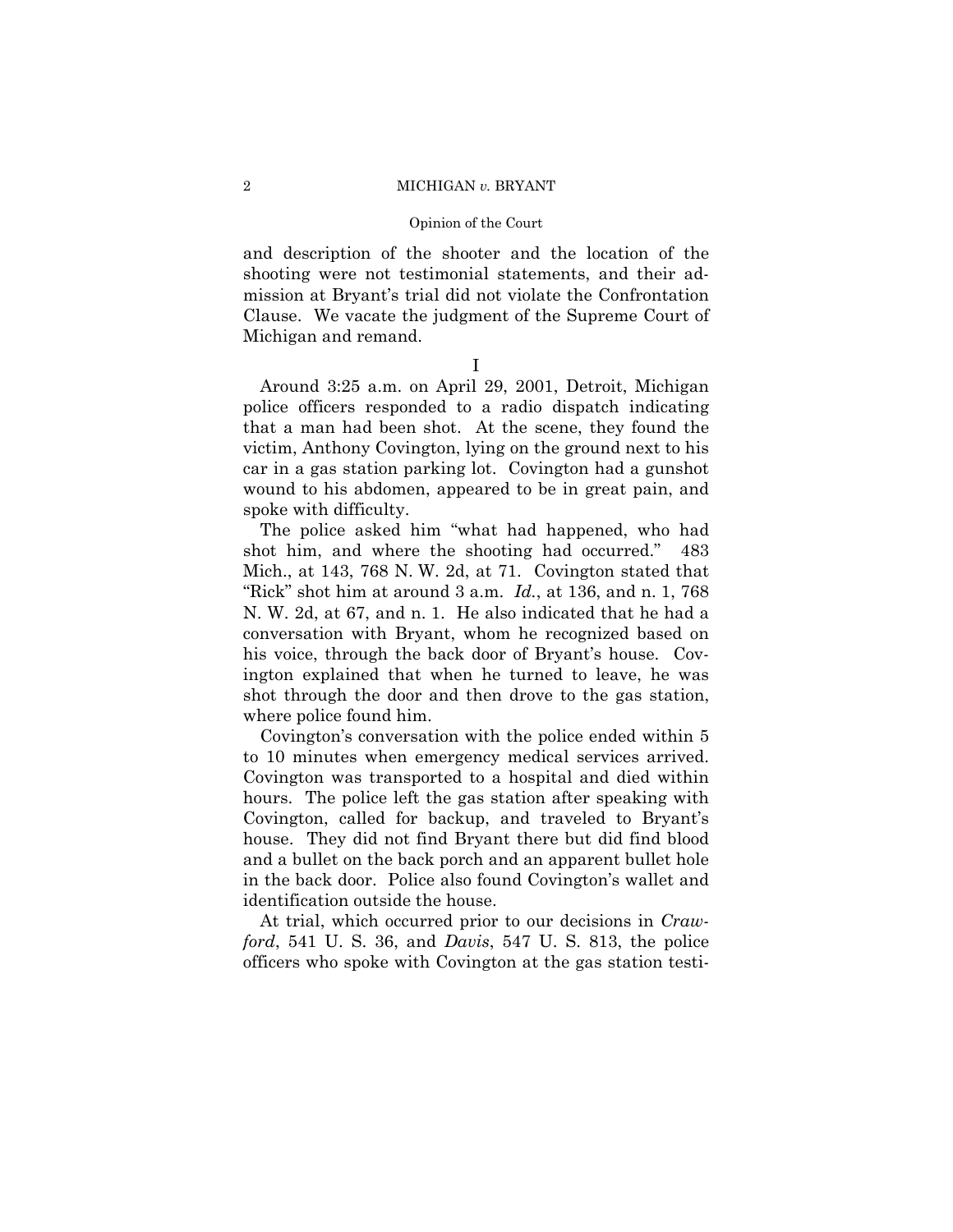fied about what Covington had told them. The jury returned a guilty verdict on charges of second-degree murder, being a felon in possession of a firearm, and possession of a firearm during the commission of a felony.

Bryant appealed, and the Michigan Court of Appeals affirmed his conviction. No. 247039, 2004 WL 1882661 (Aug. 24, 2004) *(per curiam)*. Bryant then appealed to the Supreme Court of Michigan, arguing that the trial court erred in admitting Covington's statements to the police. The Supreme Court of Michigan eventually remanded the case to the Court of Appeals for reconsideration in light of our 2006 decision in *Davis*. 477 Mich. 902, 722 N. W. 2d 797 (2006). On remand, the Court of Appeals again affirmed, holding that Covington's statements were properly admitted because they were not testimonial. No. 247039, 2007 WL 675471 (Mar. 6, 2007) *(per curiam)*. Bryant again appealed to the Supreme Court of Michigan, which reversed his conviction. 483 Mich. 132, 768 N. W. 2d 65.

Before the Supreme Court of Michigan, Bryant argued that Covington's statements to the police were testimonial under *Crawford* and *Davis* and were therefore inadmissible. The State, on the other hand, argued that the statements were admissible as "excited utterances" under the Michigan Rules of Evidence. 483 Mich., at 142, and n. 6, 768 N. W. 2d, at 70, and n. 6. There was no dispute that Covington was unavailable at trial and Bryant had no prior opportunity to cross-examine him. The court therefore assessed whether Covington's statements to the police identifying and describing the shooter and the time and location of the shooting were testimonial hearsay for purposes of the Confrontation Clause. The court concluded that the circumstances "clearly indicate that the 'primary purpose' of the questioning was to establish the facts of an event that had *already* occurred; the 'primary purpose' was not to enable police assistance to meet an ongoing emergency." *Id.*, at 143, 768 N. W. 2d, at 71. The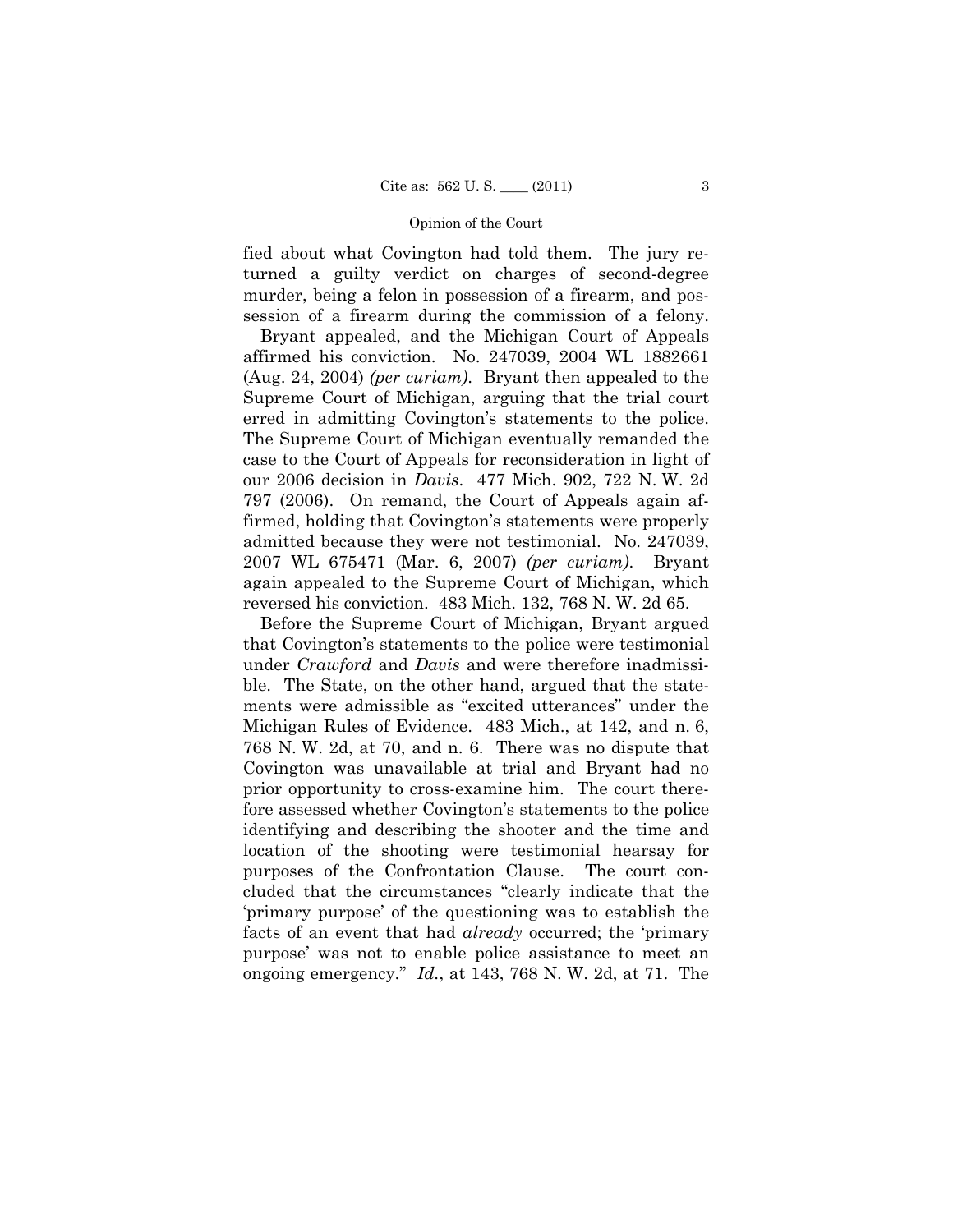#### Opinion of the Court

court explained that, in its view, Covington was describing past events and as such, his "primary purpose in making these statements to the police . . . was . . . to tell the police who had committed the crime against him, where the crime had been committed, and where the police could find the criminal." *Id.*, at 144, 768 N. W. 2d, at 71. Noting that the officers' actions did not suggest that they perceived an ongoing emergency at the gas station, the court held that there was in fact no ongoing emergency. *Id.*, at 145–147, 768 N. W. 2d, at 71–73. The court distinguished the facts of this case from those in *Davis*, where we held a declarant's statements in a 911 call to be nontestimonial. It instead analogized this case to *Hammon* v. *Indiana*, which we decided jointly with *Davis* and in which we found testimonial a declarant's statements to police just after an assault. See 547 U. S., at 829–832. Based on this analysis, the Supreme Court of Michigan held that the admission of Covington's statements constituted prejudicial plain error warranting reversal and ordered a new trial. 483 Mich., at 151–153, 768 N. W. 2d, at 75–76. The court did not address whether, absent a Confrontation Clause bar, the statements' admission would have been otherwise consistent with Michigan's hearsay rules or due process.1

<sup>1</sup>The Supreme Court of Michigan held that the question whether the victim's statements would have been admissible as "dying declarations" was not properly before it because at the preliminary examination, the prosecution, after first invoking both the dying declaration and excited utterance hearsay exceptions, established the factual foundation only for admission of the statements as excited utterances. The trial court ruled that the statements were admissible as excited utterances and did not address their admissibility as dying declarations. 483 Mich., at 153–154, 768 N. W. 2d, at 76–77. This occurred prior to our 2004 decision in *Crawford* v. *Washington*, 541 U. S. 36, where we first suggested that dying declarations, even if testimonial, might be admissible as a historical exception to the Confrontation Clause. *Id.*, at 56, n. 6; see also *Giles* v. *California*, 554 U. S. 353, 358–359 (2008). We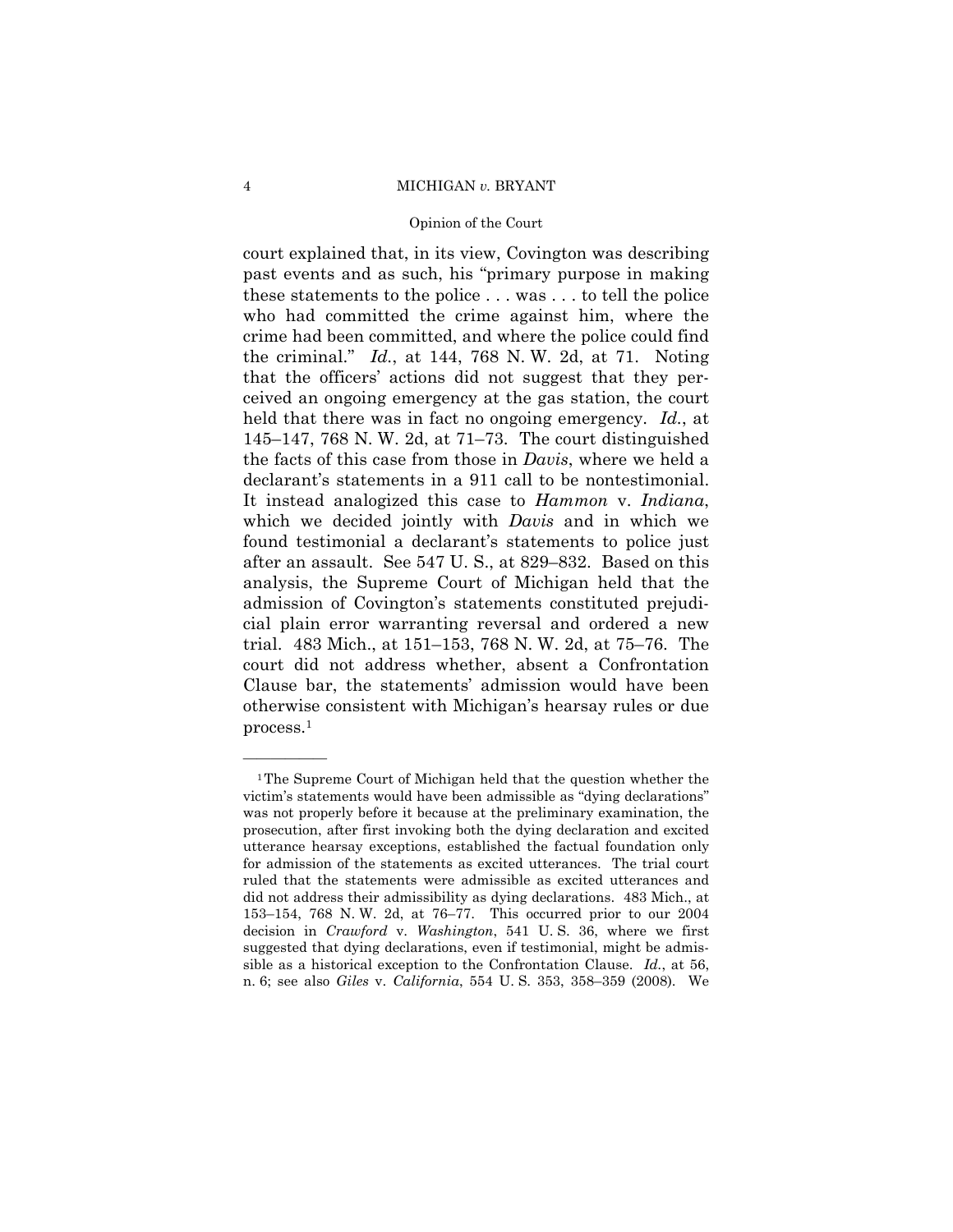The majority's opinion provoked two dissents, both of which would have held Covington's statements admissible because they were made in circumstances indicating that their "primary purpose" was to assist police in addressing an ongoing emergency. *Id.*, at 157, 768 N. W. 2d, at 79 (opinion of Weaver, J.); *id.*, at 157–158, 768 N. W. 2d, at 79 (opinion of Corrigan, J.). Justice Corrigan's dissent explained that the time and space between "the onset of an emergency and statements about that emergency clearly must be considered in context." *Id.*, at 161, 768 N. W. 2d, at 80. Justice Corrigan concluded that the objective circumstances of Covington's interaction with police rendered this case more similar to the nontestimonial statements in *Davis* than to the testimonial statements in *Crawford*. 483 Mich., at 164, 768 N. W. 2d, at 82.

We granted certiorari to determine whether the Confrontation Clause barred admission of Covington's statements. 559 U.S. \_\_ (2010).

### II

The Confrontation Clause of the Sixth Amendment states: "In all criminal prosecutions, the accused shall enjoy the right . . . to be confronted with the witnesses against him." The Fourteenth Amendment renders the Clause binding on the States. *Pointer* v. *Texas*, 380 U. S. 400, 403 (1965). In *Ohio* v. *Roberts*, 448 U. S. 56, 66 (1980), we explained that the confrontation right does not bar admission of statements of an unavailable witness if the statements "bea[r] adequate 'indicia of reliability.'"

noted in *Crawford* that we "need not decide in this case whether the Sixth Amendment incorporates an exception for testimonial dying declarations." 541 U. S., at 56, n. 6*.* Because of the State's failure to preserve its argument with regard to dying declarations, we similarly need not decide that question here. See also *post*, p. \_\_ (GINSBURG, J., dissenting).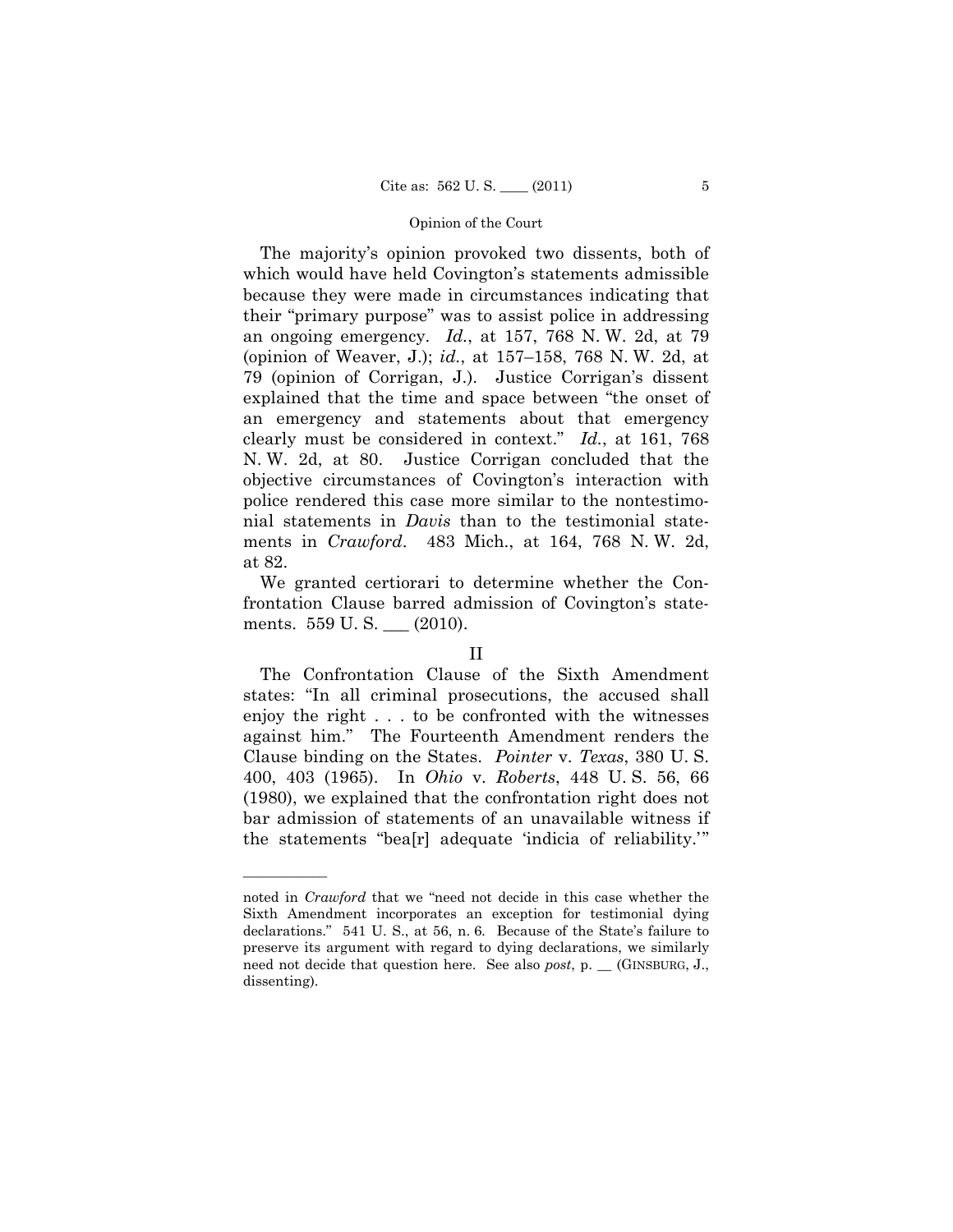#### Opinion of the Court

We held that reliability can be established if "the evidence falls within a firmly rooted hearsay exception," or if it does not fall within such an exception, then if it bears "particularized guarantees of trustworthiness." *Ibid.* 

Nearly a quarter century later, we decided *Crawford* v. *Washington*, 541 U. S. 36. Petitioner Michael Crawford was prosecuted for stabbing a man who had allegedly attempted to rape his wife, Sylvia. Sylvia witnessed the stabbing, and later that night, after she and her husband were both arrested, police interrogated her about the incident. At trial, Sylvia Crawford claimed spousal privilege and did not testify, but the State introduced a tape recording of Sylvia's statement to the police in an effort to prove that the stabbing was not in self-defense, as Michael Crawford claimed. The Washington Supreme Court affirmed Crawford's conviction because it found Sylvia's statement to be reliable, as required under *Ohio* v. *Roberts.* We reversed, overruling *Ohio* v. *Roberts*. 541 U. S., at 60–68; see also *Davis*, 547 U. S., at 825, n. 4.

*Crawford* examined the common-law history of the confrontation right and explained that "the principal evil at which the Confrontation Clause was directed was the civil-law mode of criminal procedure, and particularly its use of *ex parte* examinations as evidence against the accused." 541 U. S., at 50. We noted that in England, pretrial examinations of suspects and witnesses by government officials "were sometimes read in court in lieu of live testimony." *Id.*, at 43. In light of this history, we emphasized the word "witnesses" in the Sixth Amendment, defining it as "those who 'bear testimony.'" *Id.*, at 51 (quoting 2 N. Webster, An American Dictionary of the English Language (1828)). We defined "testimony" as " ' [a] solemn declaration or affirmation made for the purpose of establishing or proving some fact.'"  $541$  U.S., at 51 (quoting Webster). We noted that "[a]n accuser who makes a formal statement to government officers bears testimony in a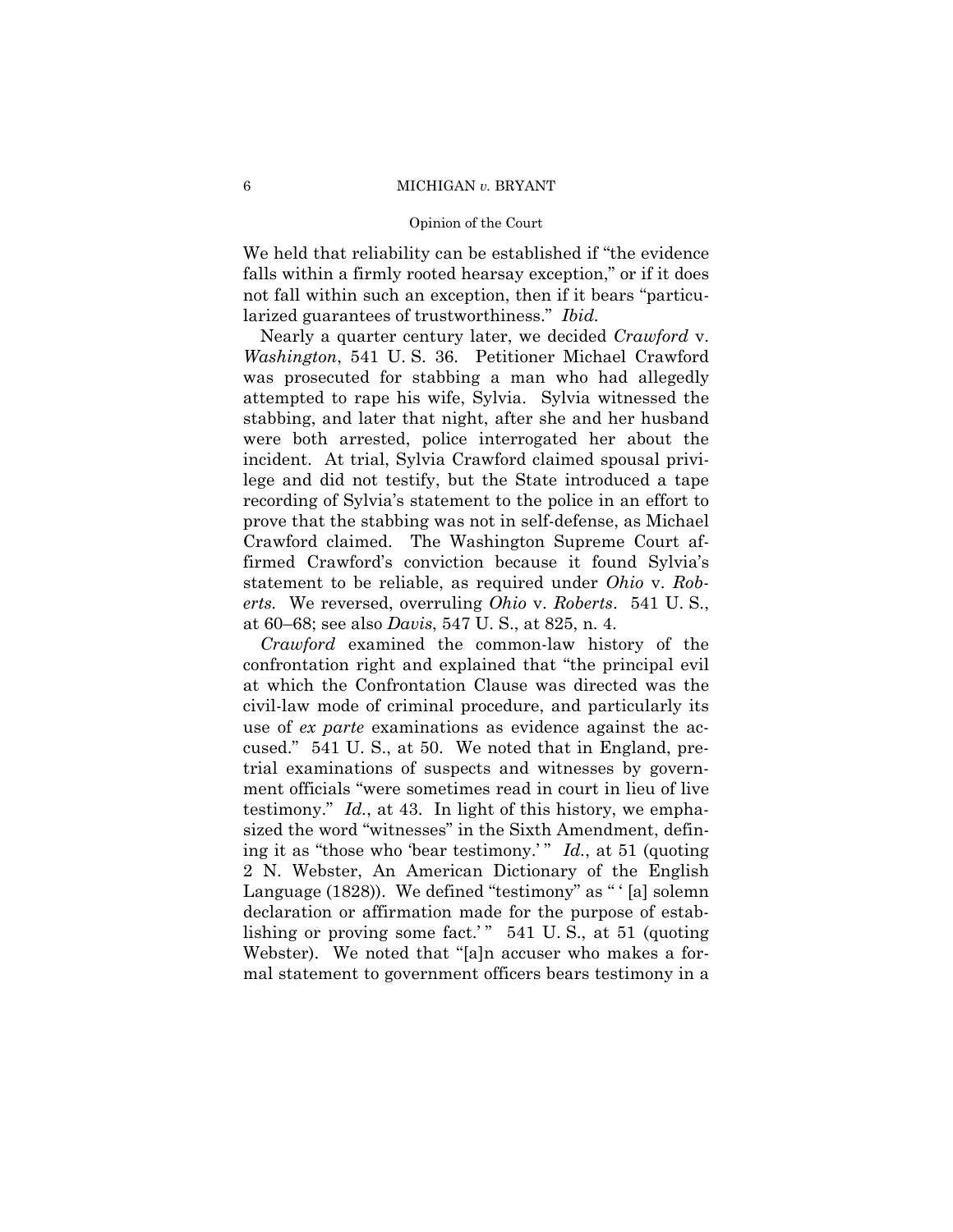sense that a person who makes a casual remark to an acquaintance does not." *Ibid.* We therefore limited the Confrontation Clause's reach to testimonial statements and held that in order for testimonial evidence to be admissible, the Sixth Amendment "demands what the common law required: unavailability and a prior opportunity for cross-examination." *Id.*, at 68. Although "leav[ing] for another day any effort to spell out a comprehensive definition of 'testimonial,' " *Crawford* noted that "at a minimum" it includes "prior testimony at a preliminary hearing, before a grand jury, or at a former trial; and . . . police interrogations." *Ibid.* Under this reasoning, we held that Sylvia Crawford's statements in the course of police questioning were testimonial and that their admission when Michael Crawford "had no opportunity to cross-examine her" due to spousal privilege was "sufficient to make out a violation of the Sixth Amendment." *Ibid.* 

In 2006, the Court in *Davis* v. *Washington* and *Hammon*  v. *Indiana*, 547 U. S. 813, took a further step to "determine more precisely which police interrogations produce testimony" and therefore implicate a Confrontation Clause bar. *Id.*, at 822. We explained that when *Crawford* said that

" 'interrogations by law enforcement officers fall squarely within [the] class' of testimonial hearsay, we had immediately in mind (for that was the case before us) interrogations solely directed at establishing the facts of a past crime, in order to identify (or provide evidence to convict) the perpetrator. The product of such interrogation, whether reduced to a writing signed by the declarant or embedded in the memory (and perhaps notes) of the interrogating officer, is testimonial." *Davis*, 547 U. S., at 826.

We thus made clear in *Davis* that not all those questioned by the police are witnesses and not all "interrogations by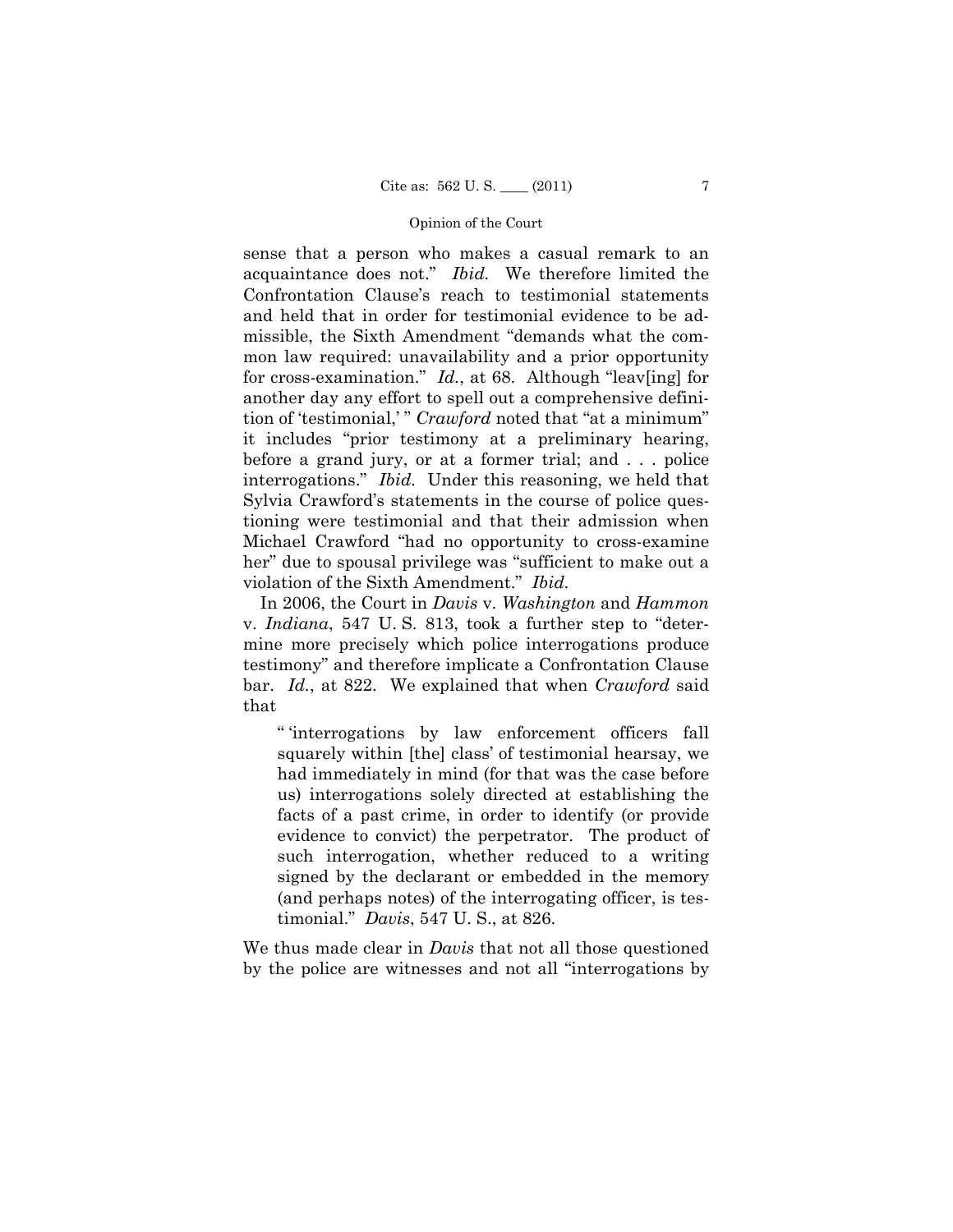law enforcement officers," *Crawford*, 541 U. S., at 53, are subject to the Confrontation Clause.<sup>2</sup>

*Davis* and *Hammon* were both domestic violence cases. In *Davis*, Michelle McCottry made the statements at issue to a 911 operator during a domestic disturbance with Adrian Davis, her former boyfriend. McCottry told the operator, "'He's here jumpin' on me again,'" and, "'He's usin' his fists.'" 547 U. S., at 817. The operator then asked McCottry for Davis' first and last names and middle initial, and at that point in the conversation McCottry reported that Davis had fled in a car. *Id.*, at 818. McCottry did not appear at Davis' trial, and the State introduced the recording of her conversation with the 911 operator. *Id.*, at 819.

In *Hammon*, decided along with *Davis*, police responded to a domestic disturbance call at the home of Amy and Hershel Hammon, where they found Amy alone on the front porch. *Ibid.* She appeared "'somewhat frightened,'" but told them " 'nothing was the matter.' " *Ibid.* (quoting *Hammon* v. *State*, 829 N. E. 2d 444, 446–447 (Ind. 2005)). She gave the police permission to enter the house, where they saw a gas heating unit with the glass front shattered on the floor. One officer remained in the kitchen with Hershel, while another officer talked to Amy in the living room about what had happened. Hershel tried several times to participate in Amy's conversation with the police and became angry when the police required him to stay separated from Amy. 547 U. S., at 819–820. The police asked Amy to fill out and sign a battery affidavit. She wrote: "'Broke our Furnace & shoved me down on the floor

<sup>2</sup> We noted in *Crawford* that "[w]e use the term 'interrogation' in its colloquial, rather than any technical legal, sense," and that "[j]ust as various definitions of 'testimonial' exist, one can imagine various definitions of 'interrogation,' and we need not select among them in this case." 541 U. S., at 53, n. 4. *Davis* did not abandon those qualifications; nor do we do so here.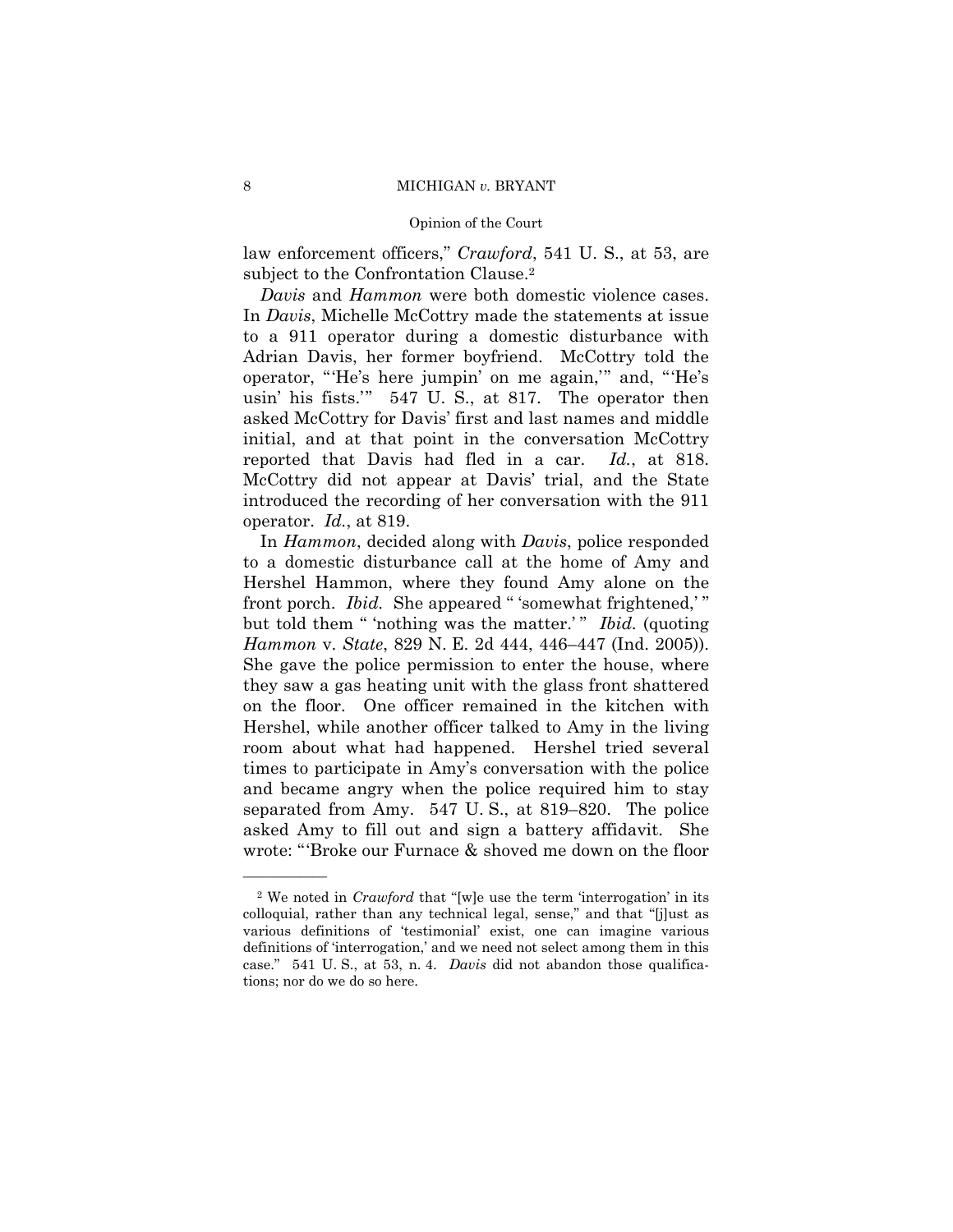into the broken glass. Hit me in the chest and threw me down. Broke our lamps & phone. Tore up my van where I couldn't leave the house. Attacked my daughter.'" *Id.*, at 820. Amy did not appear at Hershel's trial, so the police officers who spoke with her testified as to her statements and authenticated the affidavit. *Ibid*. The trial court admitted the affidavit as a present sense impression and admitted the oral statements as excited utterances under state hearsay rules. *Ibid*. The Indiana Supreme Court affirmed Hammon's conviction, holding that Amy's oral statements were not testimonial and that the admission of the affidavit, although erroneous because the affidavit was testimonial, was harmless. *Hammon* v. *State*, 829 N. E. 2d, at 458–459.

To address the facts of both cases, we expanded upon the meaning of "testimonial" that we first employed in *Crawford* and discussed the concept of an ongoing emergency. We explained:

"Statements are nontestimonial when made in the course of police interrogation under circumstances objectively indicating that the primary purpose of the interrogation is to enable police assistance to meet an ongoing emergency. They are testimonial when the circumstances objectively indicate that there is no such ongoing emergency, and that the primary purpose of the interrogation is to establish or prove past events potentially relevant to later criminal prosecution." *Davis*, 547 U. S., at 822*.* 

Examining the *Davis* and *Hammon* statements in light of those definitions, we held that the statements at issue in *Davis* were nontestimonial and the statements in *Hammon* were testimonial. We distinguished the statements in *Davis* from the testimonial statements in *Crawford* on several grounds, including that the victim in *Davis*  was "speaking about events *as they were actually happen-*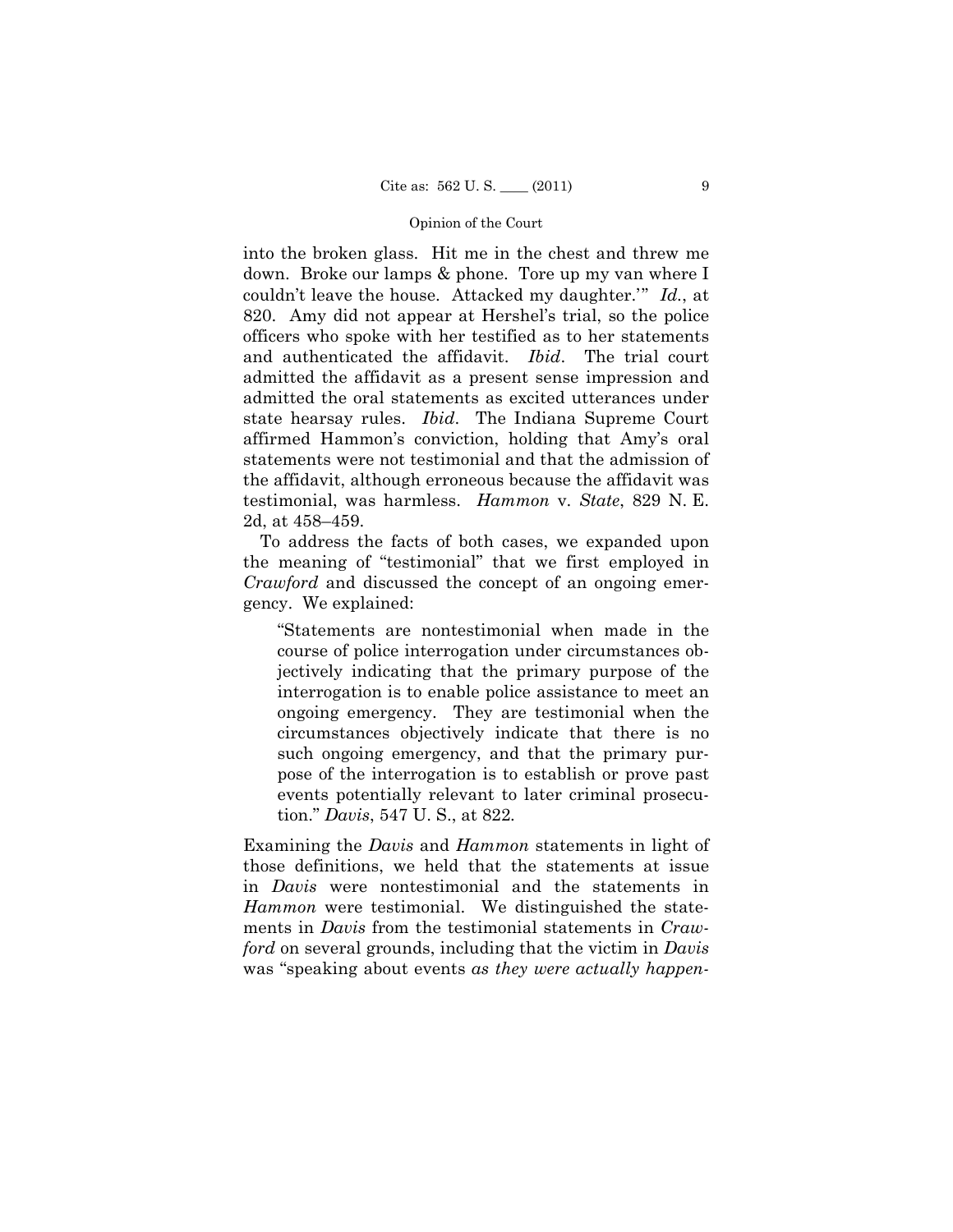### Opinion of the Court

*ing*, rather than 'describling] past events,' " that there was an ongoing emergency, that the "elicited statements were necessary to be able to *resolve* the present emergency," and that the statements were not formal. 547 U. S., at 827. In *Hammon*, on the other hand, we held that, "[i]t is entirely clear from the circumstances that the interrogation was part of an investigation into possibly criminal past conduct." *Id.*, at 829. There was "no emergency in progress." *Ibid.* The officer questioning Amy "was not seeking to determine . . . 'what is happening,' but rather 'what happened.'" *Id.*, at 830. It was "formal enough" that the police interrogated Amy in a room separate from her husband where, "some time after the events described were over," she "deliberately recounted, in response to police questioning, how potentially criminal past events began and progressed." *Ibid*. Because her statements "were neither a cry for help nor the provision of information enabling officers immediately to end a threatening situation," *id.*, at 832, we held that they were testimonial.

*Davis* did not "attemp[t] to produce an exhaustive classification of all conceivable statements—or even all conceivable statements in response to police interrogation—as either testimonial or nontestimonial." *Id.*, at 822.3 The

<sup>3</sup>*Davis* explained that 911 operators "may at least be agents of law enforcement when they conduct interrogations of 911 callers," and therefore "consider[ed] their acts to be acts of the police" for purposes of the opinion. 547 U. S., at 823, n. 2. *Davis* explicitly reserved the question of "whether and when statements made to someone other than law enforcement personnel are 'testimonial.'" *Ibid*. We have no need to decide that question in this case either because Covington's statements were made to police officers. The dissent also claims to reserve this question, see *post*, at 3, n. 1 (opinion of SCALIA, J.), but supports one of its arguments by relying on *King* v. *Brasier*, 1 Leach 199, 200, 168 Eng. Rep. 202, 202–203 (K. B. 1779), which involved statements made by a child to her mother—a private citizen—just after the child had been sexually assaulted. See also *Crawford* v. *Washington*, 541 U. S. 36, 69– 70 (2004) (Rehnquist, C. J., concurring in judgment) (citing *King* v.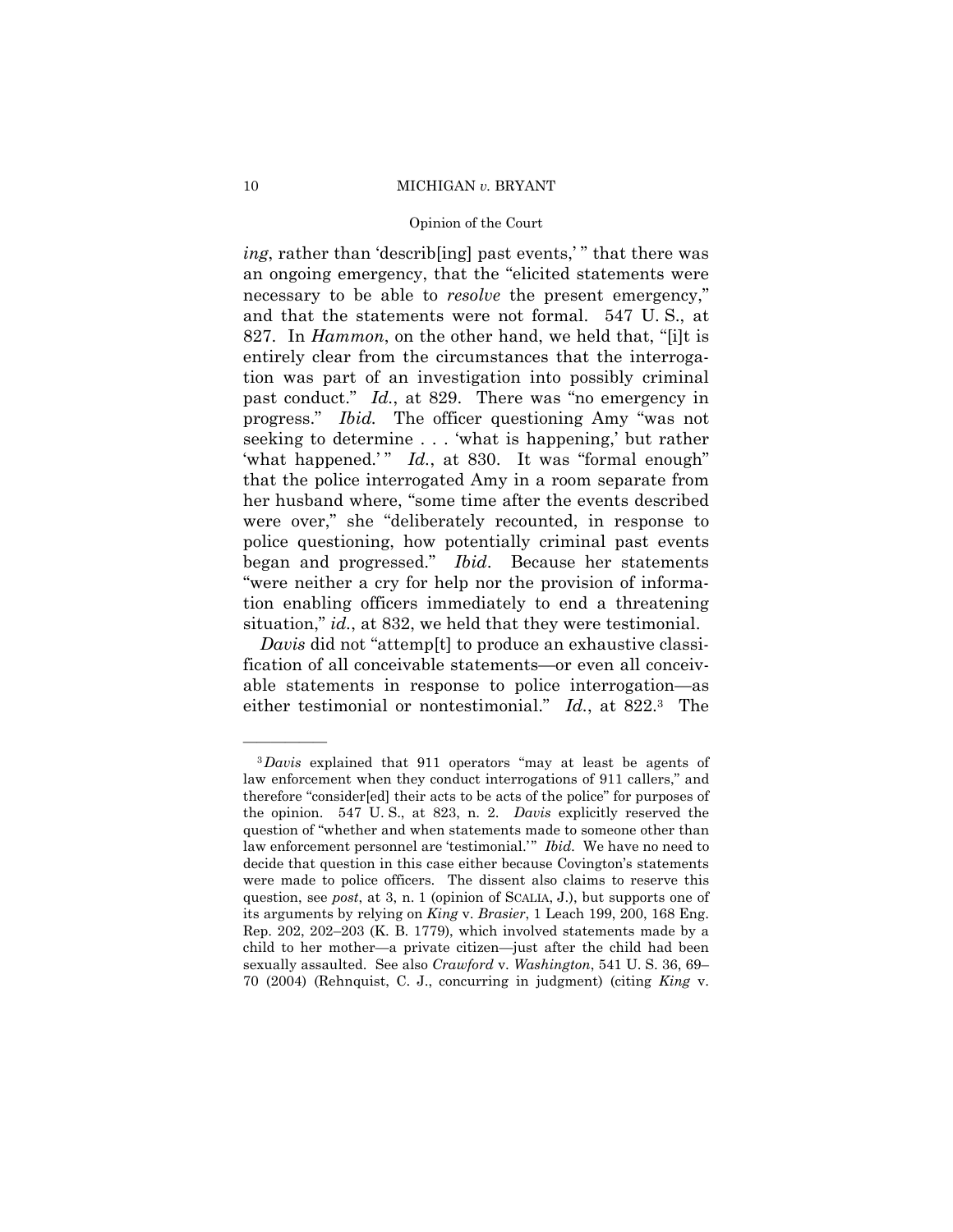basic purpose of the Confrontation Clause was to "targe<sup>[t]"</sup> the sort of "abuses" exemplified at the notorious treason trial of Sir Walter Raleigh. *Crawford*, 541 U. S., at 51. Thus, the most important instances in which the Clause restricts the introduction of out-of-court statements are those in which state actors are involved in a formal, out-ofcourt interrogation of a witness to obtain evidence for trial.4 See *id.*, at 43–44. Even where such an interrogation is conducted with all good faith, introduction of the resulting statements at trial can be unfair to the accused if they are untested by cross-examination. Whether formal or informal, out-of-court statements can evade the basic objective of the Confrontation Clause, which is to prevent the accused from being deprived of the opportunity to cross-examine the declarant about statements taken for use at trial. When, as in *Davis*, the primary purpose of an interrogation is to respond to an "ongoing emergency," its purpose is not to create a record for trial and thus is not within the scope of the Clause. But there may be *other* circumstances, aside from ongoing emergencies, when a statement is not procured with a primary purpose of creating an out-of-court substitute for trial testimony. In making the primary purpose determination, standard rules of hearsay, designed to identify some state-

*Brasier* for the different proposition that "out-of-court statements made by someone other than the accused and not taken under oath, unlike *ex parte* depositions or affidavits, were generally not considered substantive evidence upon which a conviction could be based"). 4Contrary to the dissent's excited suggestion, nothing in this opinion

casts "favorable light," *post*, at 11 (opinion of SCALIA, J.), on the conduct of Sir Walter Raleigh's trial or other 16th- and 17th-century English treason trials. The dissent is correct that such trials are "unquestionably infamous," *ibid.*, and our decision here confirms, rather than undermines, that assessment. See also n. 17, *infra*. For all of the reasons discussed in JUSTICE THOMAS' opinion concurring in the judgment, the situation presented in this case is nothing like the circumstances presented by Sir Walter Raleigh's trial. See *post*, p. \_\_.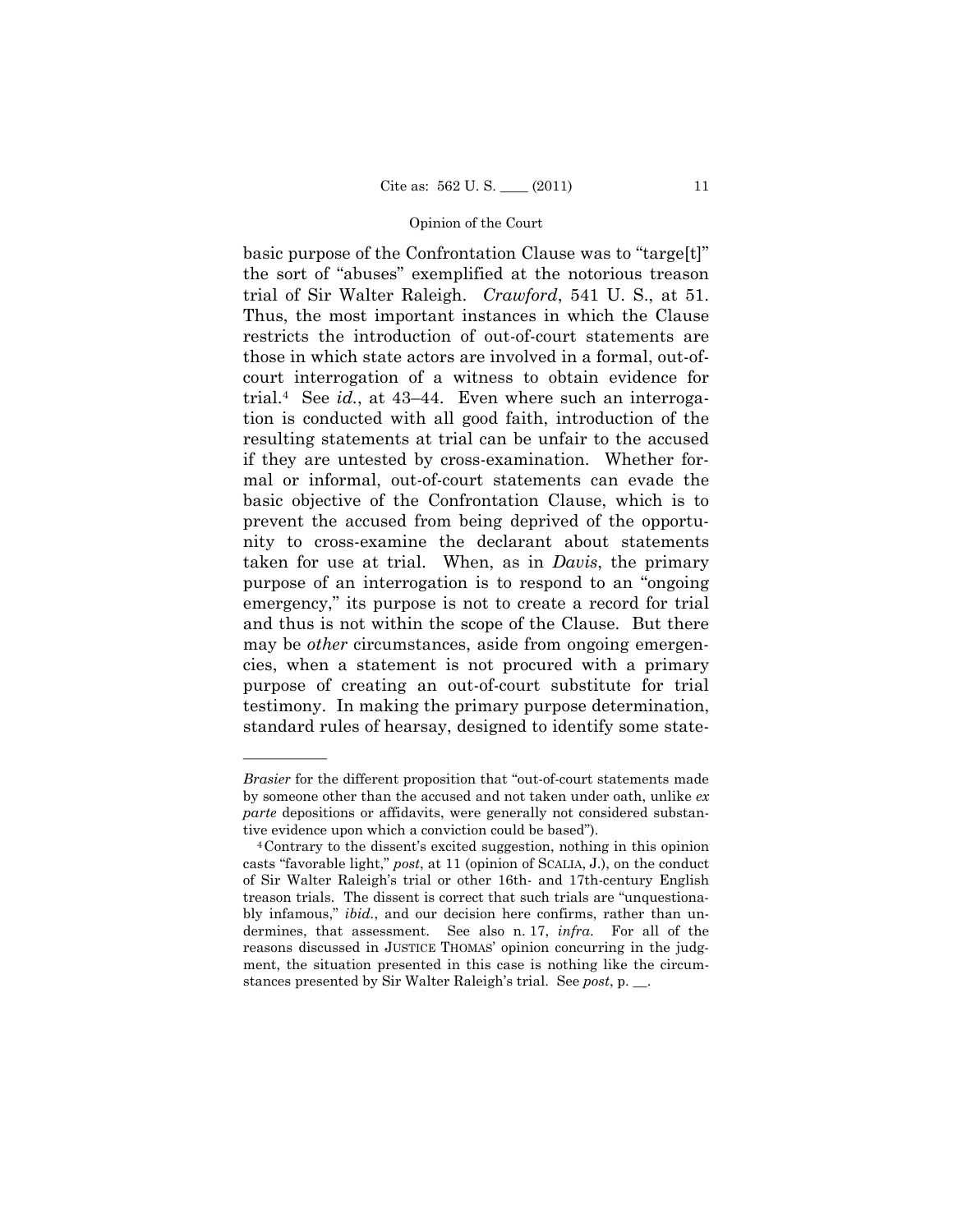#### Opinion of the Court

ments as reliable, will be relevant. Where no such primary purpose exists, the admissibility of a statement is the concern of state and federal rules of evidence, not the Confrontation Clause.5

Deciding this case also requires further explanation of the "ongoing emergency" circumstance addressed in *Davis*. Because *Davis* and *Hammon* arose in the domestic violence context, that was the situation "we had immediately in mind (for that was the case before us)." 547 U. S., at 826. We now face a new context: a nondomestic dispute, involving a victim found in a public location, suffering from a fatal gunshot wound, and a perpetrator whose location was unknown at the time the police located the victim. Thus, we confront for the first time circumstances in which the "ongoing emergency" discussed in *Davis*  extends beyond an initial victim to a potential threat to the responding police and the public at large. This new context requires us to provide additional clarification with regard to what *Davis* meant by "the primary purpose of the interrogation is to enable police assistance to meet an ongoing emergency." *Id.*, at 822.

### III

To determine whether the "primary purpose" of an interrogation is "to enable police assistance to meet an ongoing emergency," *Davis*, 547 U. S., at 822, which would render the resulting statements nontestimonial, we objectively evaluate the circumstances in which the encounter occurs and the statements and actions of the parties.

<sup>5</sup>See *Davis* v. *Washington*, 547 U. S. 813, 823–824 (2006) (explaining the question before the Court as "whether the Confrontation Clause applies only to testimonial hearsay" and answering in the affirmative because "[a] limitation so clearly reflected in the text of the constitutional provision must fairly be said to mark out not merely its 'core,' but its perimeter"). See also *post*, at 2 (SCALIA, J., dissenting).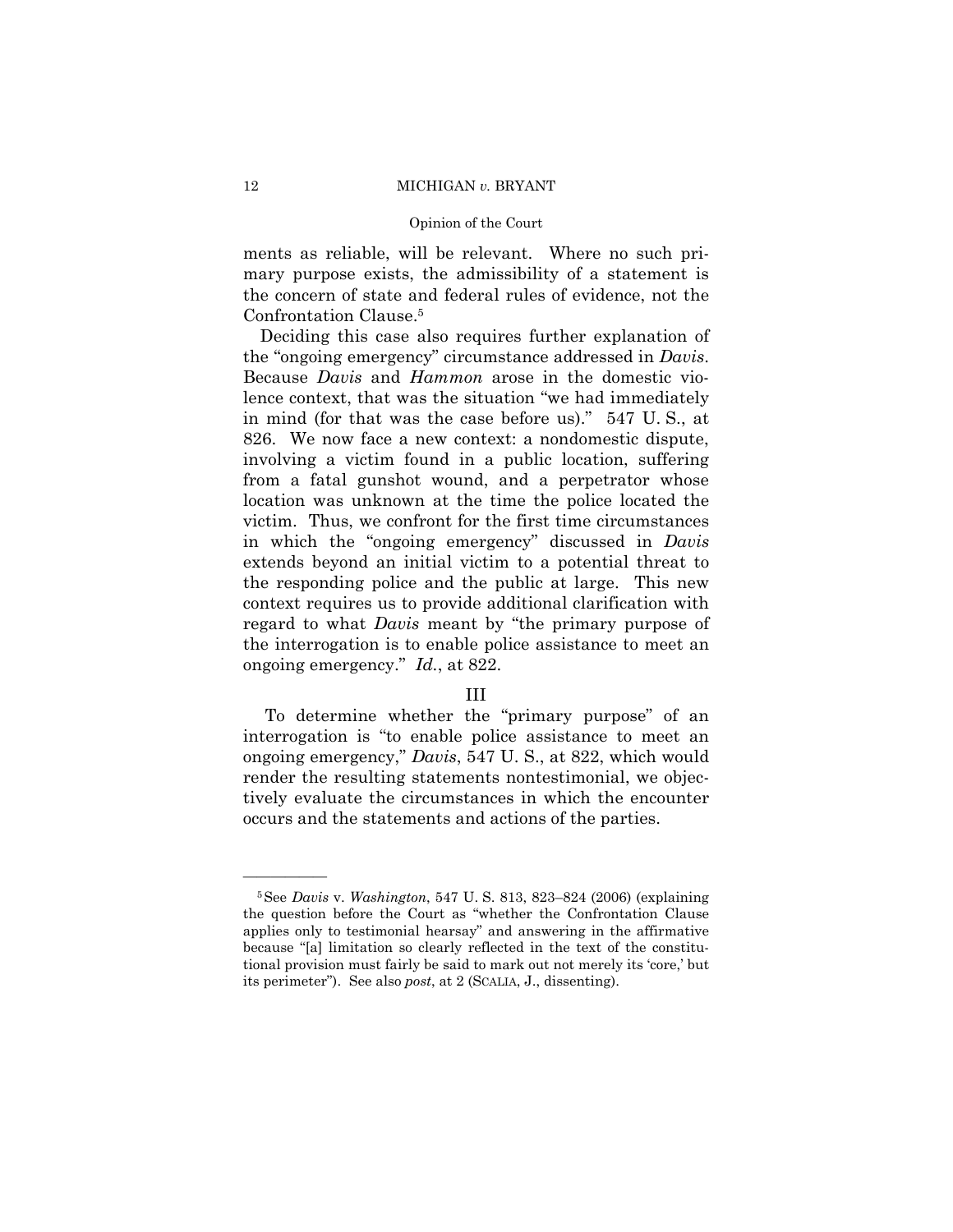#### A

The Michigan Supreme Court correctly understood that this inquiry is objective.6 483 Mich., at 142, 768 N. W. 2d, at 70. *Davis* uses the word "objective" or "objectively" no fewer than eight times in describing the relevant inquiry. See 547 U. S., at 822, 826–828, 830–831, and n. 5; see, *e.g.*, *id.*, at 826 ("The question before us in *Davis*, then, is whether, objectively considered, the interrogation that took place in the course of the 911 call produced testimonial statements"). "Objectively" also appears in the definitions of both testimonial and nontestimonial statements that *Davis* established. *Id.*, at 822.

An objective analysis of the circumstances of an encounter and the statements and actions of the parties to it provides the most accurate assessment of the "primary purpose of the interrogation." The circumstances in which an encounter occurs—*e.g.*, at or near the scene of the crime versus at a police station, during an ongoing emergency or afterwards—are clearly matters of objective fact. The statements and actions of the parties must also be objectively evaluated. That is, the relevant inquiry is not the subjective or actual purpose of the individuals involved in a particular encounter, but rather the purpose that reasonable participants would have had, as ascertained from the individuals' statements and actions and the circumstances in which the encounter occurred.7

<sup>6</sup>Bryant suggests that Michigan is arguing for "a subjective analysis of the intent of the interrogator's questioning." Brief for Respondent 12. We do not read Michigan's brief to be arguing for a subjective inquiry, and any such argument would be in error. We do not under-

stand the dissent to disagree that the inquiry is objective. 7This approach is consistent with our rejection of subjective inquiries in other areas of criminal law. See, *e.g.*, *Whren* v. *United States*, 517 U. S. 806, 813 (1996) (refusing to evaluate Fourth Amendment reasonableness subjectively in light of the officers' actual motivations); *New York* v. *Quarles*, 467 U. S. 649, 655–656, and n. 6 (1984) (holding that an officer's subjective motivation is irrelevant to determining the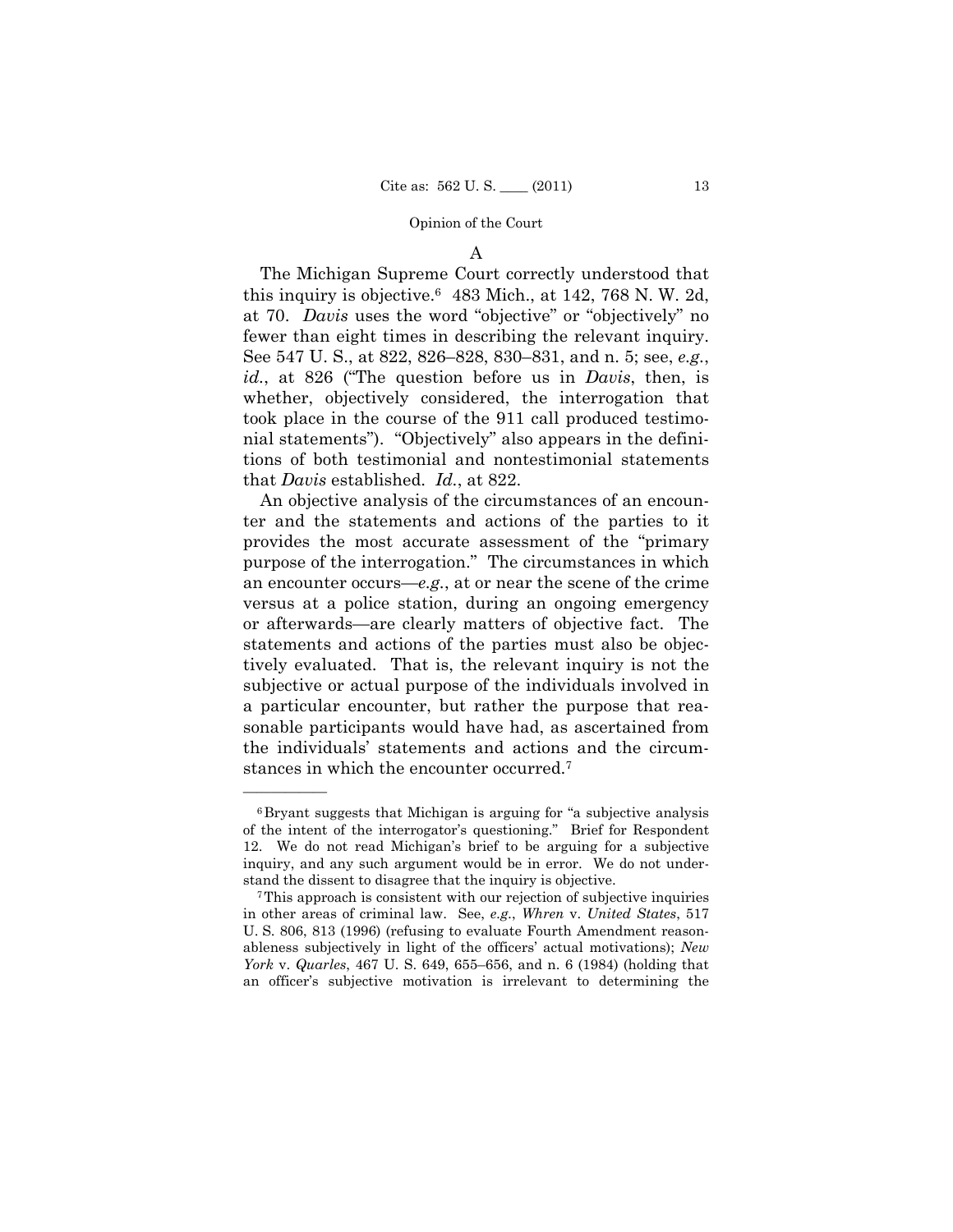### B

As our recent Confrontation Clause cases have explained, the existence of an "ongoing emergency" at the time of an encounter between an individual and the police is among the most important circumstances informing the "primary purpose" of an interrogation. See *Davis*, 547 U. S., at 828–830; *Crawford*, 541 U. S., at 65. The existence of an ongoing emergency is relevant to determining the primary purpose of the interrogation because an emergency focuses the participants on something other than "prov[ing] past events potentially relevant to later criminal prosecution."8 *Davis*, 547 U. S., at 822. Rather, it focuses them on "end[ing] a threatening situation." *Id.*, at 832. Implicit in *Davis* is the idea that because the prospect of fabrication in statements given for the primary purpose of resolving that emergency is presumably significantly diminished, the Confrontation Clause does not require such statements to be subject to the crucible of cross-examination.

This logic is not unlike that justifying the excited utterance exception in hearsay law. Statements "relating to a startling event or condition made while the declarant was under the stress of excitement caused by the event or

applicability of the public safety exception to *Miranda* v. *Arizona*, 384 U. S. 436 (1966)); *Rhode Island* v. *Innis*, 446 U. S. 291, 301–302 (1980) (holding that a police officer's subjective intent to obtain incriminatory statements is not relevant to determining whether an interrogation has occurred). 8The existence of an ongoing emergency must be objectively assessed

from the perspective of the parties to the interrogation at the time, not with the benefit of hindsight. If the information the parties knew at the time of the encounter would lead a reasonable person to believe that there was an emergency, even if that belief was later proved incorrect, that is sufficient for purposes of the Confrontation Clause. The emergency is relevant to the "primary purpose of the interrogation" because of the effect it has on the parties' purpose, not because of its actual existence.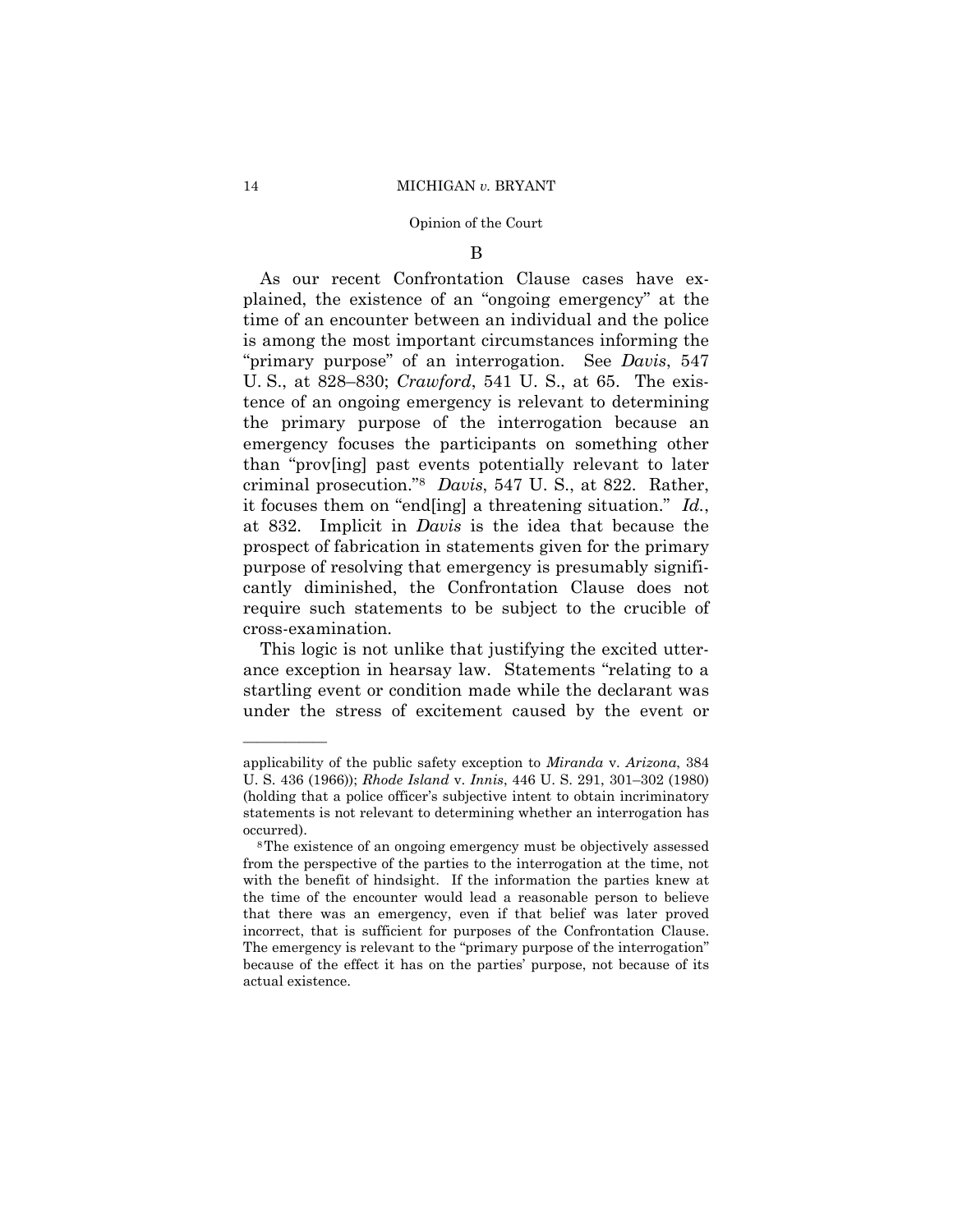condition," Fed. Rule Evid. 803(2); see also Mich. Rule Evid. 803(2) (2010), are considered reliable because the declarant, in the excitement, presumably cannot form a falsehood. See *Idaho* v. *Wright*, 497 U. S. 805, 820 (1990) ("The basis for the 'excited utterance' exception . . . is that such statements are given under circumstances that eliminate the possibility of fabrication, coaching, or confabulation . . . "); 5 J. Weinstein & M. Berger, Weinstein's Federal Evidence §803.04[1] (J. McLaughlin ed., 2d ed. 2010) (same); Advisory Committee's Notes on Fed. Rule Evid. 803(2), 28 U. S. C. App., p. 371 (same). An ongoing emergency has a similar effect of focusing an individual's attention on responding to the emergency.9

Following our precedents, the court below correctly began its analysis with the circumstances in which Covington interacted with the police. 483 Mich., at 143, 768

<sup>9</sup>Many other exceptions to the hearsay rules similarly rest on the belief that certain statements are, by their nature, made for a purpose other than use in a prosecution and therefore should not be barred by hearsay prohibitions. See, *e.g.*, Fed. Rule Evid. 801(d)(2)(E) (statement by a co-conspirator during and in furtherance of the conspiracy); 803(4) (Statements for Purposes of Medical Diagnosis or Treatment); 803(6) (Records of Regularly Conducted Activity); 803(8) (Public Records and Reports); 803(9) (Records of Vital Statistics); 803(11) (Records of Religious Organizations); 803(12) (Marriage, Baptismal, and Similar Certificates); 803(13) (Family Records); 804(b)(3) (Statement Against Interest); see also *Melendez-Diaz* v. *Massachusetts*, 557 U.S. \_\_, \_\_ (2009) (slip op., at 18) ("Business and public records are generally admissible absent confrontation not because they qualify under an exception to the hearsay rules, but because—having been created for the administration of an entity's affairs and not for the purpose of establishing or proving some fact at trial—they are not testimonial"); *Giles* v. *California*, 554 U. S., at 376 (noting in the context of domestic violence that "[s]tatements to friends and neighbors about abuse and intimidation and statements to physicians in the course of receiving treatment would be excluded, if at all, only by hearsay rules"); *Crawford*, 541 U. S., at 56 ("Most of the hearsay exceptions covered statements that by their nature were not testimonial—for example, business records or statements in furtherance of a conspiracy").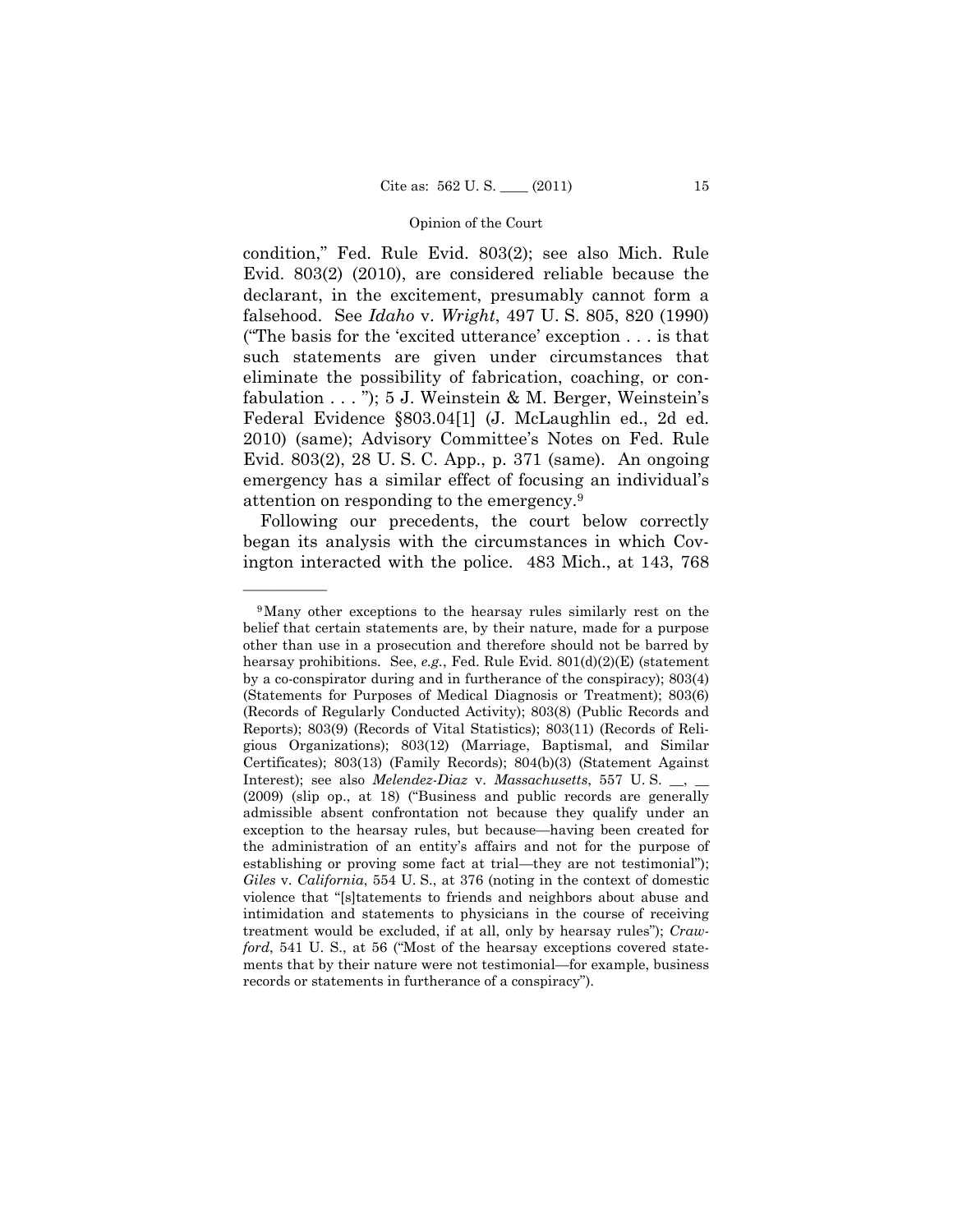#### Opinion of the Court

N. W. 2d, at 71. But in doing so, the court construed *Davis*  to have decided more than it did and thus employed an unduly narrow understanding of "ongoing emergency" that *Davis* does not require.

First, the Michigan Supreme Court repeatedly and incorrectly asserted that *Davis* "defined" "'ongoing emergency.'" 483 Mich., at 147, 768 N. W. 2d, at 73; see also *id.*, at 144, 768 N. W. 2d, at 71–72. In fact, *Davis* did not even define the extent of the emergency in that case. The Michigan Supreme Court erroneously read *Davis* as deciding that "the statements made after the defendant stopped assaulting the victim and left the premises did *not* occur during an 'ongoing emergency.'" 483 Mich., at 150, n. 15, 768 N. W. 2d, at 75, n. 15. We explicitly explained in *Davis*, however, that we were asked to review only the testimonial nature of Michelle McCottry's initial statements during the 911 call; we therefore merely *assumed*  the correctness of the Washington Supreme Court's holding that admission of her other statements was harmless, without deciding whether those subsequent statements were also made for the primary purpose of resolving an ongoing emergency. 547 U. S., at 829.

Second, by assuming that *Davis* defined the outer bounds of "ongoing emergency," the Michigan Supreme Court failed to appreciate that whether an emergency exists and is ongoing is a highly context-dependent inquiry. See Brief for United States as *Amicus Curiae* 20. *Davis* and *Hammon* involved domestic violence, a known and identified perpetrator, and, in *Hammon*, a neutralized threat. Because *Davis* and *Hammon* were domestic violence cases, we focused only on the threat to the victims and assessed the ongoing emergency from the perspective of whether there was a continuing threat *to them*. 547 U. S., at 827, 829–830.

Domestic violence cases like *Davis* and *Hammon* often have a narrower zone of potential victims than cases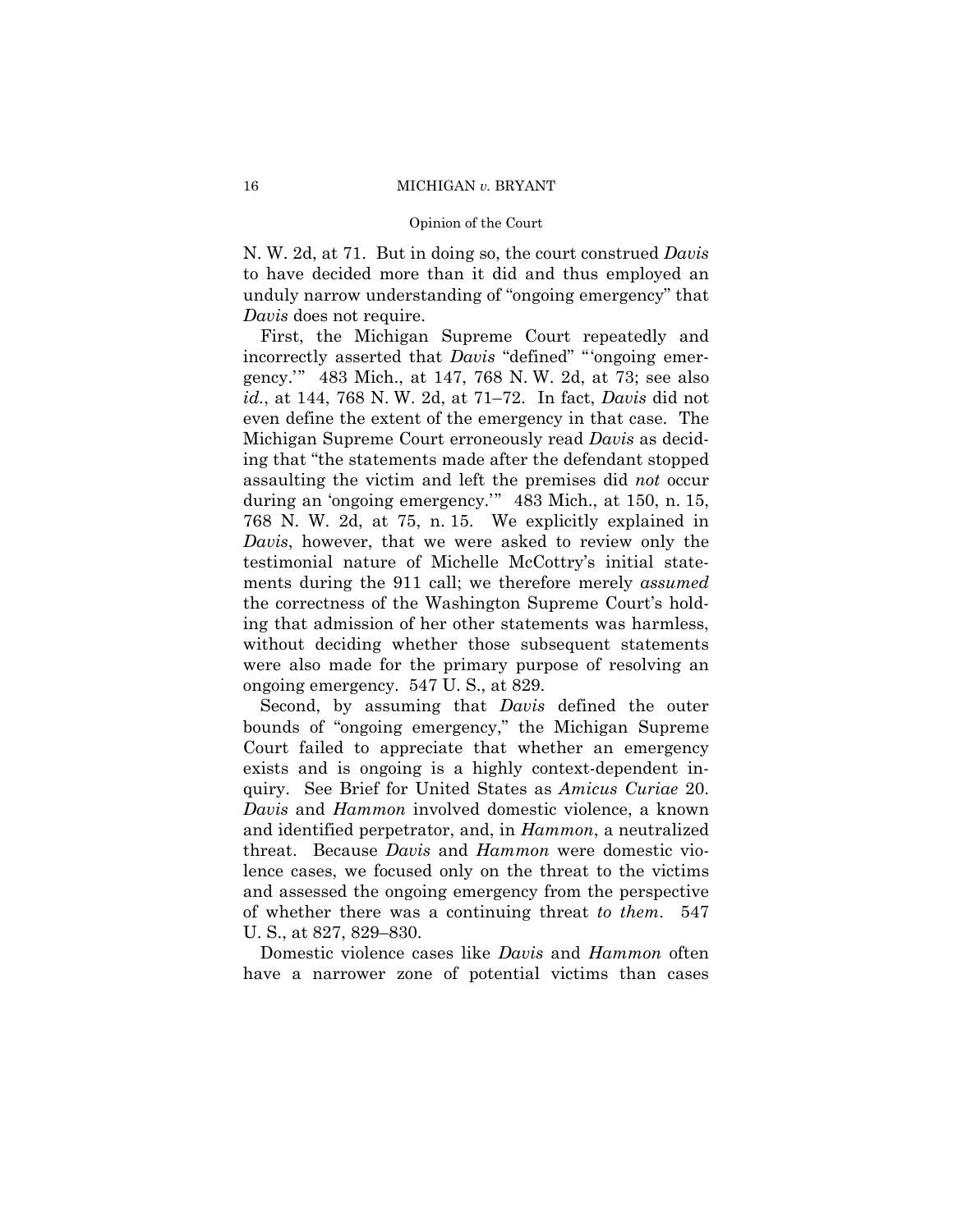involving threats to public safety. An assessment of whether an emergency that threatens the police and public is ongoing cannot narrowly focus on whether the threat solely to the first victim has been neutralized because the threat to the first responders and public may continue. See 483 Mich., at 164, 768 N. W. 2d, at 82 (Corrigan, J., dissenting) (examining the threat to the victim, police, and the public); Brief for United States as *Amicus Curiae* 19– 20 ("An emergency posed by an unknown shooter who remains at large does not automatically abate just because the police can provide security to his first victim").

The Michigan Supreme Court also did not appreciate that the duration and scope of an emergency may depend in part on the type of weapon employed. The court relied on *Davis* and *Hammon*, in which the assailants used their fists, as controlling the scope of the emergency here, which involved the use of a gun. The problem with that reasoning is clear when considered in light of the assault on Amy Hammon. Hershel Hammon was armed only with his fists when he attacked his wife, so removing Amy to a separate room was sufficient to end the emergency. 547 U. S., at 830–832. If Hershel had been reported to be armed with a gun, however, separation by a single household wall might not have been sufficient to end the emergency. *Id.*, at 819.

The Michigan Supreme Court's failure to focus on the context-dependent nature of our *Davis* decision also led it to conclude that the medical condition of a declarant is irrelevant. 483 Mich., at 149, 768 N. W. 2d, at 74 ("The Court said nothing at all that would remotely suggest that whether the victim was in need of medical attention was in any way relevant to whether there was an 'ongoing emergency'"). But *Davis* and *Hammon* did not present medical emergencies, despite some injuries to the victims. 547 U. S., at 818, 820. Thus, we have not previously considered, much less ruled out, the relevance of a victim's severe injuries to the primary purpose inquiry.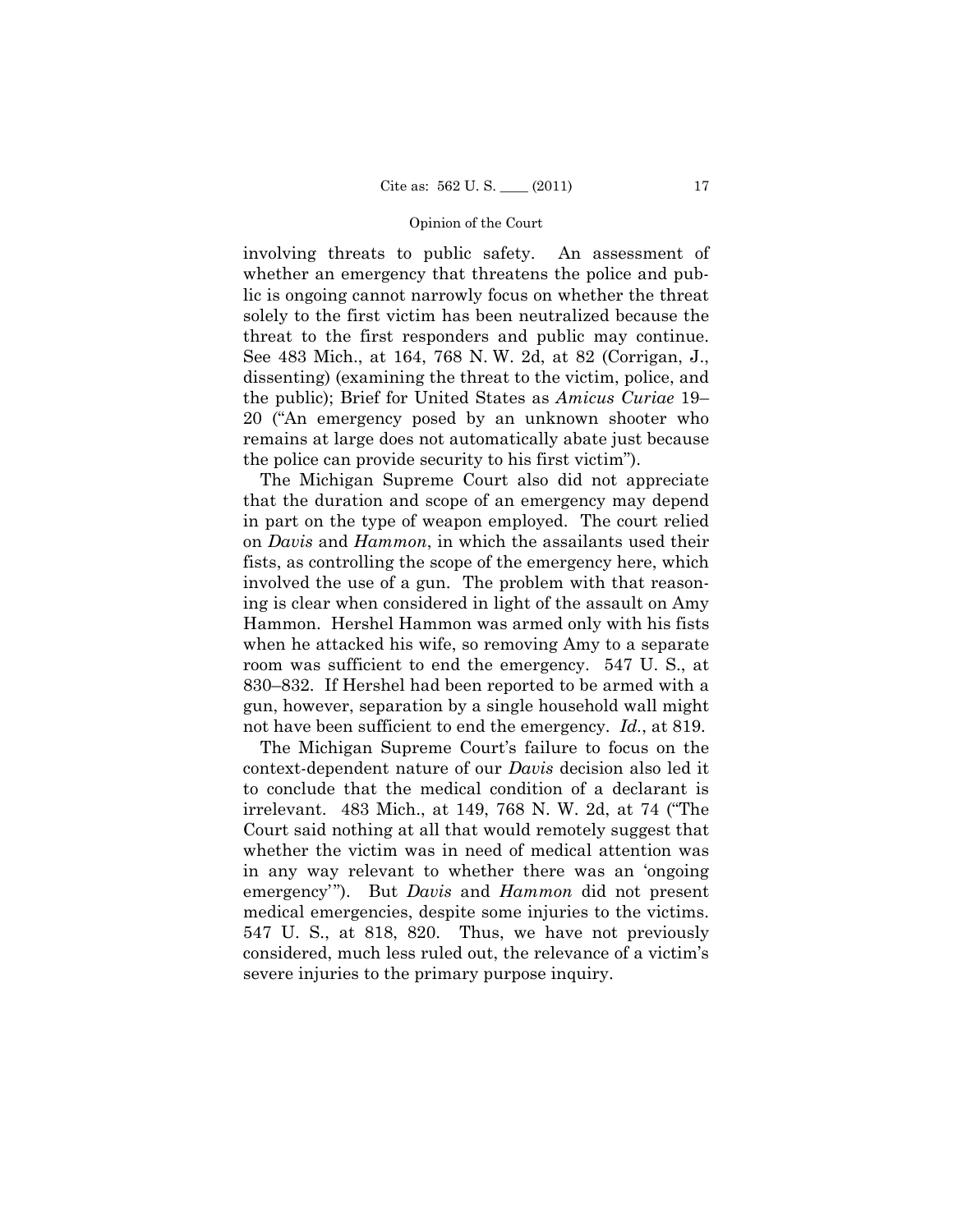#### Opinion of the Court

Taking into account the victim's medical state does not, as the Michigan Supreme Court below thought, "rende[r] non-testimonial" "all statements made while the police are questioning a seriously injured complainant." 483 Mich., at 149, 768 N. W. 2d, at 74. The medical condition of the victim is important to the primary purpose inquiry to the extent that it sheds light on the ability of the victim to have any purpose at all in responding to police questions and on the likelihood that any purpose formed would necessarily be a testimonial one. The victim's medical state also provides important context for first responders to judge the existence and magnitude of a continuing threat to the victim, themselves, and the public.

As the Solicitor General's brief observes, Brief for United States as *Amicus Curiae* 20, and contrary to the Michigan Supreme Court's claims, 483 Mich., at 147, 768 N. W. 2d, at 73, none of this suggests that an emergency is ongoing in every place or even just surrounding the victim for the entire time that the perpetrator of a violent crime is on the loose. As we recognized in *Davis*, "a conversation which begins as an interrogation to determine the need for emergency assistance" can "evolve into testimonial statements." 547 U. S., at 828 (internal quotation marks omitted). This evolution may occur if, for example, a declarant provides police with information that makes clear that what appeared to be an emergency is not or is no longer an emergency or that what appeared to be a public threat is actually a private dispute. It could also occur if a perpetrator is disarmed, surrenders, is apprehended, or, as in *Davis*, flees with little prospect of posing a threat to the public. Trial courts can determine in the first instance when any transition from nontestimonial to testimonial occurs,10 and exclude "the portions of any statement that

<sup>10</sup>Recognizing the evolutionary potential of a situation in criminal law is not unique to the Confrontation Clause context. We noted in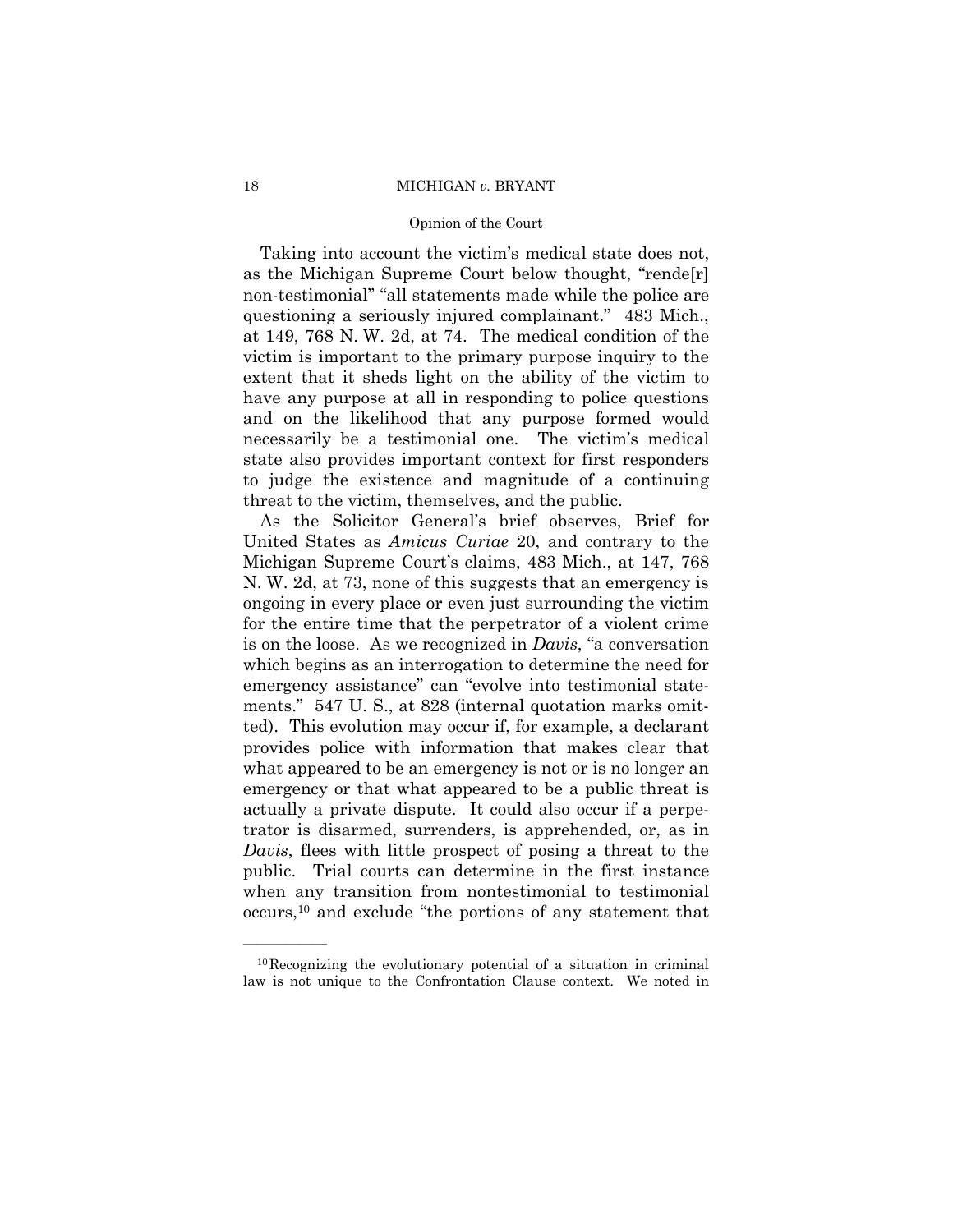have become testimonial, as they do, for example, with unduly prejudicial portions of otherwise admissible evidence." *Id.*, at 829.

Finally, our discussion of the Michigan Supreme Court's misunderstanding of what *Davis* meant by "ongoing emergency" should not be taken to imply that the existence *vel non* of an ongoing emergency is dispositive of the testimonial inquiry. As *Davis* made clear, whether an ongoing emergency exists is simply one factor—albeit an important factor—that informs the ultimate inquiry regarding the "primary purpose" of an interrogation. Another factor the Michigan Supreme Court did not sufficiently account for is the importance of *informality* in an encounter between a victim and police. Formality is not the sole touchstone of our primary purpose inquiry because, although formality suggests the absence of an emergency and therefore an increased likelihood that the purpose of the interrogation is to "establish or prove past events potentially relevant to later criminal prosecution," *id.*, at 822, informality does not necessarily indicate the presence of an emergency or the lack of testimonial intent. Cf. *id.*, at 826 (explaining that Confrontation Clause requirements cannot "readily be evaded" by the parties deliberately keeping the written product of an interrogation informal "instead of having the declarant sign a deposition"). The court below, however, too readily dismissed the informality of the circumstances in this case in a single brief footnote and in fact seems to have suggested that the encounter in this case was formal. 483 Mich., at 150, n. 16, 768 N. W. 2d, at 75, n. 16. As we

*Davis* that "[j]ust as, for Fifth Amendment purposes, 'police officers can and will distinguish almost instinctively between questions necessary to secure their own safety or the safety of the public and questions designed solely to elicit testimonial evidence from a suspect, . . . trial courts will recognize the point at which, for Sixth Amendment purposes, statements in response to interrogations become testimonial." 547 U. S., at 829 (quoting *New York* v. *Quarles*, 467 U. S., at 658–659).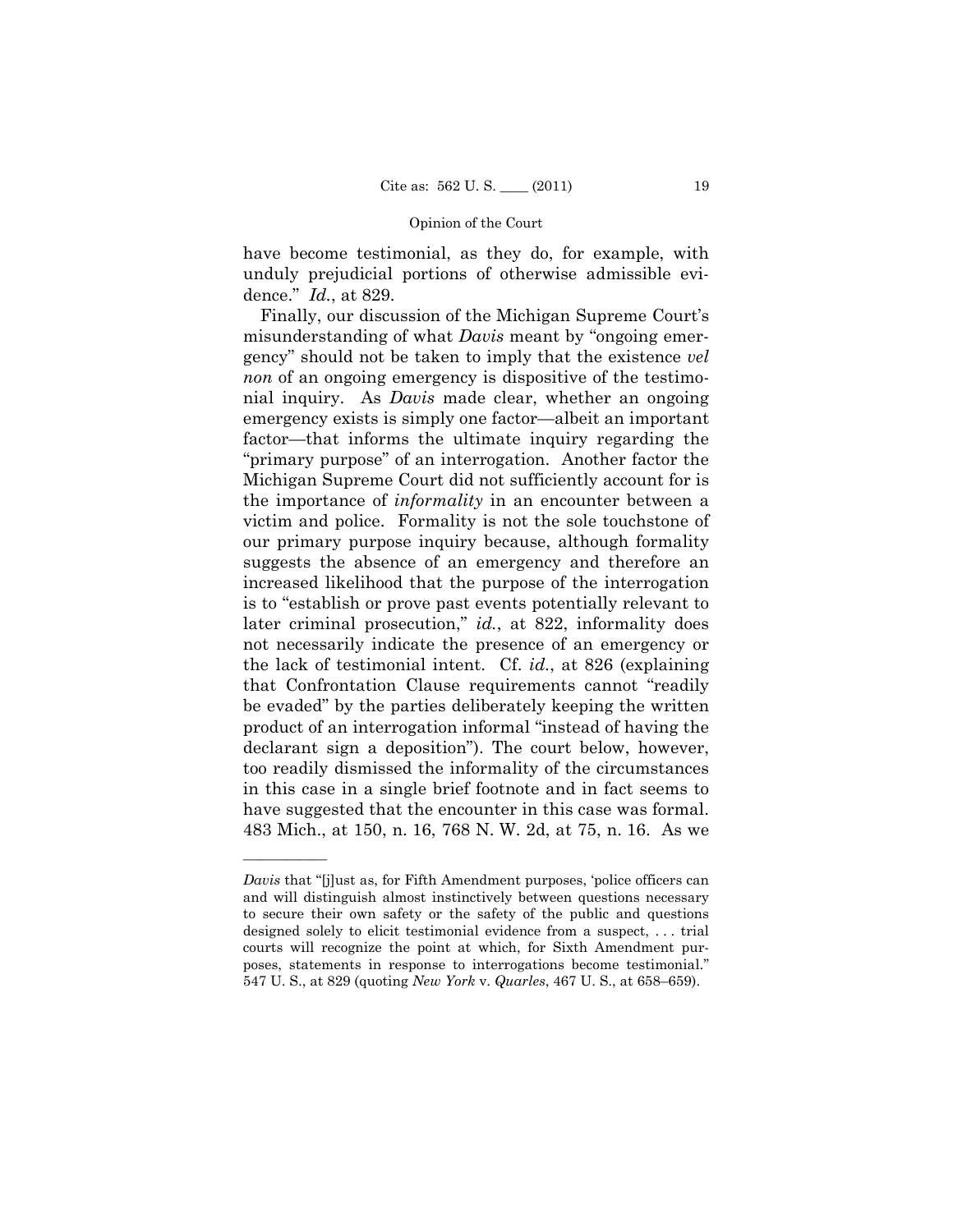#### Opinion of the Court

explain further below, the questioning in this case occurred in an exposed, public area, prior to the arrival of emergency medical services, and in a disorganized fashion. All of those facts make this case distinguishable from the formal station-house interrogation in *Crawford.* See *Davis*, 547 U. S., at 827.

 $\mathcal{C}$ 

In addition to the circumstances in which an encounter occurs, the statements and actions of both the declarant and interrogators provide objective evidence of the primary purpose of the interrogation. See, *e.g.*, *Davis*, 547 U. S., at 827 ("[T]he nature of what was *asked and answered* in *Davis*, again viewed objectively, was such that the elicited statements were necessary to be able to *resolve*  the present emergency, rather than simply to learn (as in *Crawford*) what had happened in the past" (first emphasis added)). The Michigan Supreme Court did, at least briefly, conduct this inquiry. 483 Mich., at 144–147, 768 N. W. 2d, at 71–73.

As the Michigan Supreme Court correctly recognized, *id.*, at 140, n. 5, 768 N. W. 2d, at 69, n. 5, *Davis* requires a combined inquiry that accounts for both the declarant and the interrogator.<sup>11</sup> In many instances, the primary pur-

<sup>11</sup>Some portions of *Davis*, however, have caused confusion about whether the inquiry prescribes examination of one participant to the exclusion of the other. *Davis*' language indicating that a statement's testimonial or nontestimonial nature derives from "the primary purpose *of the interrogation*," 547 U. S., at 822 (emphasis added), could be read to suggest that the relevant purpose is that of the interrogator. In contrast, footnote 1 in *Davis* explains, "it is in the final analysis the declarant's statements, not the interrogator's questions, that the Confrontation Clause requires us to evaluate." *Id.*, at 822–823, n. 1. Bryant draws on the footnote to argue that the primary purpose inquiry must be conducted solely from the perspective of the declarant, and argues against adoption of a purpose-of-the-interrogator perspective. Brief for Respondent 10–13; see also Brief for Richard D. Friedman as *Amicus Curiae* 5–15. But this statement in footnote 1 of *Davis* merely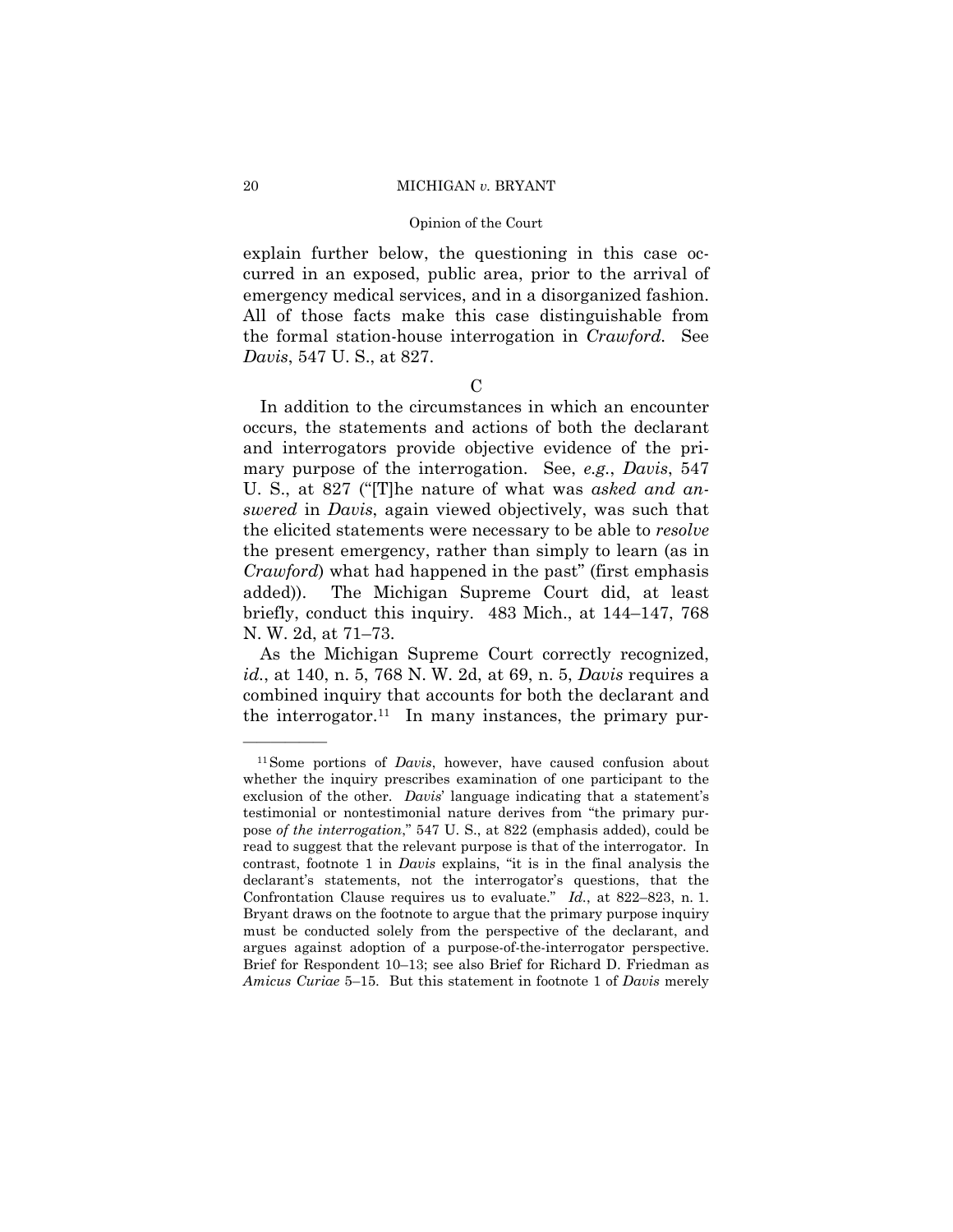pose of the interrogation will be most accurately ascertained by looking to the contents of both the questions and the answers. To give an extreme example, if the police say to a victim, "Tell us who did this to you so that we can arrest and prosecute them," the victim's response that "Rick did it," appears purely accusatory because by virtue of the phrasing of the question, the victim necessarily has prosecution in mind when she answers.

The combined approach also ameliorates problems that could arise from looking solely to one participant. Predominant among these is the problem of mixed motives on the part of both interrogators and declarants. Police officers in our society function as both first responders and criminal investigators. Their dual responsibilities may mean that they act with different motives simultaneously or in quick succession. See *New York* v. *Quarles*, 467 U. S. 649, 656 (1984) ("Undoubtedly most police officers [deciding whether to give *Miranda* warnings in a possible emergency situation] would act out of a host of different, instinctive, and largely unverifiable motives—their own safety, the safety of others, and perhaps as well the desire to obtain incriminating evidence from the suspect"); see also *Davis*, 547 U. S., at 839 (THOMAS, J., concurring in judgment in part and dissenting in part) ("In many, if not most, cases where police respond to a report of a crime, whether pursuant to a 911 call from the victim or otherwise, the purposes of an interrogation, viewed from the perspective of the police, are *both* to respond to the emer-

acknowledges that the Confrontation Clause is not implicated when statements are offered "for purposes other than establishing the truth of the matter asserted." *Crawford*, 541 U. S., at 60, n. 9. An interrogator's questions, unlike a declarant's answers, do not assert the truth of any matter. The language in the footnote was not meant to determine *how* the courts are to assess the nature of the declarant's purpose, but merely to remind readers that it is the statements, and not the questions, that must be evaluated under the Sixth Amendment.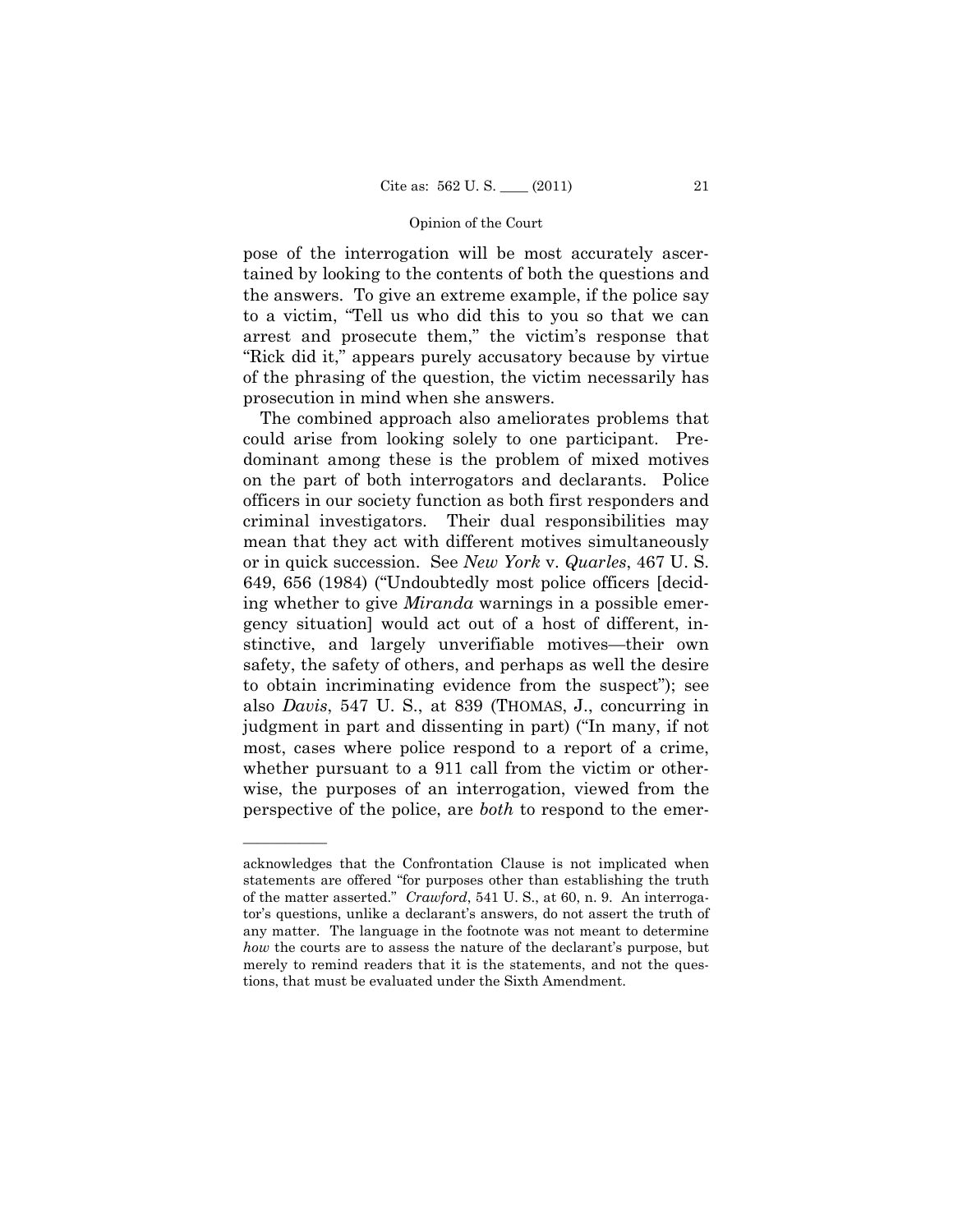### Opinion of the Court

gency situation *and* to gather evidence").

Victims are also likely to have mixed motives when they make statements to the police. During an ongoing emergency, a victim is most likely to want the threat to her and to other potential victims to end, but that does not necessarily mean that the victim wants or envisions prosecution of the assailant. A victim may want the attacker to be incapacitated temporarily or rehabilitated. Alternatively, a severely injured victim may have no purpose at all in answering questions posed; the answers may be simply reflexive. The victim's injuries could be so debilitating as to prevent her from thinking sufficiently clearly to understand whether her statements are for the purpose of addressing an ongoing emergency or for the purpose of future prosecution.12 Taking into account a victim's injuries does not transform this objective inquiry into a subjective one. The inquiry is still objective because it focuses on the understanding and purpose of a reasonable victim in the circumstances of the actual victim—circumstances that prominently include the victim's physical state.

The dissent suggests, *post*, at 3–4 (opinion of SCALIA, J.), that we intend to give controlling weight to the "intentions of the police," *post*, at 4. That is a misreading of our opinion. At trial, the declarant's statements, not the interrogator's questions, will be introduced to "establis[h] the truth of the matter asserted," *Crawford*, 541 U. S., at 60, n. 9, and must therefore pass the Sixth Amendment test.

 $12$  In such a situation, the severe injuries of the victim would undoubtedly also weigh on the credibility and reliability that the trier of fact would afford to the statements. Cf. Advisory Committee's Notes on Fed. Rule Evid. 803(2), 28 U. S. C. App., p. 371 (noting that although the "theory" of the excited utterance exception "has been criticized on the ground that excitement impairs [the] accuracy of observation as well as eliminating conscious fabrication," it "finds support in cases without number" (citing 6 J. Wigmore, Evidence §1750 (J. Chadbourn rev. 1976))).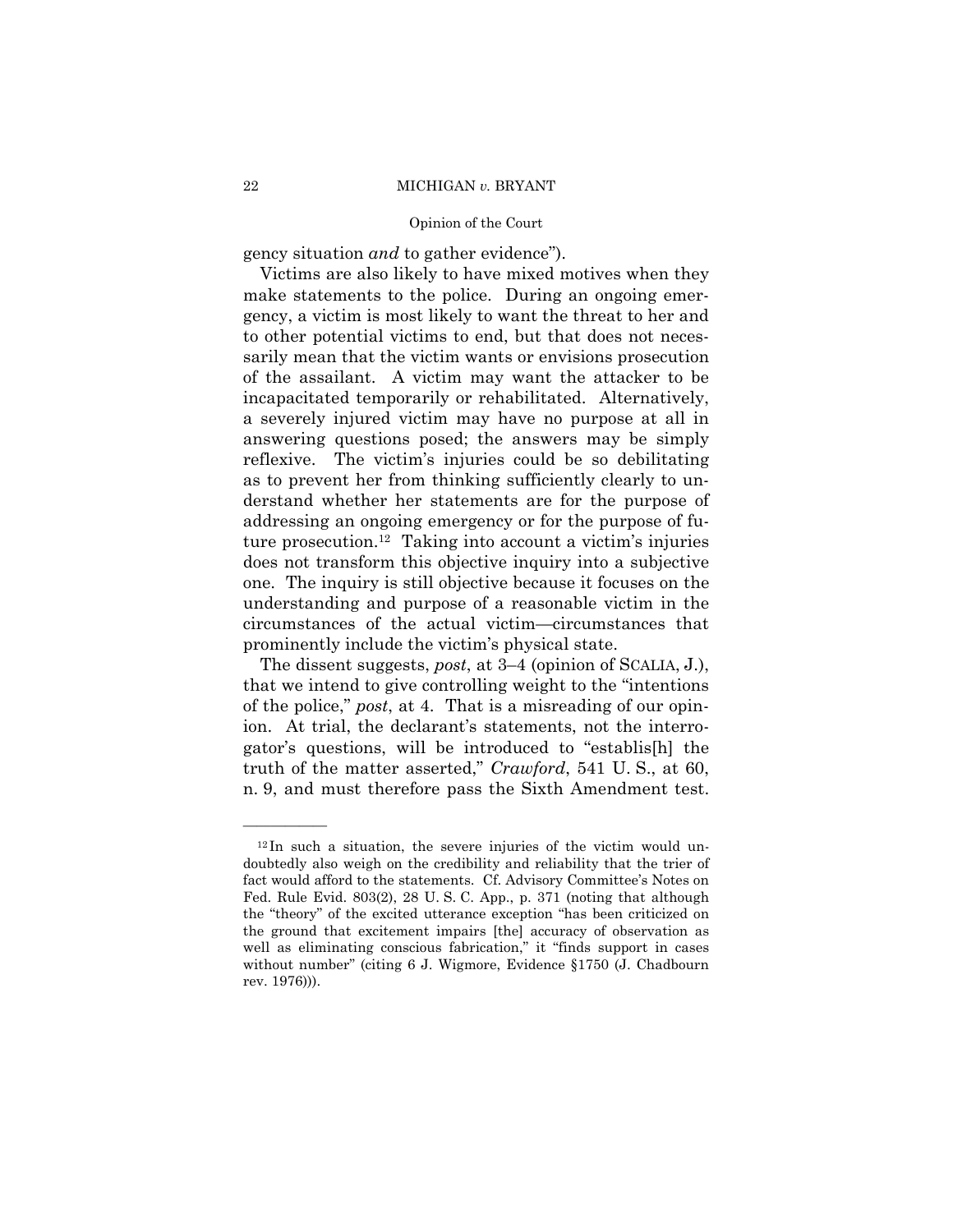See n. 11, *supra*. In determining whether a declarant's statements are testimonial, courts should look to all of the relevant circumstances. Even JUSTICE SCALIA concedes that the interrogator is relevant to this evaluation, *post*, at 3, and we agree that "[t]he identity of an interrogator, and the content and tenor of his questions," *ibid.*, can illuminate the "primary purpose of the interrogation." The dissent, see *post*, at 3–5 (opinion of SCALIA, J.), criticizes the complexity of our approach, but we, at least, are unwilling to sacrifice accuracy for simplicity. Simpler is not always better, and courts making a "primary purpose" assessment should not be unjustifiably restrained from consulting all relevant information, including the statements and actions of interrogators.

Objectively ascertaining the primary purpose of the interrogation by examining the statements and actions of all participants is also the approach most consistent with our past holdings. *E.g.*, *Davis*, 547 U. S., at 822–823, n. 1 (noting that "volunteered testimony" is still testimony and remains subject to the requirements of the Confrontation Clause).

### IV

As we suggested in *Davis*, when a court must determine whether the Confrontation Clause bars the admission of a statement at trial, it should determine the "primary purpose of the interrogation" by objectively evaluating the statements and actions of the parties to the encounter, in light of the circumstances in which the interrogation occurs. The existence of an emergency or the parties' perception that an emergency is ongoing is among the most important circumstances that courts must take into account in determining whether an interrogation is testimonial because statements made to assist police in addressing an ongoing emergency presumably lack the testimonial purpose that would subject them to the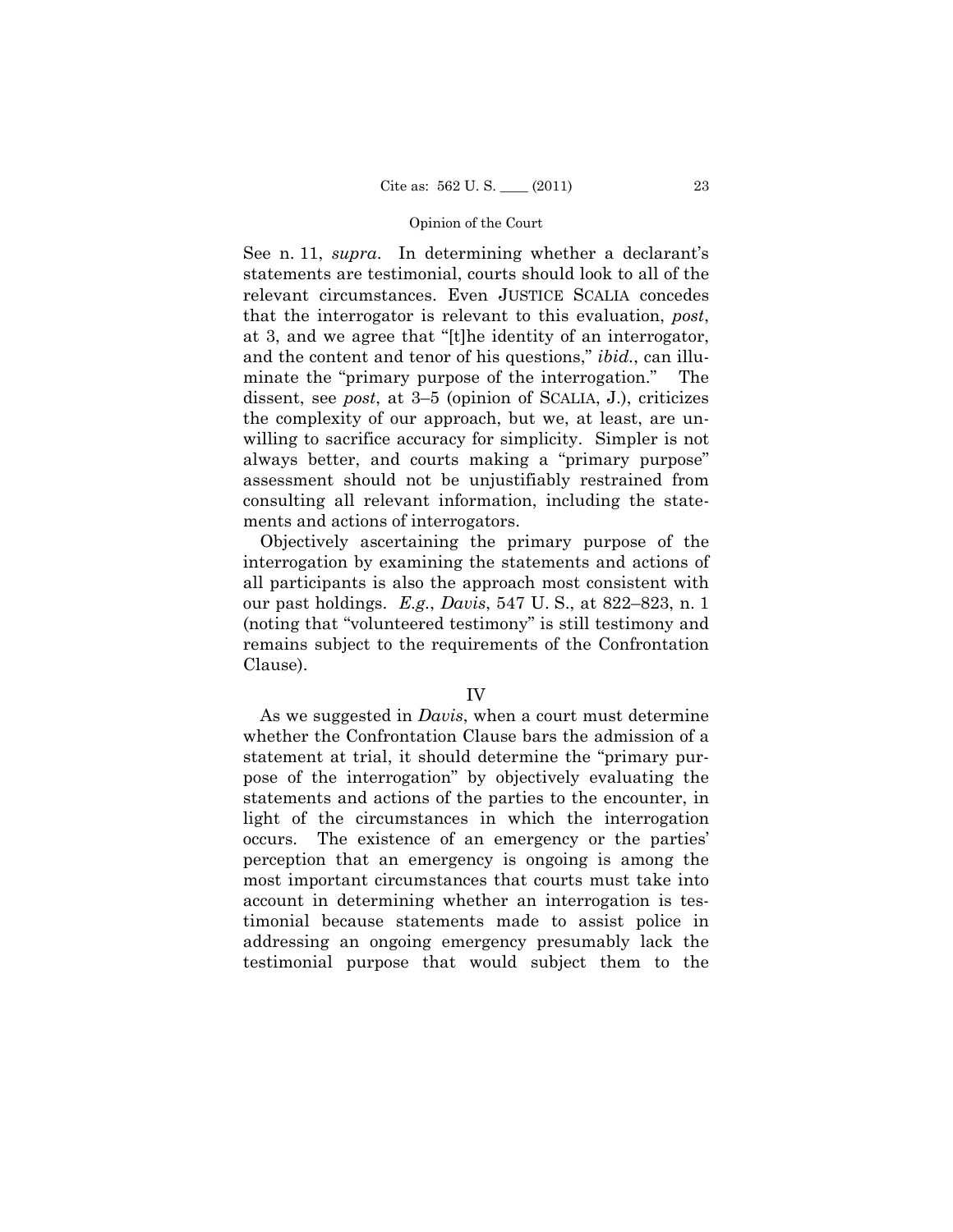### Opinion of the Court

requirement of confrontation.13 As the context of this case brings into sharp relief, the existence and duration of an emergency depend on the type and scope of danger posed to the victim, the police, and the public.

Applying this analysis to the facts of this case is more difficult than in *Davis* because we do not have the luxury of reviewing a transcript of the conversation between the victim and the police officers. Further complicating our task is the fact that the trial in this case occurred before our decisions in *Crawford* and *Davis*. We therefore review a record that was not developed to ascertain the "primary purpose of the interrogation."

We first examine the circumstances in which the interrogation occurred. The parties disagree over whether there was an emergency when the police arrived at the gas station. Bryant argues, and the Michigan Supreme Court accepted, 483 Mich., at 147, 768 N. W. 2d, at 73, that there was no ongoing emergency because "there . . . was no criminal conduct occurring. No shots were being fired, no one was seen in possession of a firearm, nor were any witnesses seen cowering in fear or running from the scene." Brief for Respondent 27. Bryant, while conceding that "a serious or life-threatening injury creates a medical emergency for a victim," *id.*, at 30, further argues that a declarant's medical emergency is not relevant to the ongo-

<sup>13</sup>Of course the Confrontation Clause is not the only bar to admissibility of hearsay statements at trial. State and federal rules of evidence prohibit the introduction of hearsay, subject to exceptions. Consistent with those rules, the Due Process Clauses of the Fifth and Fourteenth Amendments may constitute a further bar to admission of, for example, unreliable evidence. See *Montana* v. *Egelhoff*, 518 U. S. 37, 53 (1996) (plurality opinion) ("[E]rroneous evidentiary rulings can, in combination, rise to the level of a due process violation"); *Dutton* v. *Evans*, 400 U. S. 74, 96–97 (1970) (Harlan, J., concurring in result) ("[T]he Fifth and Fourteenth Amendments' commands that federal and state trials, respectively, must be conducted in accordance with due process of law" is the "standard" by which to "test federal and state rules of evidence").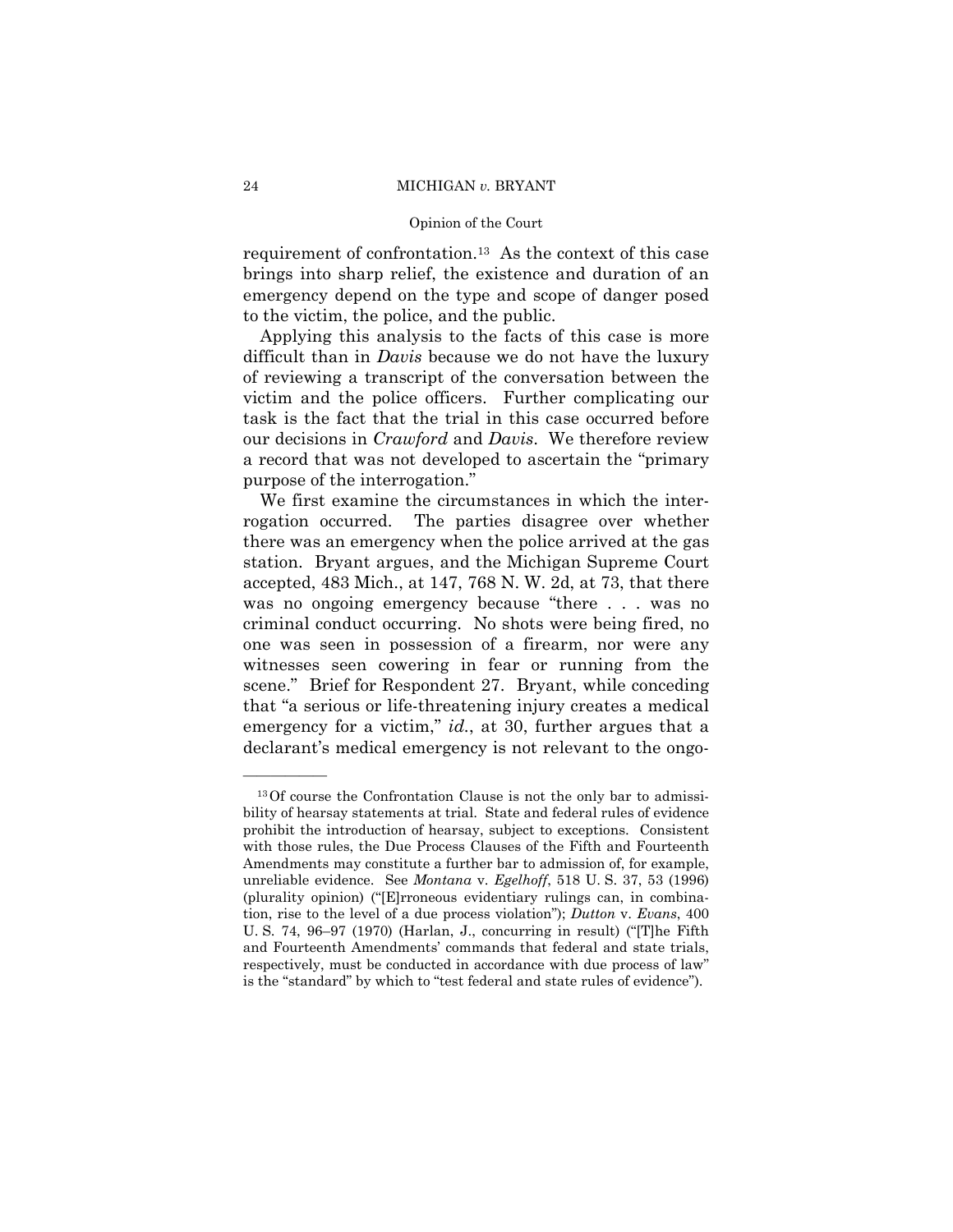ing emergency determination.

——————

In contrast, Michigan and the Solicitor General explain that when the police responded to the call that a man had been shot and found Covington bleeding on the gas station parking lot, "they did not know who Covington was, whether the shooting had occurred at the gas station or at a different location, who the assailant was, or whether the assailant posed a continuing threat to Covington or others." Brief for United States as *Amicus Curiae* 15; Brief for Petitioner 16; see also *id.*, at 15 ("[W]hen an officer arrives on the scene and does not know where the perpetrator is, whether he is armed, whether he might have other targets, and whether the violence might continue at the scene or elsewhere, interrogation that has the primary purpose of establishing those facts to assess the situation is designed to meet the ongoing emergency and is nontestimonial").

The Michigan Supreme Court stated that the police asked Covington, "what had happened, who had shot him, and where the shooting had occurred." 483 Mich., at 143, 768 N. W. 2d, at 71. The joint appendix contains the transcripts of the preliminary examination, suppression hearing, and trial testimony of five officers who responded to the scene and found Covington. The officers' testimony is essentially consistent but, at the same time, not specific. The officers basically agree on what information they learned from Covington, but not on the order in which they learned it or on whether Covington's statements were in response to general or detailed questions. They all agree that the first question was "what happened?" The answer was either "I was shot" or "Rick shot me."14

<sup>14</sup>See App. 76 (testimony of Officer McCallister); *id.*, at 101, 113–114 (testimony of Sgt. Wenturine); *id.*, at 127, 131–133 (testimony of Officer Stuglin). Covington told them that Rick had shot him through the back door of Rick's house, *id.*, at 127–128 (testimony of Officer Stuglin), located at the corner of Pennsylvania and Laura, *id.*, at 102 (testimony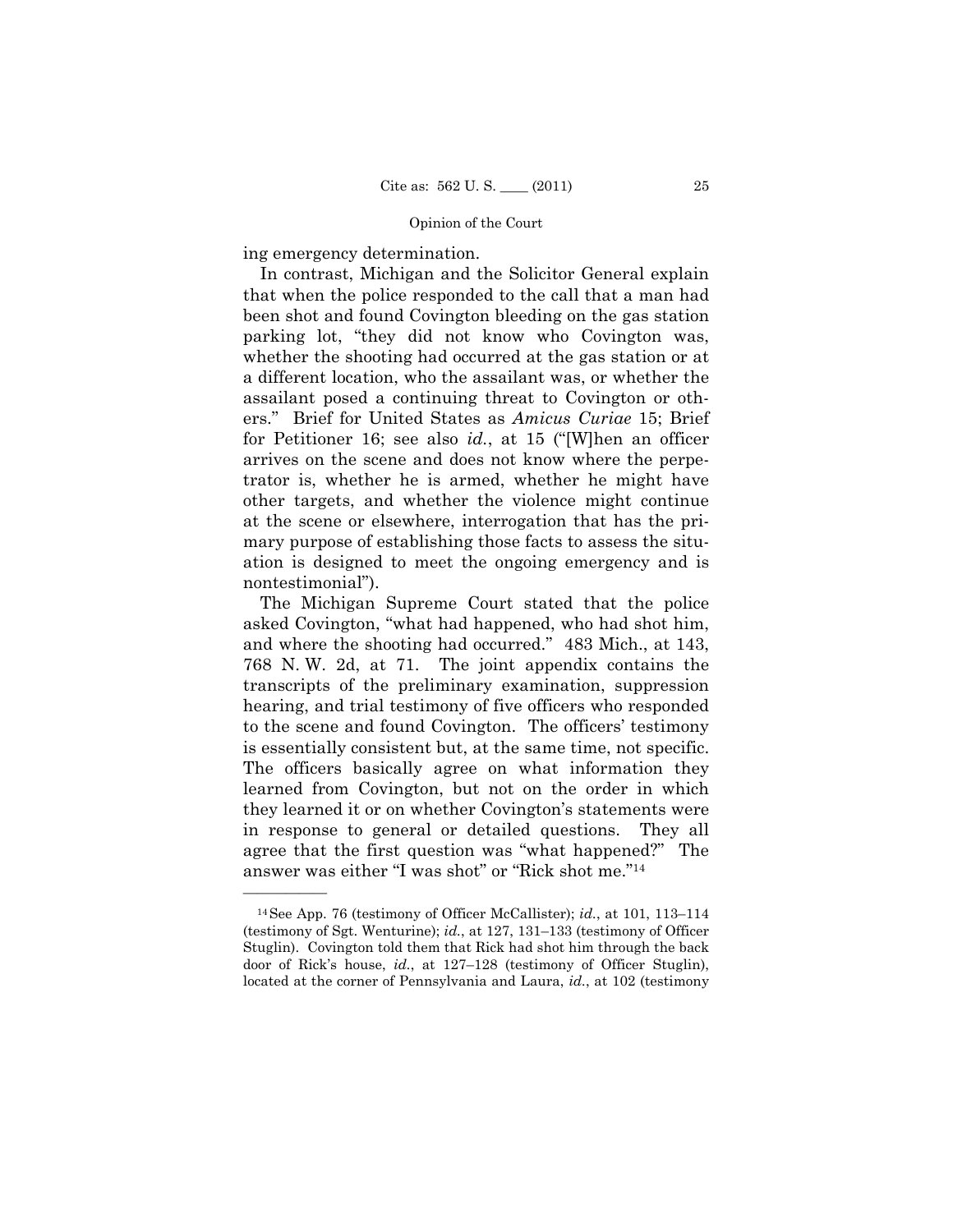#### Opinion of the Court

As explained above, the scope of an emergency in terms of its threat to individuals other than the initial assailant and victim will often depend on the type of dispute involved. Nothing Covington said to the police indicated that the cause of the shooting was a purely private dispute or that the threat from the shooter had ended. The record reveals little about the motive for the shooting. The police officers who spoke with Covington at the gas station testified that Covington did not tell them what words Covington and Rick had exchanged prior to the shooting.15 What Covington did tell the officers was that he fled Bryant's back porch, indicating that he perceived an ongoing threat.16 The police did not know, and Covington did not tell them, whether the threat was limited to him. The

of Sgt. Wenturine), and that Covington recognized Rick by his voice, *id.*, at 128 (testimony of Officer Stuglin). Covington also gave them a physical description of Rick. *Id.*, at 84–85, 93–94 (testimony of Officer McAllister); *id.*, at 103, 115 (testimony of Sgt. Wenturine); *id.*, at 134 (testimony of Officer Stuglin). 15See *id.*, at 114 ("Q Did he tell you what Rick said? A He said they

were having a conversation. Q Did he tell you what Rick said? A He did not" (testimony of Sgt. Wenturine) (paragraph breaks omitted)); see also *id.*, at 79 (testimony of Officer McAllister); *id.*, at 128 (testimony of Officer Stuglin). 16See *id.*, at 127–128 ("A He said he'd went up, he went up to the

back door of a house; that a person he said he knew, and he was knocking and he was knocking on the door he said he'd talked to somebody through the door. He said he recognized the voice. Q Did he say who it was that he recognized the voice of? A That's when he told me it was, he said it was Rick a/k/a Buster. Q And did he say what the conversation was about at the door? A I don't, I don't believe so. Q All right. And did he say what happened there, whether or not they had a conversation or not, did he say what ended up happening? A He said what happened was that he heard a shot and then he started to turn to get off the porch and then another one and then that's when he was hit by a gunshot" (testimony of Officer Stuglin) (paragraph breaks omitted)). Unlike the dissent's apparent ability to read Covington's mind, *post*, at 6 (opinion of SCALIA, J.), we rely on the available evidence, which suggests that Covington perceived an ongoing threat.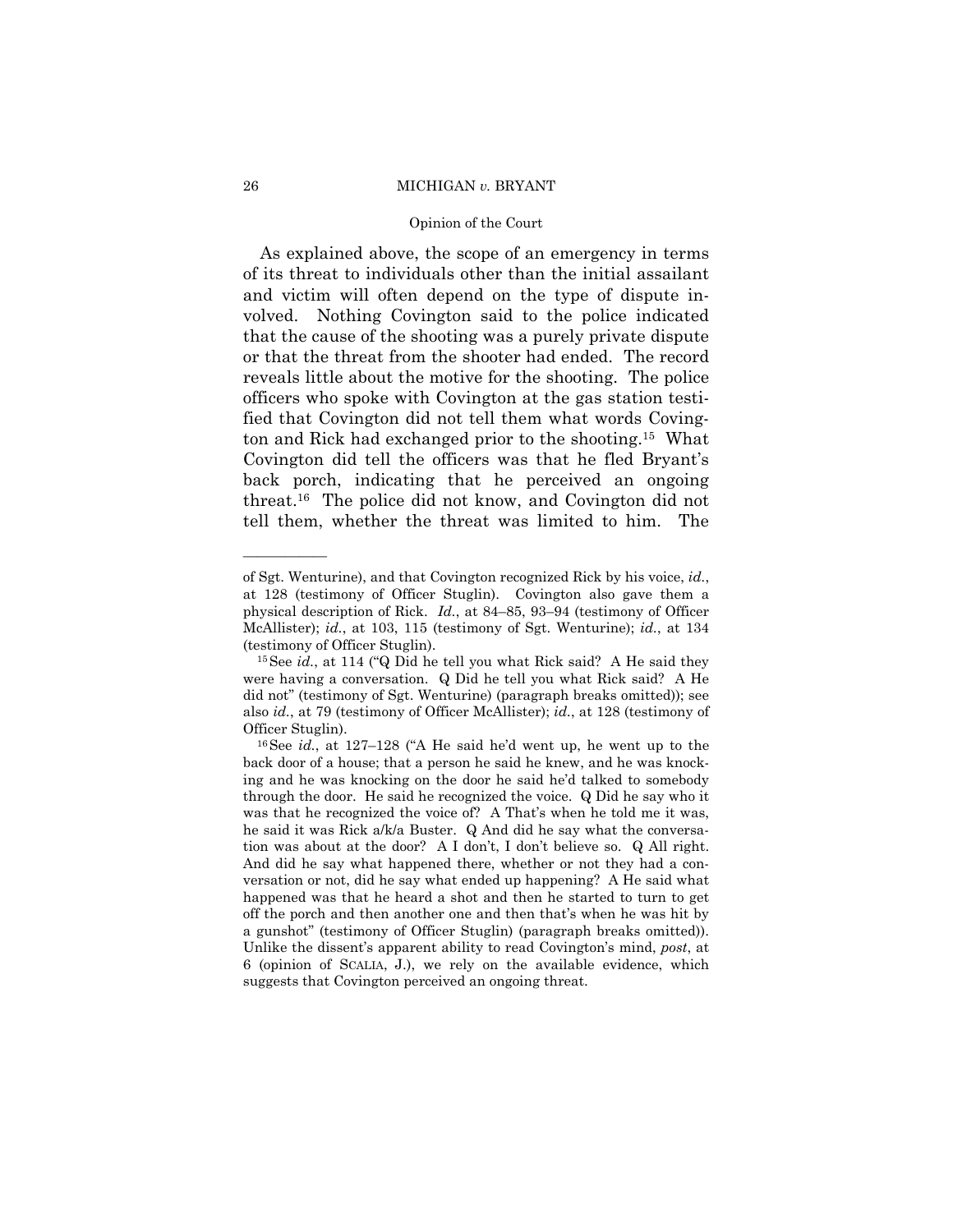potential scope of the dispute and therefore the emergency in this case thus stretches more broadly than those at issue in *Davis* and *Hammon* and encompasses a threat potentially to the police and the public.

This is also the first of our post-*Crawford* Confrontation Clause cases to involve a gun. The physical separation that was sufficient to end the emergency in *Hammon* was not necessarily sufficient to end the threat in this case; Covington was shot through the back door of Bryant's house. Bryant's argument that there was no ongoing emergency because "[n]o shots were being fired," Brief for Respondent 27, surely construes ongoing emergency too narrowly. An emergency does not last only for the time between when the assailant pulls the trigger and the bullet hits the victim. If an out-of-sight sniper pauses between shots, no one would say that the emergency ceases during the pause. That is an extreme example and not the situation here, but it serves to highlight the implausibility, at least as to certain weapons, of construing the emergency to last only precisely as long as the violent act itself, as some have construed our opinion in *Davis*. See Brief for Respondent 23–25.

At no point during the questioning did either Covington or the police know the location of the shooter. In fact, Bryant was not at home by the time the police searched his house at approximately 5:30 a.m. 483 Mich., at 136, 768 N. W. 2d, at 67. At some point between 3 a.m. and 5:30 a.m., Bryant left his house. At bottom, there was an ongoing emergency here where an armed shooter, whose motive for and location after the shooting were unknown, had mortally wounded Covington within a few blocks and a few minutes of the location where the police found Covington.17

<sup>&</sup>lt;sup>17</sup>It hardly bears mention that the emergency situation in this case is readily distinguishable from the "treasonous conspiracies of unknown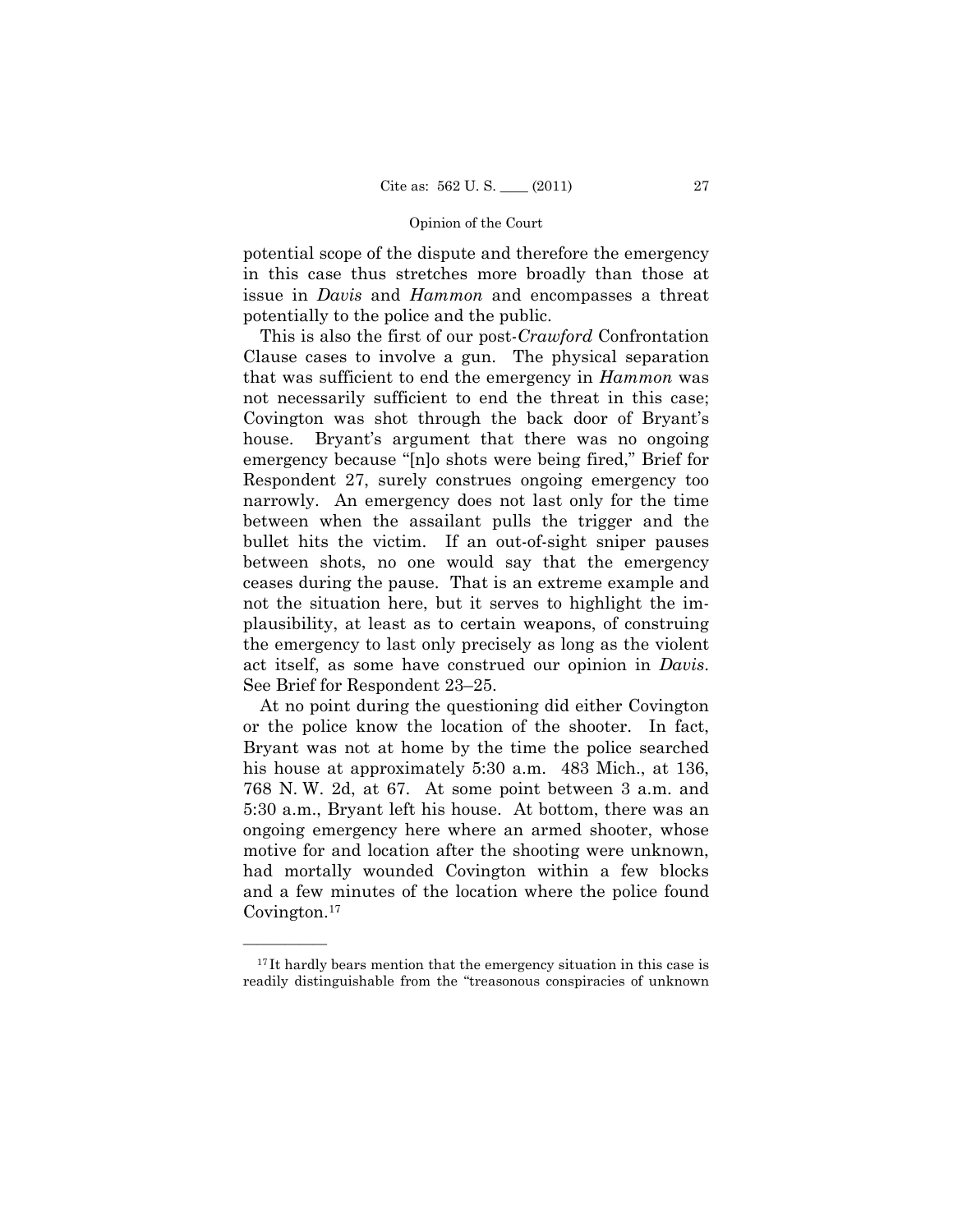#### Opinion of the Court

This is not to suggest that the emergency continued until Bryant was arrested in California a year after the shooting. *Id.*, at 137, 768 N. W. 2d, at 67. We need not decide precisely when the emergency ended because Covington's encounter with the police and all of the statements he made during that interaction occurred within the first few minutes of the police officers' arrival and well before they secured the scene of the shooting—the shooter's last known location.

We reiterate, moreover, that the existence *vel non* of an ongoing emergency is not the touchstone of the testimonial inquiry; rather, the ultimate inquiry is whether the "primary purpose of the interrogation [was] to enable police assistance to meet [the] ongoing emergency." *Davis*, 547 U. S., at 822. We turn now to that inquiry, as informed by the circumstances of the ongoing emergency just described. The circumstances of the encounter provide important context for understanding Covington's statements to the police. When the police arrived at Covington's side, their first question to him was "What happened?"18 Covington's response was either "Rick shot me" or "I was shot," followed very quickly by an identification of "Rick"

scope, aimed at killing or overthrowing the king," *post*, at 11, about which JUSTICE SCALIA's dissent is quite concerned. 18Although the dissent claims otherwise, *post*, at 7 (opinion of

SCALIA, J.), at least one officer asked Covington something akin to "how was he doing." App. 131 (testimony of Officer Stuglin) ("A I approached the subject, the victim, Mr. Covington, on the ground and had asked something like what happened or are you okay, something to that line. . . . Q So you asked this man how are you, how are you doing? A Well, basically it's, you know, what's wrong, you know" (paragraph breaks omitted)). The officers also testified about their assessment of Covington's wounds. See *id.*, at 35 (suppression hearing testimony of Officer Brown) ("[H]e had blood . . . on the front of his body"); *id.*, at 75 (testimony of Officer McCallister) ("It appeared he had a stomach wound of a gunshot"); *id.*, at 132 (testimony of Officer Stuglin) ("Q Did you see the wound? A Yes, I did. Q You had to move some clothing to do that? A Yes" (paragraph breaks omitted)).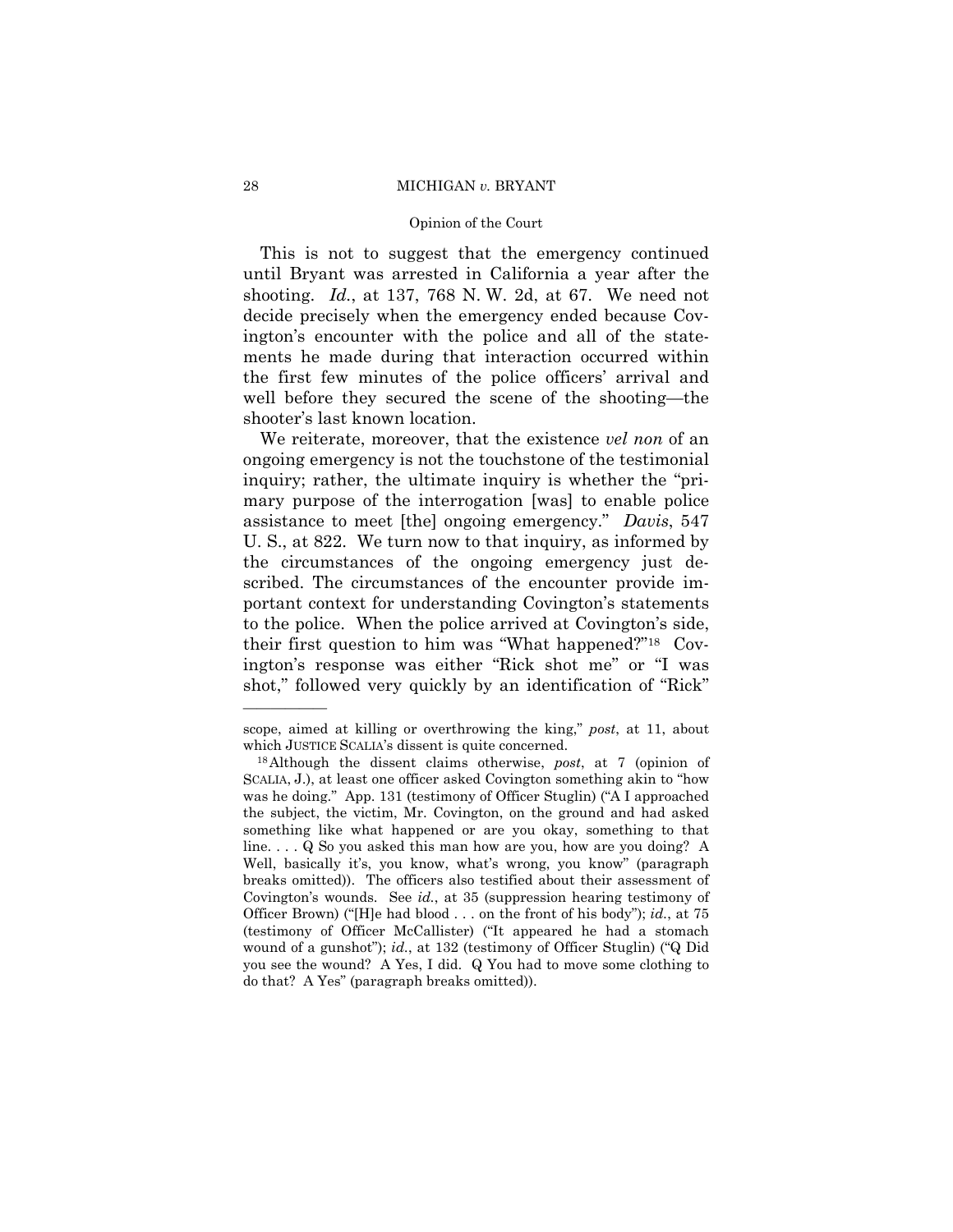as the shooter. App. 76. In response to further questions, Covington explained that the shooting occurred through the back door of Bryant's house and provided a physical description of the shooter. When he made the statements, Covington was lying in a gas station parking lot bleeding from a mortal gunshot wound to his abdomen. His answers to the police officers' questions were punctuated with questions about when emergency medical services would arrive. *Id.*, at 56–57 (suppression hearing testimony of Officer Brown). He was obviously in considerable pain and had difficulty breathing and talking. *Id.*, at 75, 83–84 (testimony of Officer McCallister); *id.*, at 101, 110– 111 (testimony of Sgt. Wenturine); *id.*, at 126, 137 (testimony of Officer Stuglin). From this description of his condition and report of his statements, we cannot say that a person in Covington's situation would have had a "primary purpose" "to establish or prove past events potentially relevant to later criminal prosecution." *Davis*, 547 U. S., at 822.

For their part, the police responded to a call that a man had been shot. As discussed above, they did not know why, where, or when the shooting had occurred. Nor did they know the location of the shooter or anything else about the circumstances in which the crime occurred.19

<sup>19</sup>Contrary to the dissent's suggestion, *post*, at 8 (opinion of SCALIA, J.), and despite the fact that the record was developed prior to *Davis*' focus on the existence of an "ongoing emergency," the record contains some testimony to support the idea that the police officers were concerned about the location of the shooter when they arrived on the scene and thus to suggest that the purpose of the questioning of Covington was to determine the shooter's location. See App. 136 (testimony of Officer Stuglin) (stating that upon arrival officers questioned the gas station clerk about whether the shooting occurred in the gas station parking lot and about concern for safety); see also *ibid.* (testimony of Officer Stuglin) ("Q . . . So you have some concern, there may be a person with a gun or somebody, a shooter right there in the immediate area? A Sure, yes. Q And you want to see that that area gets secured?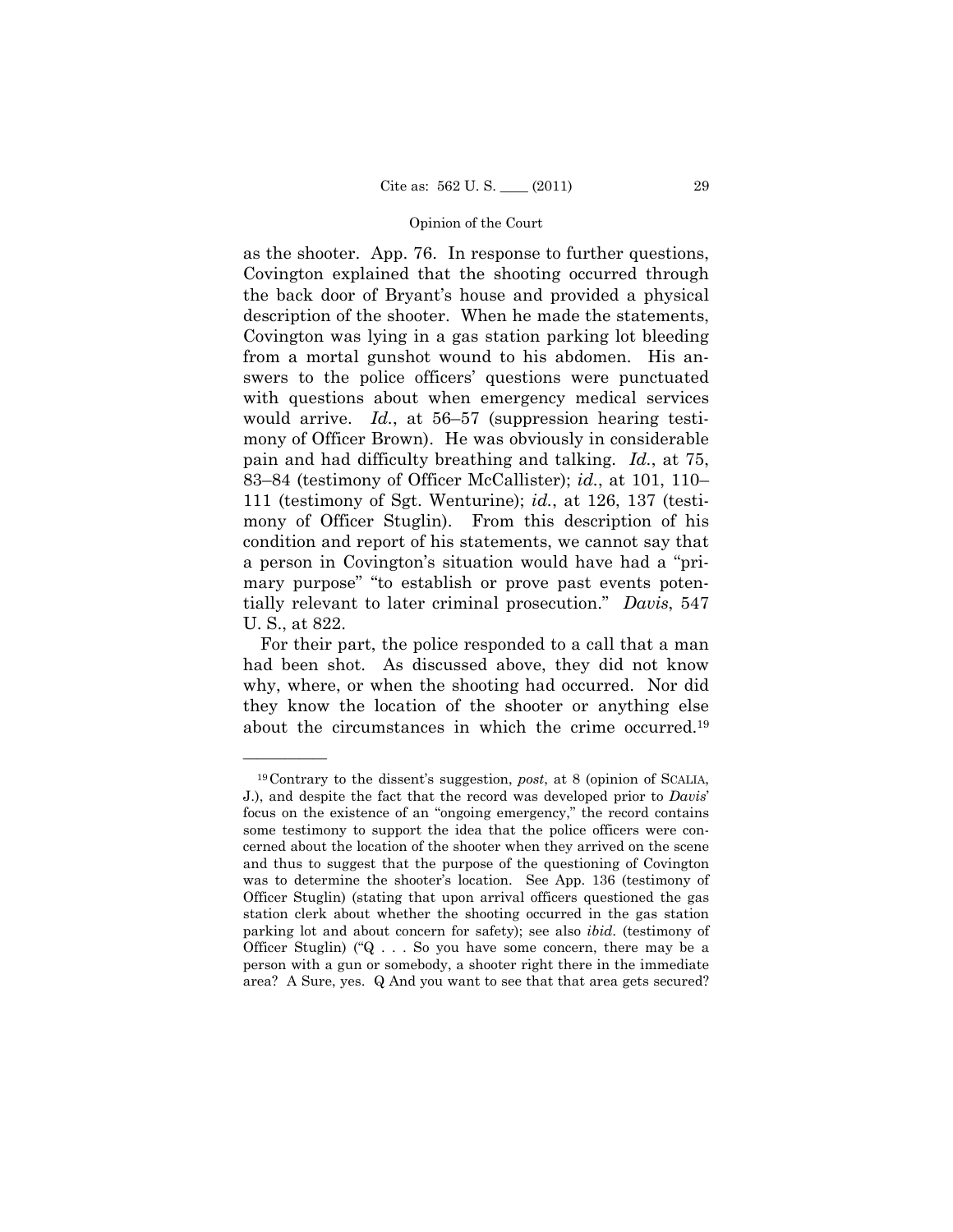#### Opinion of the Court

The questions they asked—"what had happened, who had shot him, and where the shooting occurred," 483 Mich., at 143, 768 N. W. 2d, at 71—were the exact type of questions necessary to allow the police to " 'assess the situation, the threat to their own safety, and possible danger to the potential victim' " and to the public, *Davis*, 547 U. S., at 832 (quoting *Hiibel* v. *Sixth Judicial Dist. Court of Nev., Humboldt Cty.*, 542 U. S. 177, 186 (2004)), including to allow them to ascertain "whether they would be encountering a violent felon,"20 *Davis*, 547 U. S., at 827. In other words, they solicited the information necessary to enable them "to meet an ongoing emergency." *Id.*, at 822.

Nothing in Covington's responses indicated to the police that, contrary to their expectation upon responding to a call reporting a shooting, there was no emergency or that a prior emergency had ended. Covington did indicate that he had been shot at another location about 25 minutes earlier, but he did not know the location of the shooter at the time the police arrived and, as far as we can tell from the record, he gave no indication that the shooter, having shot at him twice, would be satisfied that Covington was only wounded. In fact, Covington did not indicate any possible motive for the shooting, and thereby gave no reason to think that the shooter would not shoot again if he arrived on the scene. As we noted in *Davis*, "initial inquiries" may "*often* . . . produce nontestimonial state-

A Correct. Q For your safety as well as everyone else? A Correct" (paragraph breaks omitted)); *id.*, at 82 (testimony of Officer McCallister). But see *id.*, at 83 (cross-examination of Officer McAllister) ("Q You didn't, you didn't look around and say, gee, there might be a shooter around here, I better keep an eye open? A I did not, no. That could have been my partner I don't know" (paragraph breaks omitted)). 20 *Hiibel*, like our post-*Crawford* Confrontation Clause cases, involved

domestic violence, which explains the Court's focus on the security of the victim and the police: they were the only parties potentially threatened by the assailant. 542 U. S., at 186 (noting that the case involved a "domestic assault").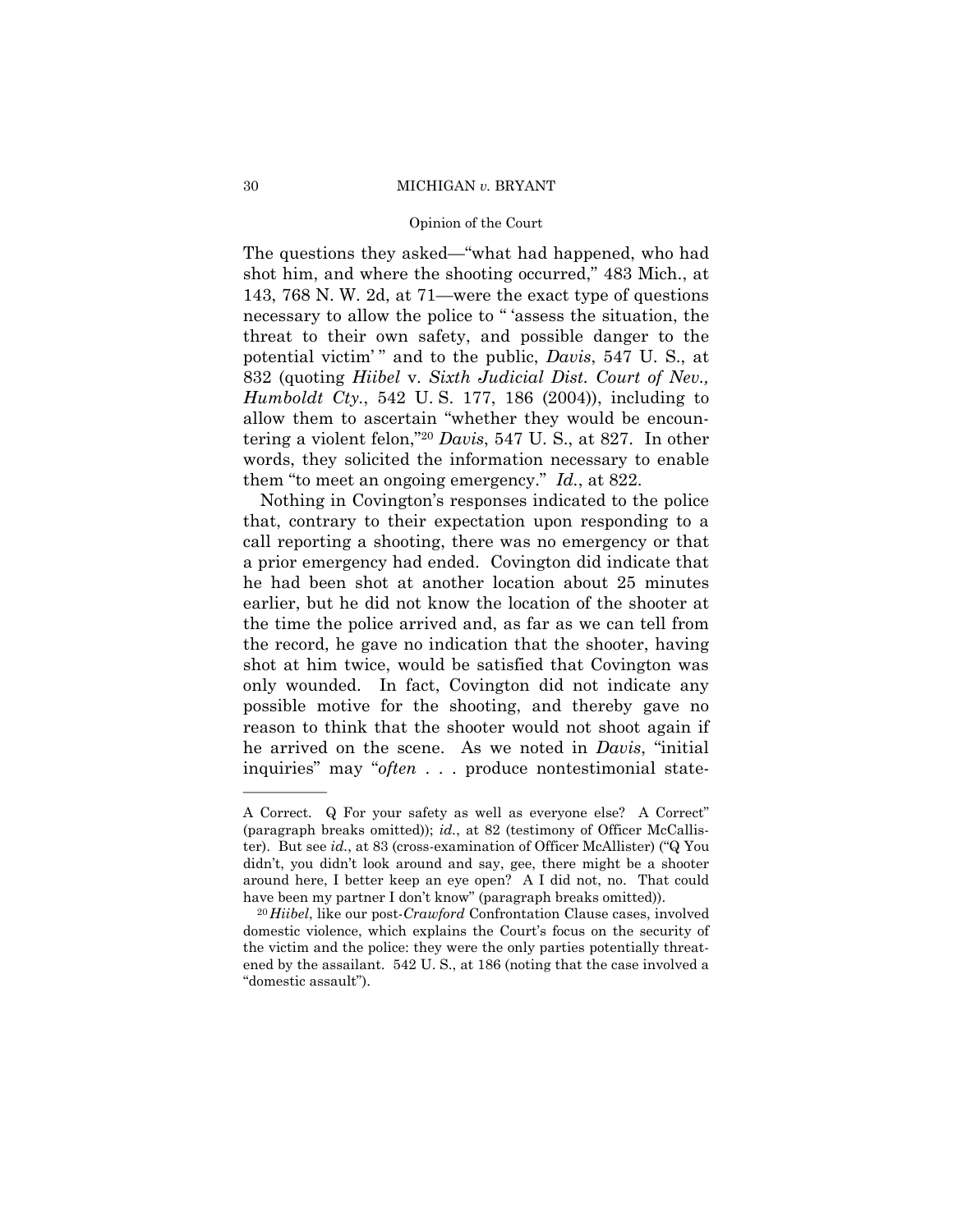ments." *Id.*, at 832. The initial inquiries in this case resulted in the type of nontestimonial statements we contemplated in *Davis*.

Finally, we consider the informality of the situation and the interrogation. This situation is more similar, though not identical, to the informal, harried 911 call in *Davis*  than to the structured, station-house interview in *Crawford*. As the officers' trial testimony reflects, the situation was fluid and somewhat confused: the officers arrived at different times; apparently each, upon arrival, asked Covington "what happened?"; and, contrary to the dissent's portrayal, *post*, at 7–9 (opinion of SCALIA, J.), they did not conduct a structured interrogation. App. 84 (testimony of Officer McCallister) (explaining duplicate questioning, especially as to "what happened?"); *id.*, at 101–102 (testimony of Sgt. Wenturine) (same); *id.*, at 126–127 (testimony of Officer Stuglin) (same). The informality suggests that the interrogators' primary purpose was simply to address what they perceived to be an ongoing emergency, and the circumstances lacked any formality that would have alerted Covington to or focused him on the possible future prosecutorial use of his statements.

Because the circumstances of the encounter as well as the statements and actions of Covington and the police objectively indicate that the "primary purpose of the interrogation" was "to enable police assistance to meet an ongoing emergency," *Davis*, 547 U. S., at 822, Covington's identification and description of the shooter and the location of the shooting were not testimonial hearsay. The Confrontation Clause did not bar their admission at Bryant's trial.

\* \* \*

For the foregoing reasons, we hold that Covington's statements were not testimonial and that their admission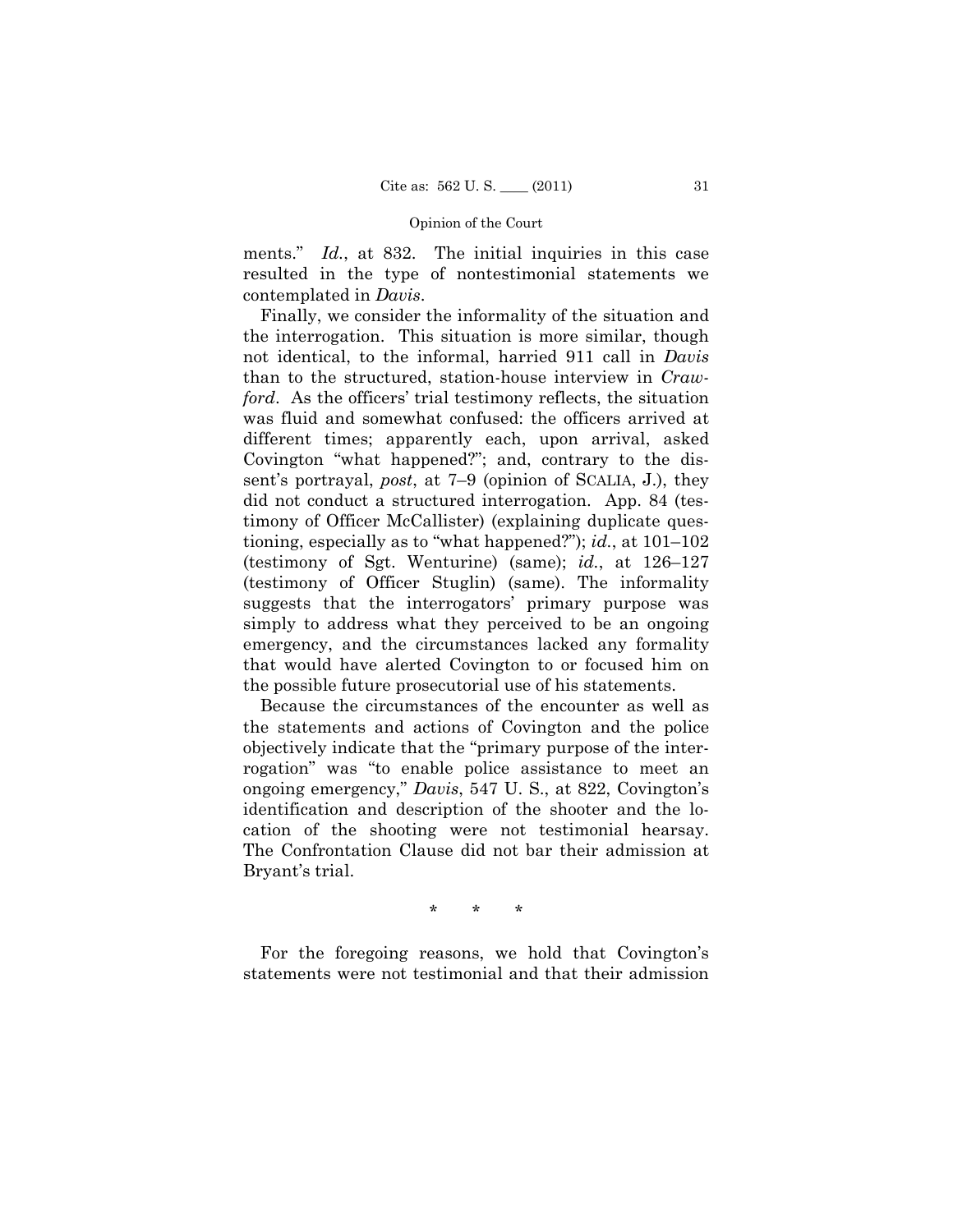### Opinion of the Court

at Bryant's trial did not violate the Confrontation Clause. We leave for the Michigan courts to decide on remand whether the statements' admission was otherwise permitted by state hearsay rules. The judgment of the Supreme Court of Michigan is vacated, and the case is remanded for further proceedings not inconsistent with this opinion.

*It is so ordered.* 

JUSTICE KAGAN took no part in the consideration or decision of this case.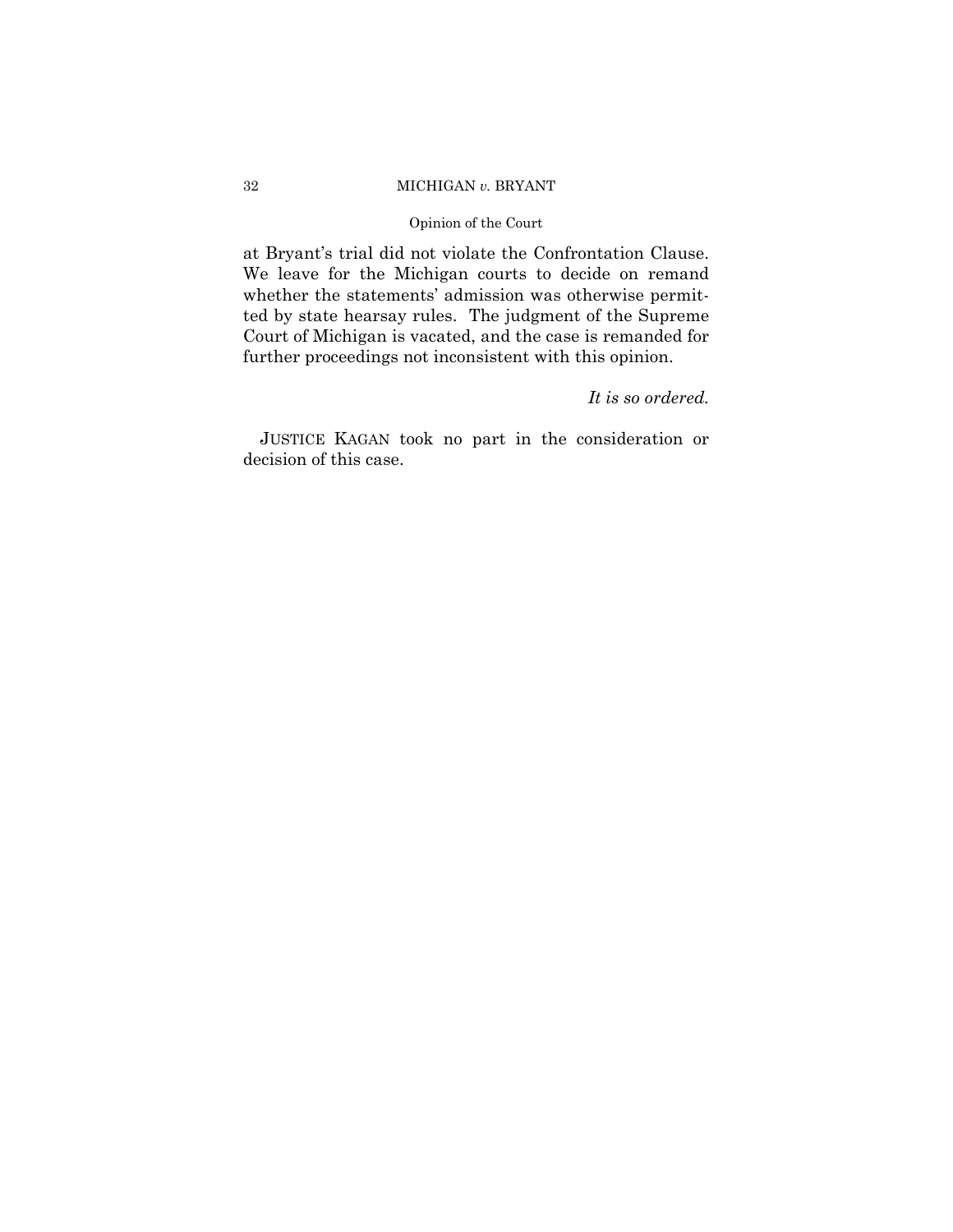THOMAS, J., concurring in judgment

### $\frac{1}{2}$  , where  $\frac{1}{2}$ **SUPREME COURT OF THE UNITED STATES**

#### $\frac{1}{2}$  ,  $\frac{1}{2}$  ,  $\frac{1}{2}$  ,  $\frac{1}{2}$  ,  $\frac{1}{2}$  ,  $\frac{1}{2}$ No. 09–150

# MICHIGAN, PETITIONER *v.* RICHARD PERRY BRYANT

### ON WRIT OF CERTIORARI TO THE SUPREME COURT OF MICHIGAN

[February 28, 2011]

JUSTICE THOMAS, concurring in the judgment.

I agree with the Court that the admission of Covington's out-of-court statements did not violate the Confrontation Clause, but I reach this conclusion because Covington's questioning by police lacked sufficient formality and solemnity for his statements to be considered "testimonial." See *Crawford* v. *Washington*, 541 U. S. 36, 68 (2004).

In determining whether Covington's statements to police implicate the Confrontation Clause, the Court evaluates the "'primary purpose'" of the interrogation. *Ante*, at 12. The majority's analysis—which relies on, *inter alia*, what the police knew when they arrived at the scene, the specific questions they asked, the particular information Covington conveyed, the weapon involved, and Covington's medical condition—illustrates the uncertainty that this test creates for law enforcement and the lower courts. *Ante*, at 25–31. I have criticized the primary-purpose test as "an exercise in fiction" that is "disconnected from history" and "yields no predictable results." *Davis* v. *Washington*, 547 U. S. 813, 839, 838 (2006) (opinion concurring in judgment in part and dissenting in part).

Rather than attempting to reconstruct the "primary purpose" of the participants, I would consider the extent to which the interrogation resembles those historical prac-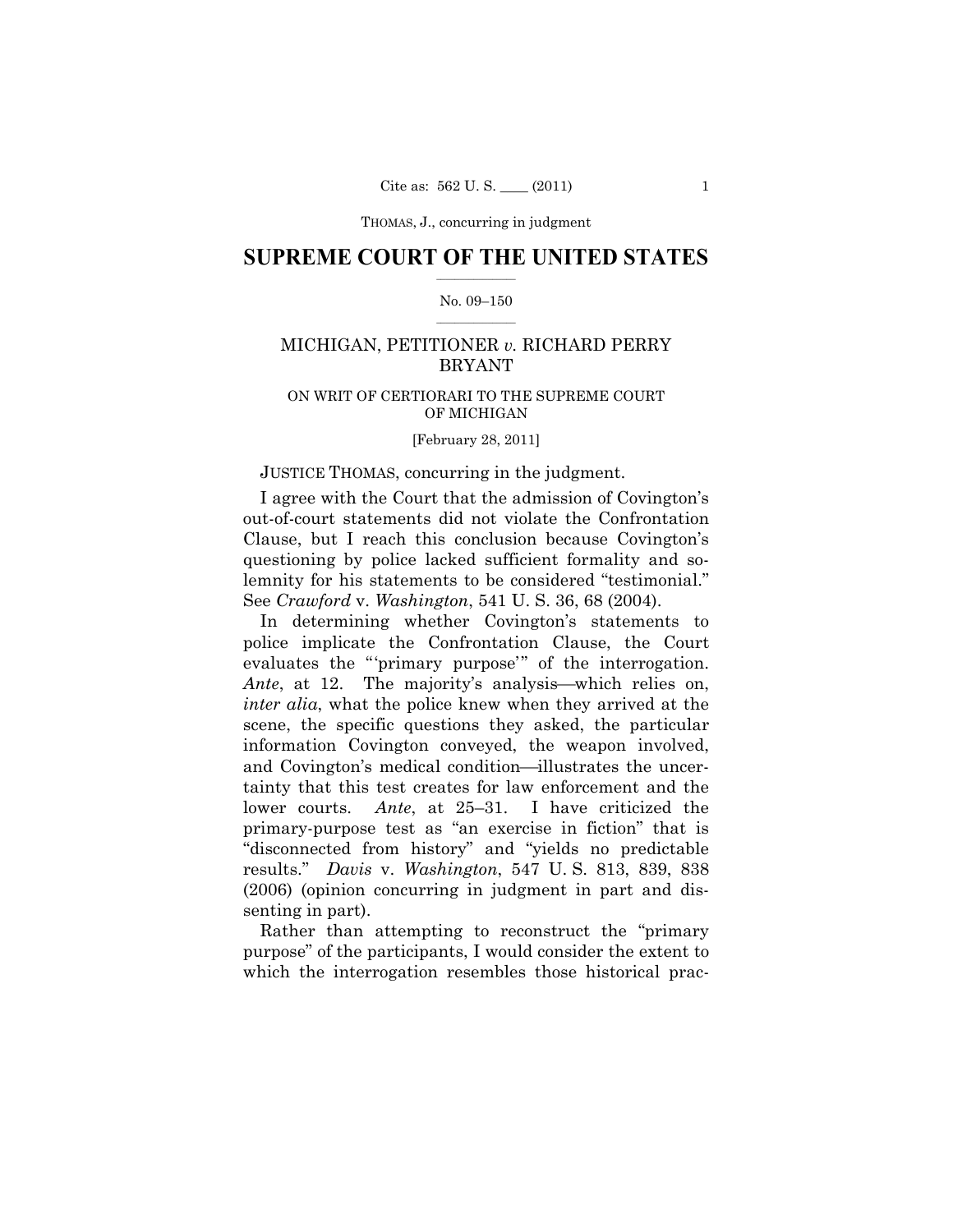#### THOMAS, J., concurring in judgment

tices that the Confrontation Clause addressed. See, *e.g.*, *id.*, at 835–836 (describing "practices that occurred under the English bail and committal statutes passed during the reign of Queen Mary"). As the majority notes, Covington interacted with the police under highly informal circumstances, while he bled from a fatal gunshot wound. *Ante*, at 19–20, 31. The police questioning was not "a formalized dialogue," did not result in "formalized testimonial materials" such as a deposition or affidavit, and bore no "indicia of solemnity." *Davis*, *supra*, at 840, 837 (opinion of THOMAS, J.); see also *Giles* v. *California*, 554 U. S. 353, 377–378 (2008) (THOMAS, J., concurring). Nor is there any indication that the statements were offered at trial "in order to evade confrontation." *Davis*, *supra*, at 840. This interrogation bears little if any resemblance to the historical practices that the Confrontation Clause aimed to eliminate. Covington thus did not "bea[r] testimony" against Bryant, *Crawford*, *supra*, at 51, and the introduction of his statements at trial did not implicate the Confrontation Clause. I concur in the judgment.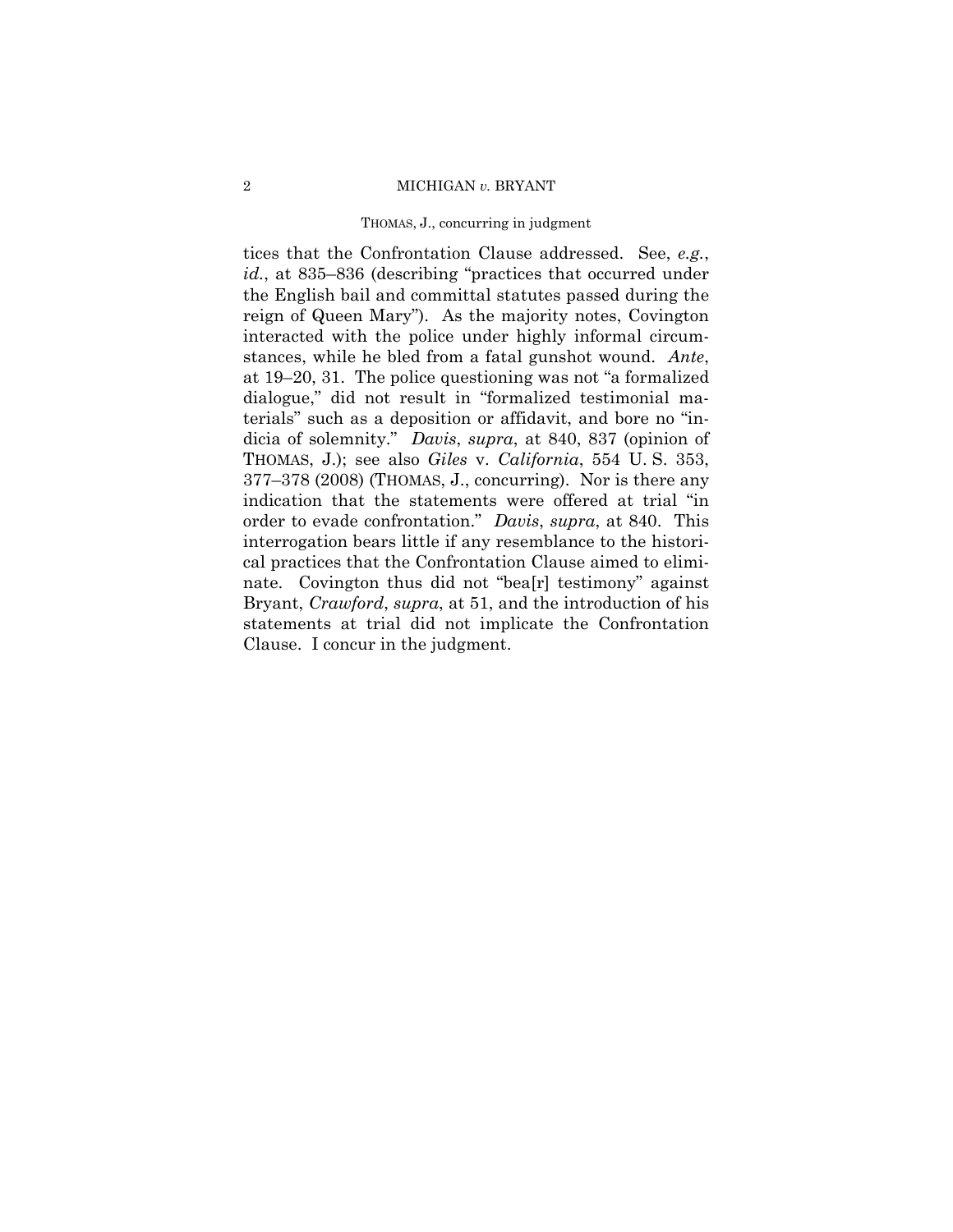### $\frac{1}{2}$  , where  $\frac{1}{2}$ **SUPREME COURT OF THE UNITED STATES**

#### $\frac{1}{2}$  ,  $\frac{1}{2}$  ,  $\frac{1}{2}$  ,  $\frac{1}{2}$  ,  $\frac{1}{2}$  ,  $\frac{1}{2}$ No. 09–150

# MICHIGAN, PETITIONER *v.* RICHARD PERRY BRYANT

### ON WRIT OF CERTIORARI TO THE SUPREME COURT OF MICHIGAN

[February 28, 2011]

### JUSTICE SCALIA, dissenting.

Today's tale—a story of five officers conducting successive examinations of a dying man with the primary purpose, not of obtaining and preserving his testimony regarding his killer, but of protecting him, them, and others from a murderer somewhere on the loose—is so transparently false that professing to believe it demeans this institution. But reaching a patently incorrect conclusion on the facts is a relatively benign judicial mischief; it affects, after all, only the case at hand. In its vain attempt to make the incredible plausible, however—or perhaps as an intended second goal—today's opinion distorts our Confrontation Clause jurisprudence and leaves it in a shambles. Instead of clarifying the law, the Court makes itself the obfuscator of last resort. Because I continue to adhere to the Confrontation Clause that the People adopted, as described in *Crawford* v. *Washington*, 541 U. S. 36 (2004), I dissent.

I

A

The Confrontation Clause of the Sixth Amendment, made binding on the States by the Fourteenth Amendment, *Pointer* v. *Texas*, 380 U. S. 400, 403 (1965), provides that "[i]n all criminal prosecutions, the accused shall enjoy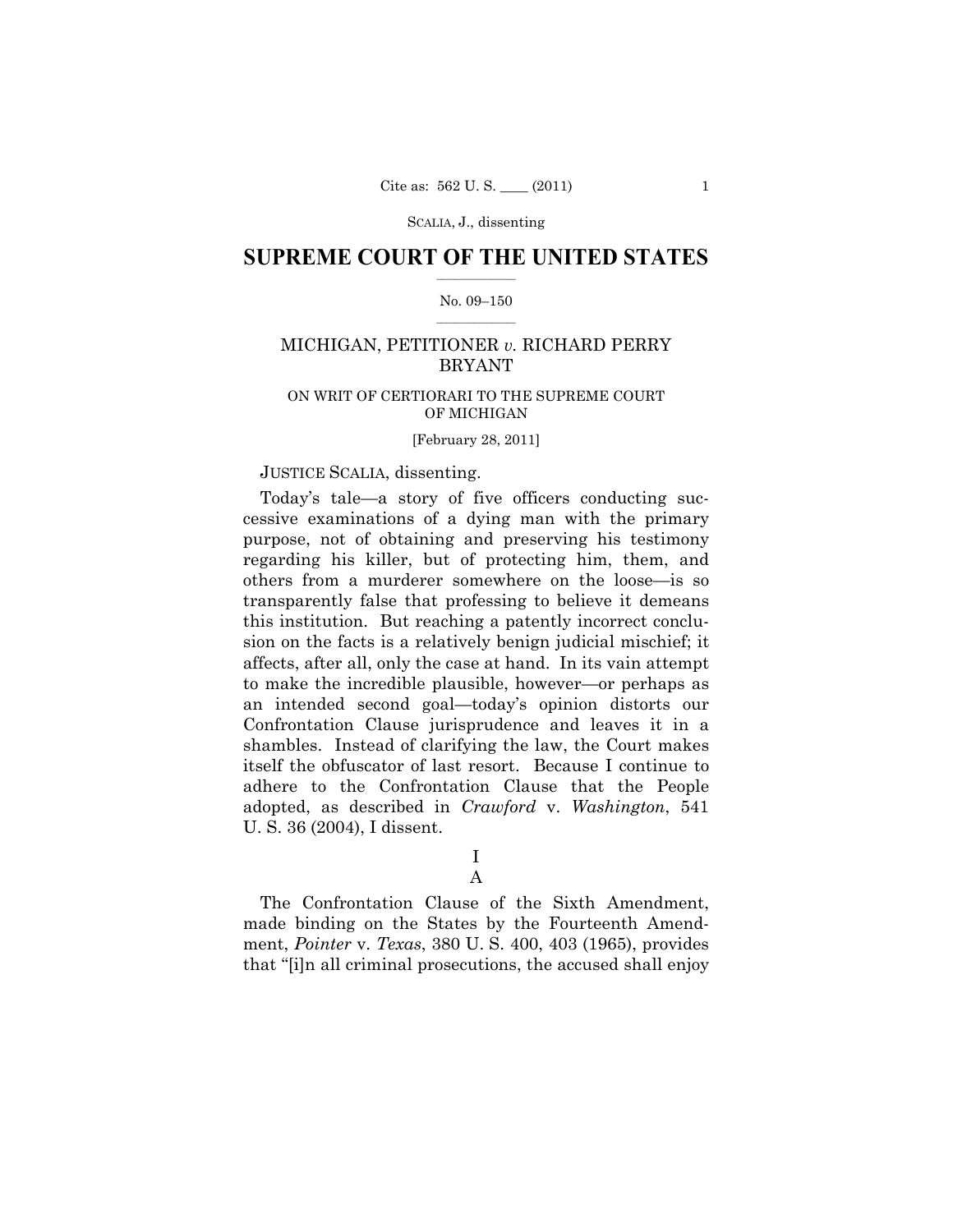#### SCALIA, J., dissenting

the right . . . to be confronted with the witnesses against him." In *Crawford*, we held that this provision guarantees a defendant his common-law right to confront those "who 'bear testimony'" against him. 541 U. S., at 51. A witness must deliver his testimony against the defendant in person, or the prosecution must prove that the witness is unavailable to appear at trial and that the defendant has had a prior opportunity for cross-examination. *Id.,* at 53–54.

Not all hearsay falls within the Confrontation Clause's grasp. At trial a witness "bears testimony" by providing "'[a] solemn declaration or affirmation . . . for the purpose of establishing or proving some fact.'" *Id.,* at 51 (quoting 2 N. Webster, An American Dictionary of the English Language (1828)). The Confrontation Clause protects defendants only from hearsay statements that do the same. *Davis* v. *Washington*, 547 U. S. 813, 823–824 (2006). In *Davis*, we explained how to identify testimonial hearsay prompted by police questioning in the field. A statement is testimonial "when the circumstances objectively indicate . . . that the primary purpose of the interrogation is to establish or prove past events potentially relevant to later criminal prosecution." *Id.,* at 822*.* When, however, the circumstances objectively indicate that the declarant's statements were "a cry for help [o]r the provision of information enabling officers immediately to end a threatening situation," *id.*, at 832, they bear little resemblance to incourt testimony. "No 'witness' goes into court to proclaim an emergency and seek help." *Id.,* at 828.

*Crawford* and *Davis* did not address whose perspective matters—the declarant's, the interrogator's, or both when assessing "the primary purpose of [an] interrogation." In those cases the statements were testimonial from any perspective. I think the same is true here, but because the Court picks a perspective so will I: The declarant's intent is what counts. In-court testimony is more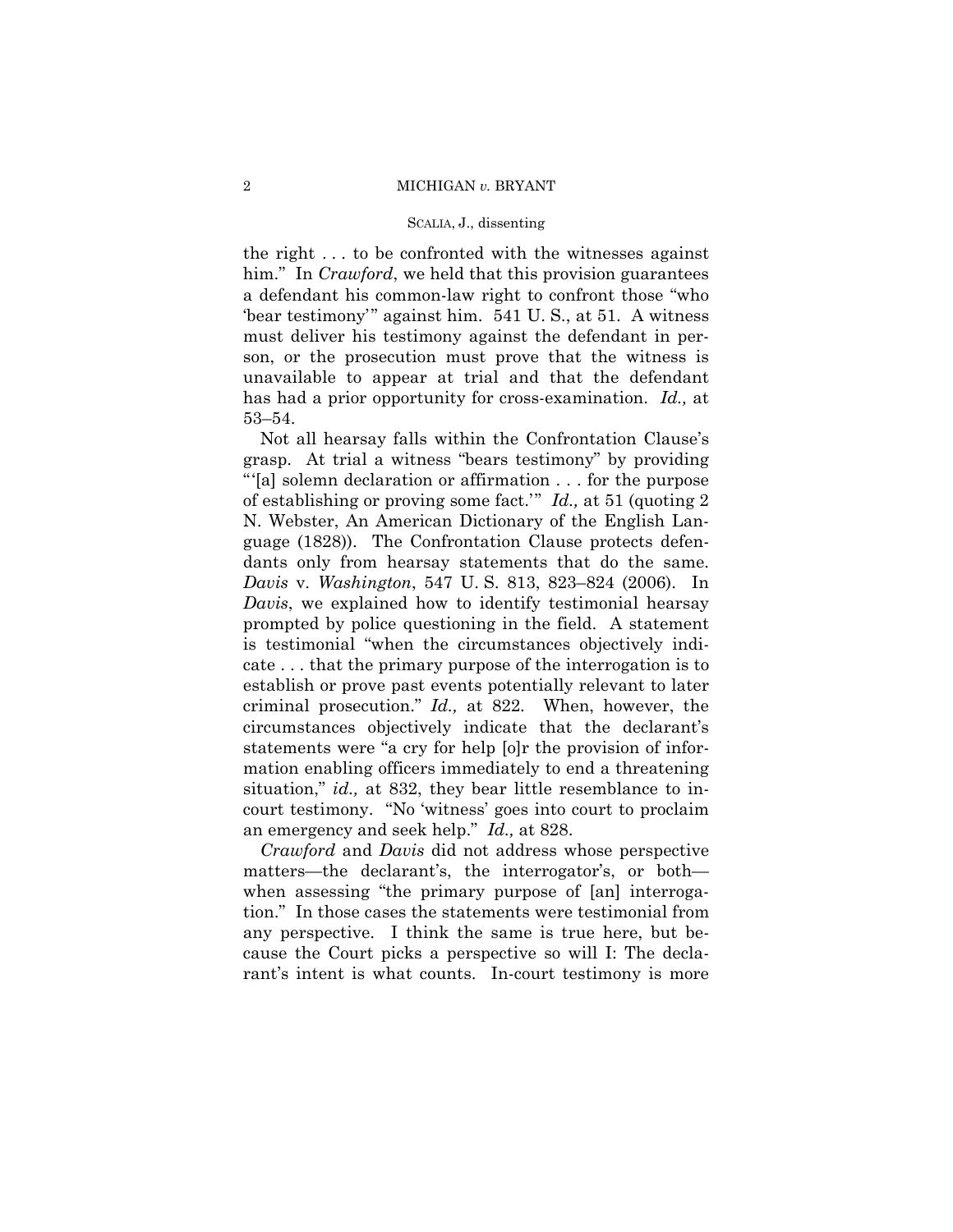than a narrative of past events; it is a solemn declaration made in the course of a criminal trial. For an out-of-court statement to qualify as testimonial, the declarant must intend the statement to be a solemn declaration rather than an unconsidered or offhand remark; and he must make the statement with the understanding that it may be used to invoke the coercive machinery of the State against the accused.<sup>1</sup> See Friedman, Grappling with the Meaning of "Testimonial," 71 Brooklyn L. Rev. 241, 259 (2005). That is what distinguishes a narrative told to a friend over dinner from a statement to the police. See *Crawford*, *supra,* at 51. The hidden purpose of an interrogator cannot substitute for the declarant's intentional solemnity or his understanding of how his words may be used.

A declarant-focused inquiry is also the only inquiry that would work in every fact pattern implicating the Confrontation Clause. The Clause applies to volunteered testimony as well as statements solicited through police interrogation. See *Davis*, *supra*, at 822–823, n. 1. An inquiry into an officer's purposes would make no sense when a declarant blurts out "Rick shot me" as soon as the officer arrives on the scene. I see no reason to adopt a different test—one that accounts for an officer's intent—when the officer asks "what happened" before the declarant makes his accusation. (This does not mean the interrogator is irrelevant. The identity of an interrogator, and the content and tenor of his questions, can bear upon whether a declarant intends to make a solemn statement, and envisions its use at a criminal trial. But none of this means that the interrogator's purpose matters.)

In an unsuccessful attempt to make its finding of emer-

<sup>&</sup>lt;sup>1</sup>I remain agnostic about whether and when statements to nonstate actors are testimonial. See *Davis* v. *Washington,* 547 U. S. 813, 823, n. 2 (2006).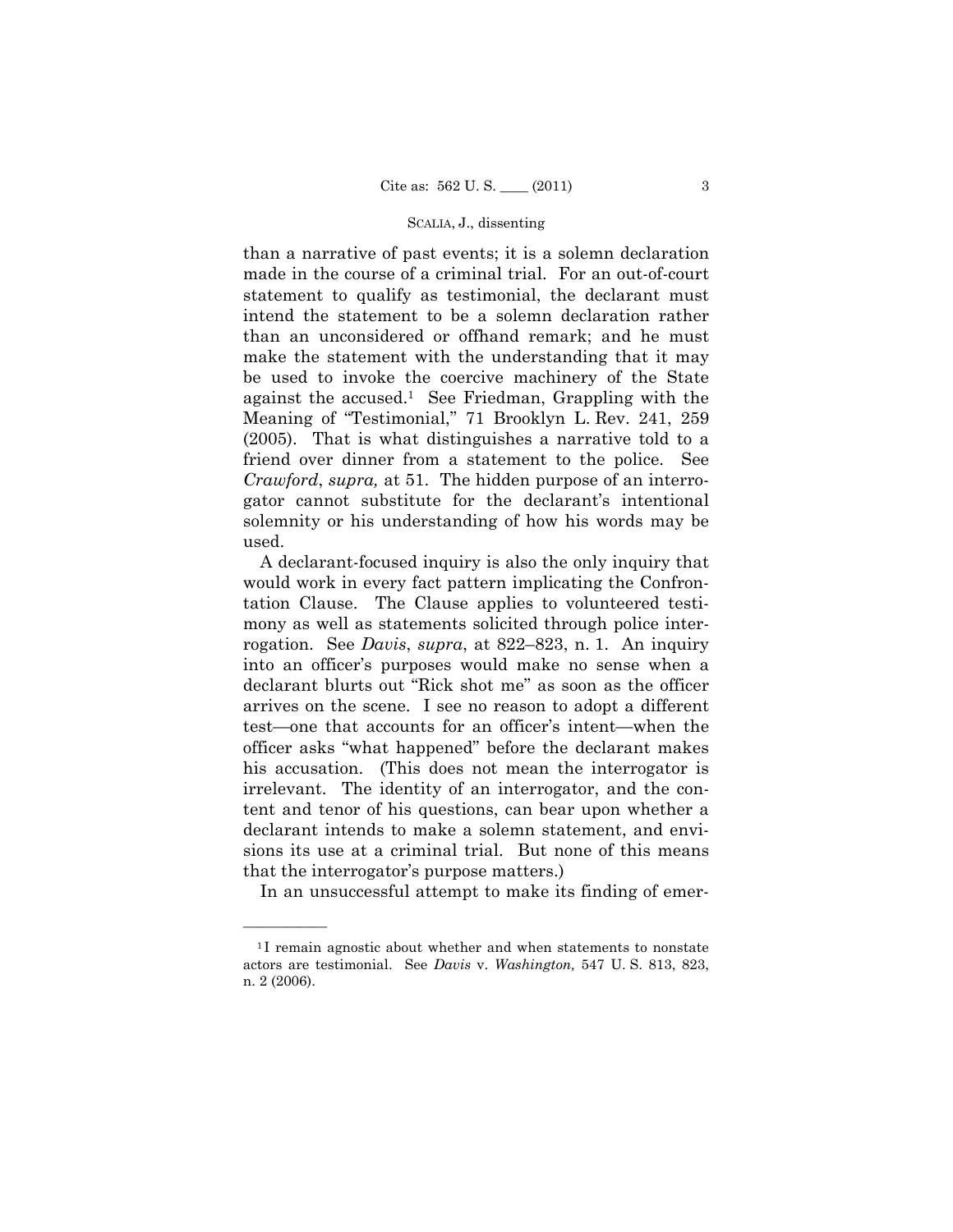#### SCALIA, J., dissenting

gency plausible, the Court instead adopts a test that looks to the purposes of both the police and the declarant. It claims that this is demanded by necessity, fretting that a domestic-violence victim may want her abuser briefly arrested—presumably to teach him a lesson—but not desire prosecution. See *ante,* at 22. I do not need to probe the purposes of the police to solve that problem. Even if a victim speaks to the police "to establish or prove past events" solely for the purpose of getting her abuser arrested, she surely knows her account is "potentially relevant to later criminal prosecution" should one ensue. *Davis*, *supra*, at 822.

The Court also wrings its hands over the possibility that "a severely injured victim" may lack the capacity to form a purpose, and instead answer questions "reflexive[ly]." *Ante*, at 22. How to assess whether a declarant with diminished capacity bore testimony is a difficult question, and one I do not need to answer today. But the Court's proposed answer—to substitute the intentions of the police for the missing intentions of the declarant—cannot be the correct one. When the declarant has diminished capacity, focusing on the interrogators make less sense, not more. The inquiry under *Crawford* turns in part on the actions and statements of a declarant's audience only because they shape the declarant's perception of why his audience is listening and therefore influence *his purpose* in making the declaration. See 541 U. S., at 51. But a person who cannot perceive his own purposes certainly cannot perceive why a listener might be interested in what he has to say. As far as I can tell, the Court's substituted-intent theory "has nothing to be said for it except that it can sometimes make our job easier," *Jerman* v. *Carlisle, McNellie, Rini, Kramer & Ulrich, L. P. A.*, 559 U. S. \_\_\_,

\_\_\_ (2010) (SCALIA, J., concurring in part and concurring in judgment) (slip op., at 2).

The Court claims one affirmative virtue for its focus on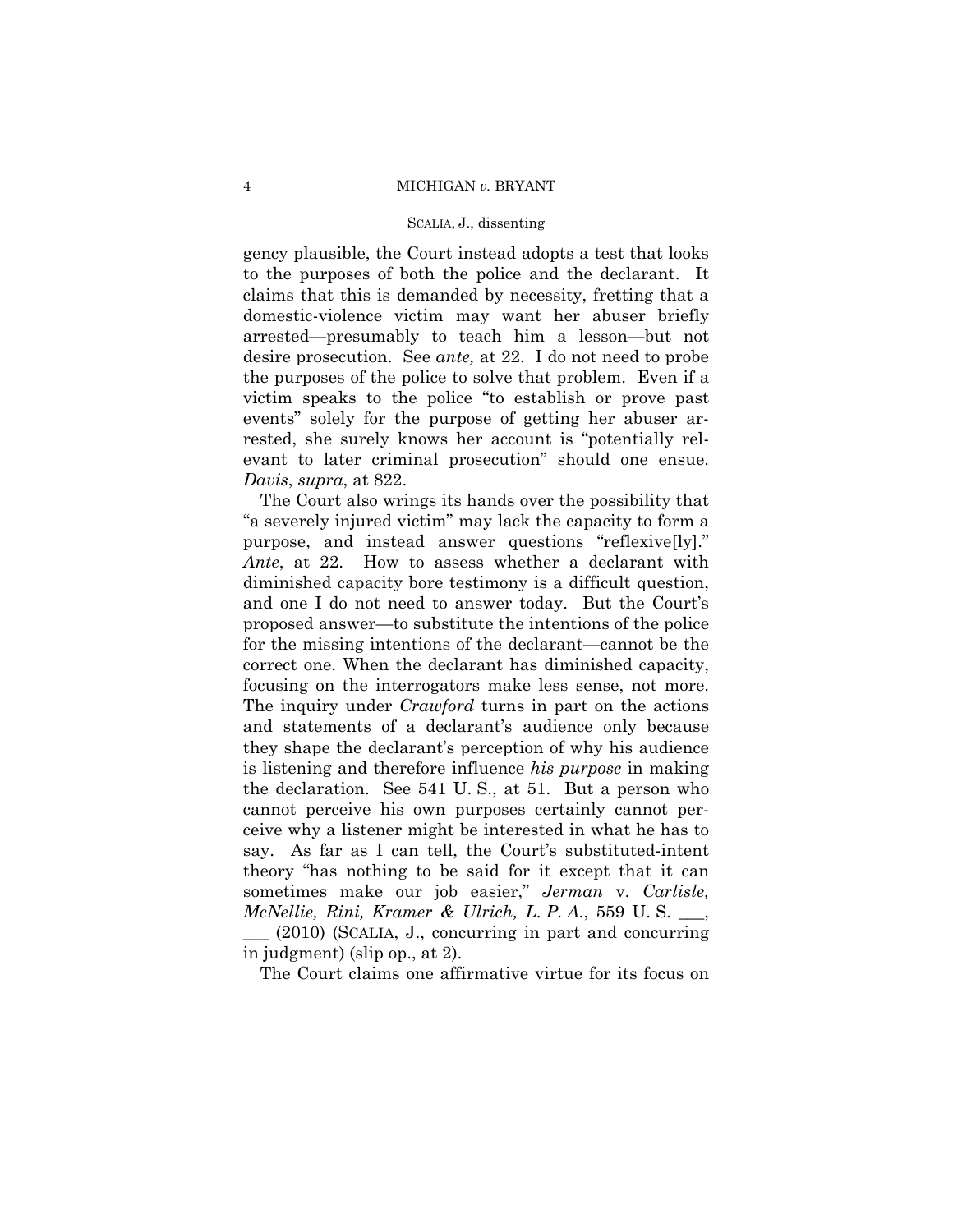the purposes of both the declarant and the police: It "ameliorates problems that ... arise" when declarants have "mixed motives." *Ante*, at 21. I am at a loss to know how. Sorting out the primary purpose of a declarant with mixed motives is sometimes difficult. But adding in the mixed motives of the police only compounds the problem. Now courts will have to sort through two sets of mixed motives to determine the primary purpose of an interrogation. And the Court's solution creates a mixed-motive problem where (under the proper theory) it does not exist—viz., where the police and the declarant each have one motive, but those motives conflict. The Court does not provide an answer to this glaringly obvious problem, probably because it does not have one.

The only virtue of the Court's approach (if it can be misnamned a virtue) is that it leaves judges free to reach the "fairest" result under the totality of the circumstances. If the dastardly police trick a declarant into giving an incriminating statement against a sympathetic defendant, a court can focus on the police's intent and declare the statement testimonial. If the defendant "deserves" to go to jail, then a court can focus on whatever perspective is necessary to declare damning hearsay nontestimonial. And when all else fails, a court can mix-and-match perspectives to reach its desired outcome. Unfortunately, under this malleable approach "the guarantee of confrontation is no guarantee at all." *Giles* v. *California*, 554 U. S. 353, 375 (2008) (plurality).

Looking to the declarant's purpose (as we should), this is an absurdly easy case. Roughly 25 minutes after Anthony Covington had been shot, Detroit police responded to a 911 call reporting that a gunshot victim had appeared at a neighborhood gas station. They quickly arrived at the scene, and in less than 10 minutes five different Detroit

B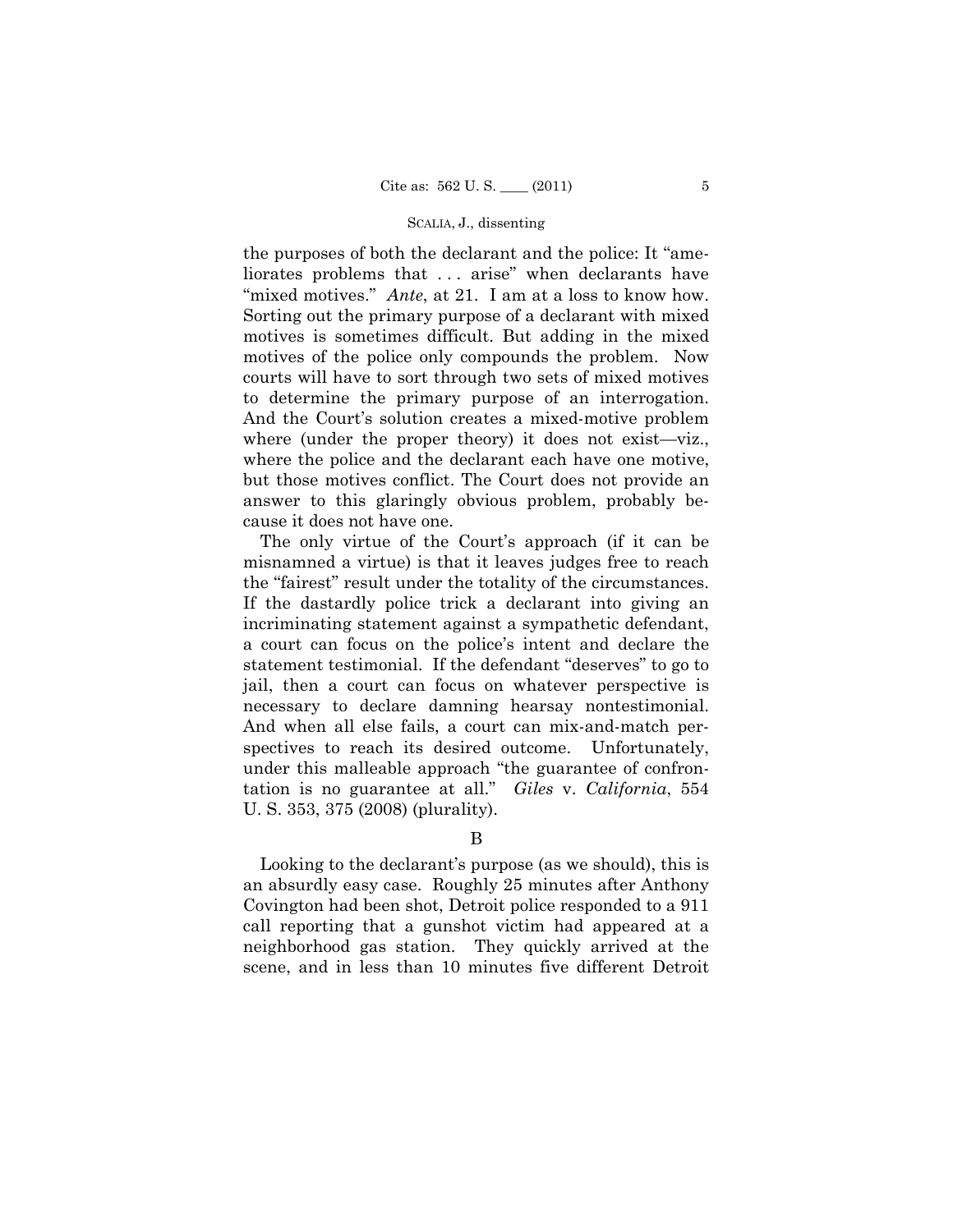#### SCALIA, J., dissenting

police officers questioned Covington about the shooting. Each asked him a similar battery of questions: "what happened" and when, App. 39, 126, "who shot" the victim," *id.,* at 22, and "where" did the shooting take place, *id.,* at 132. See also *id.,* at 113. After Covington would answer, they would ask follow-up questions, such as "how tall is" the shooter, *id.,* at 134, "[h]ow much does he weigh," *ibid.*  what is the exact address or physical description of the house where the shooting took place, and what chain of events led to the shooting. The battery relented when the paramedics arrived and began tending to Covington's wounds.

From Covington's perspective, his statements had little value except to ensure the arrest and eventual prosecution of Richard Bryant. He knew the "threatening situation," *Davis,* 547 U. S., at 832, had ended six blocks away and 25 minutes earlier when he fled from Bryant's back porch. See 483 Mich. 132, 135–136, 768 N.W. 2d 65, 67 (2009); App. 105. Bryant had not confronted him face-to-face before he was mortally wounded, instead shooting him through a door. See 483 Mich.*,* at 136–137, 768 N.W. 2d, at 67. Even if Bryant had pursued him (unlikely), and after seeing that Covington had ended up at the gas station was unable to confront him there before the police arrived (doubly unlikely), it was entirely beyond imagination that Bryant would again open fire while Covington was surrounded by five armed police officers. And Covington knew the shooting was the work of a drug dealer, not a spree killer who might randomly threaten others. *Id.,* at 135, 137, 768 N.W. 2d, at 67.

Covington's knowledge that he had nothing to fear differs significantly from Michelle McCottry's state of mind during her "frantic" statements to a 911 operator at issue in *Davis*, 547 U. S., at 827. Her "call was plainly a call for help against a bona fide physical threat" describing "events *as they were actually happening*." *Ibid.* She did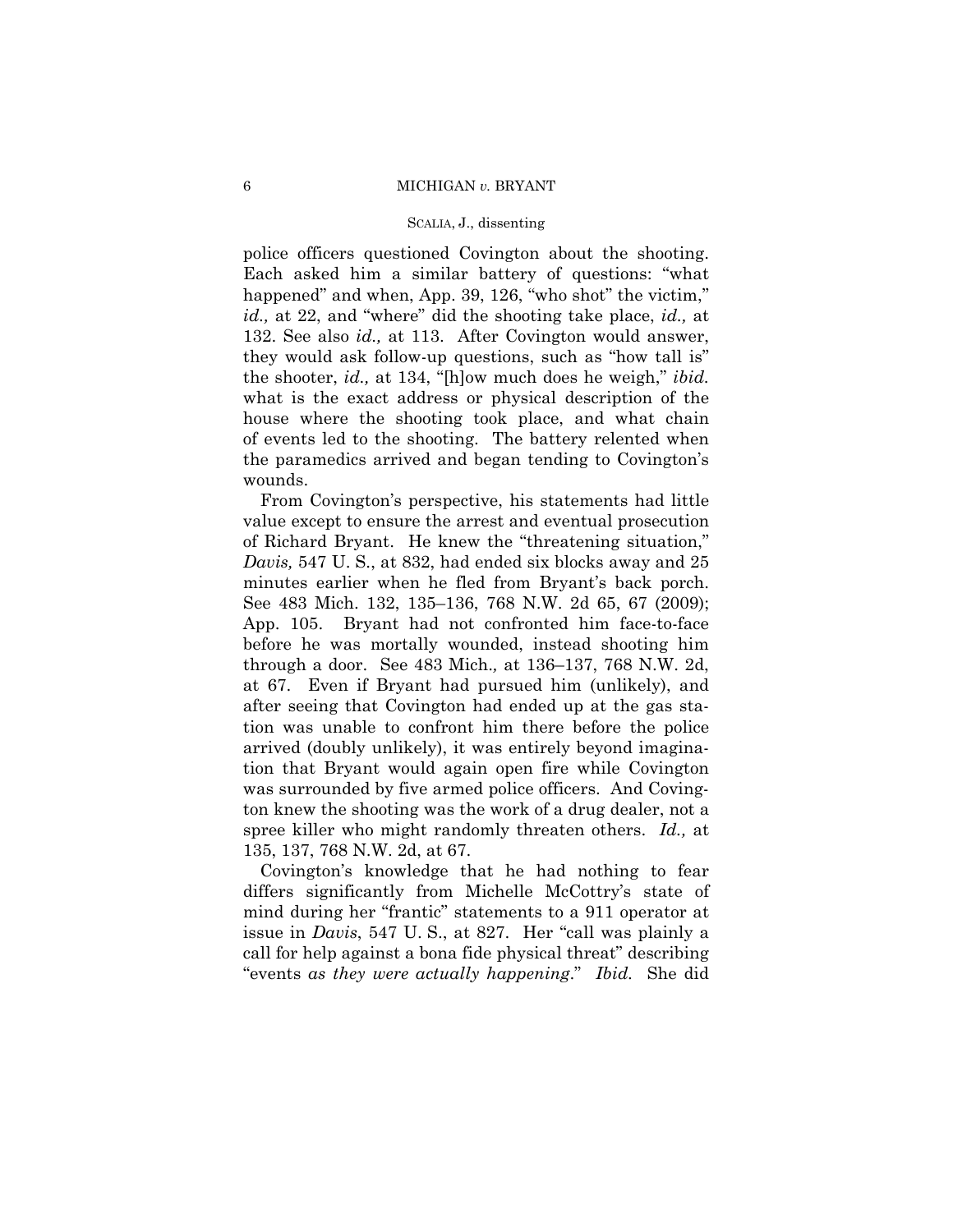not have the luxuries of police protection and of time and space separating her from immediate danger that Covington enjoyed when he made his statements. See *id.,* at 831.

Covington's pressing medical needs do not suggest that he was responding to an emergency, but to the contrary reinforce the testimonial character of his statements. He understood the police were focused on investigating a past crime, not his medical needs. None of the officers asked Covington how he was doing, attempted more than superficially to assess the severity of his wounds, or attempted to administer first aid.2 They instead primarily asked questions with little, if any, relevance to Covington's dire situation. Police, paramedics, and doctors do not need to know the address where a shooting took place, the name of the shooter, or the shooter's height and weight to provide proper medical care. Underscoring that Covington understood the officers' investigative role, he interrupted their interrogation to ask "when is EMS coming?" App. 57. When, in other words, would the focus shift to his medical needs rather than Bryant's crime?

Neither Covington's statements nor the colloquy between him and the officers would have been out of place at a trial; it would have been a routine direct examination. See *Davis*, 547 U. S., at 830. Like a witness, Covington recounted in detail how a past criminal event began and progressed, and like a prosecutor, the police elicited that account through structured questioning. Preventing the

<sup>2</sup>Officer Stuglin's testimony does not undermine my assessment of the officers' behavior, although the Court suggests otherwise. See *ante*, at 28, n. 18. Officer Stuglin first testified that he "asked something like what happened or are you okay, something to that line." App., 131. When pressed on whether he asked "how are you doing?," he responded, "Well, basically ... what's wrong." *Ibid.* Other officers were not so equivocal: They admitted they had no need to "ask him how he was doing. . . . It was very obvious how he was doing." *Id*., at 110; see also *id.,* at 19.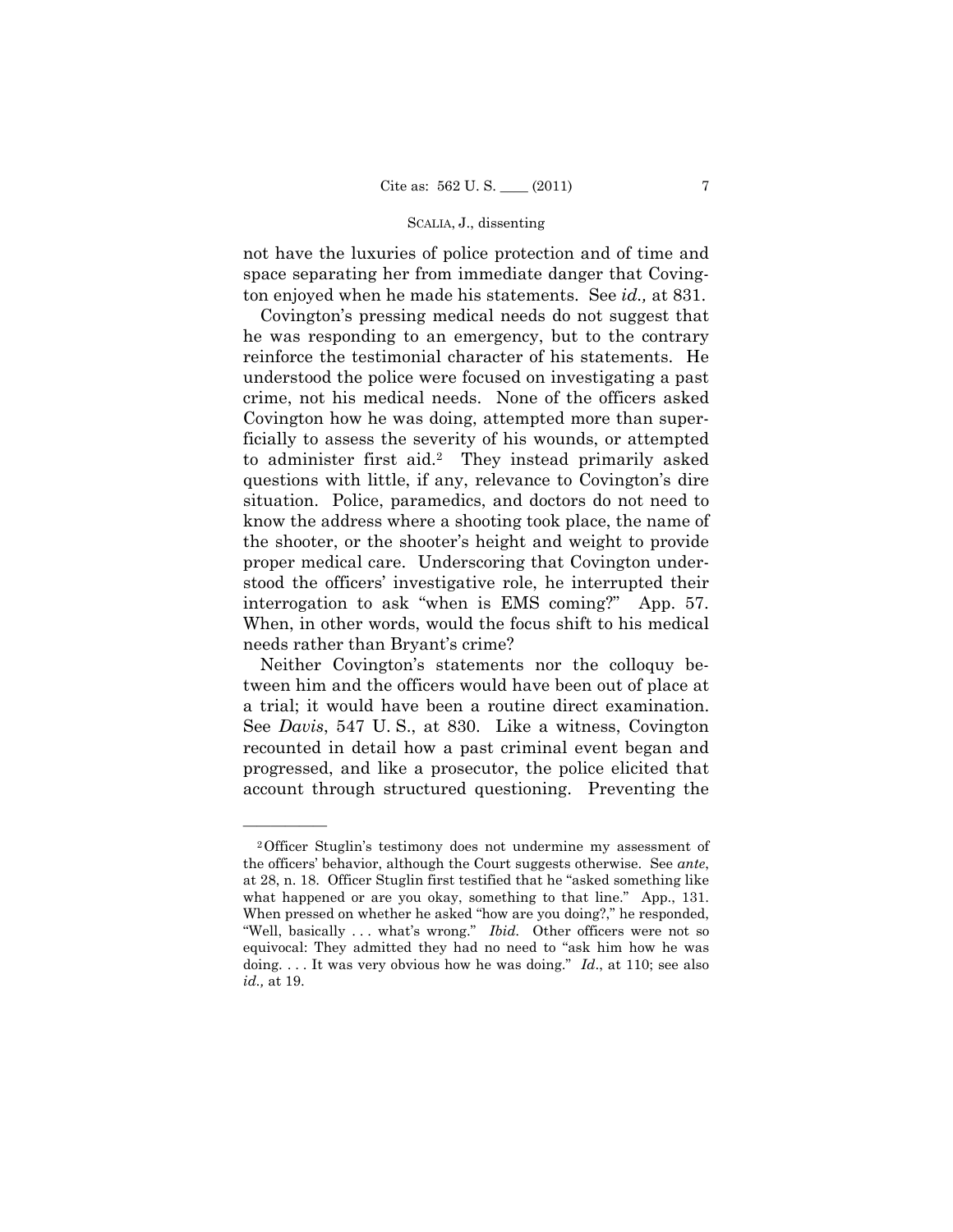#### SCALIA, J., dissenting

admission of "weaker substitute[s] for live testimony at trial" such as this, *id.,* at 828 (internal quotation marks omitted), is precisely what motivated the Framers to adopt the Confrontation Clause and what motivated our decisions in *Crawford* and in *Hammon* v. *Indiana*, decided with *Davis*. *Ex parte* examinations raise the same constitutional concerns whether they take place in a gas-station parking lot or in a police interrogation room.

# $\mathcal{C}$

Worse still for the repute of today's opinion, this is an absurdly easy case even if one (erroneously) takes the interrogating officers' purpose into account. The five officers interrogated Covington primarily to investigate past criminal events. None—absolutely none—of their actions indicated that they perceived an imminent threat. They did not draw their weapons, and indeed did not immediately search the gas station for potential shooters.3 To the contrary, all five testified that they questioned Covington *before conducting any investigation at the scene*. Would this have made any sense if they feared the presence of a shooter? Most tellingly, none of the officers started his interrogation by asking what would have been the obvious first question if any hint of such a fear existed: Where is the shooter?

But do not rely solely on my word about the officers' primary purpose. Listen to Sergeant Wenturine, who candidly admitted that he interrogated Covington because he "ha[d] a man here that [he] believe[d] [was] dying [so

<sup>3</sup>The Court cites Officer Stuglin's testimony that "I think [Brown and Pellerito] did a little bit of both" joining the interrogation and helping to secure the scene. *Id*., at 135–136. But the point is not whether they did both; it is whether they moved to secure the area *first.* No officer's testimony suggests this. Pellerito testified that he, Stuglin, and Brown arrived at the scene at roughly the same time and all three immediately went to Covington. See *id.,* at 17–18. The testimony of Brown and McCallister corroborate that account. See *id.,* at 34–36, 79–82.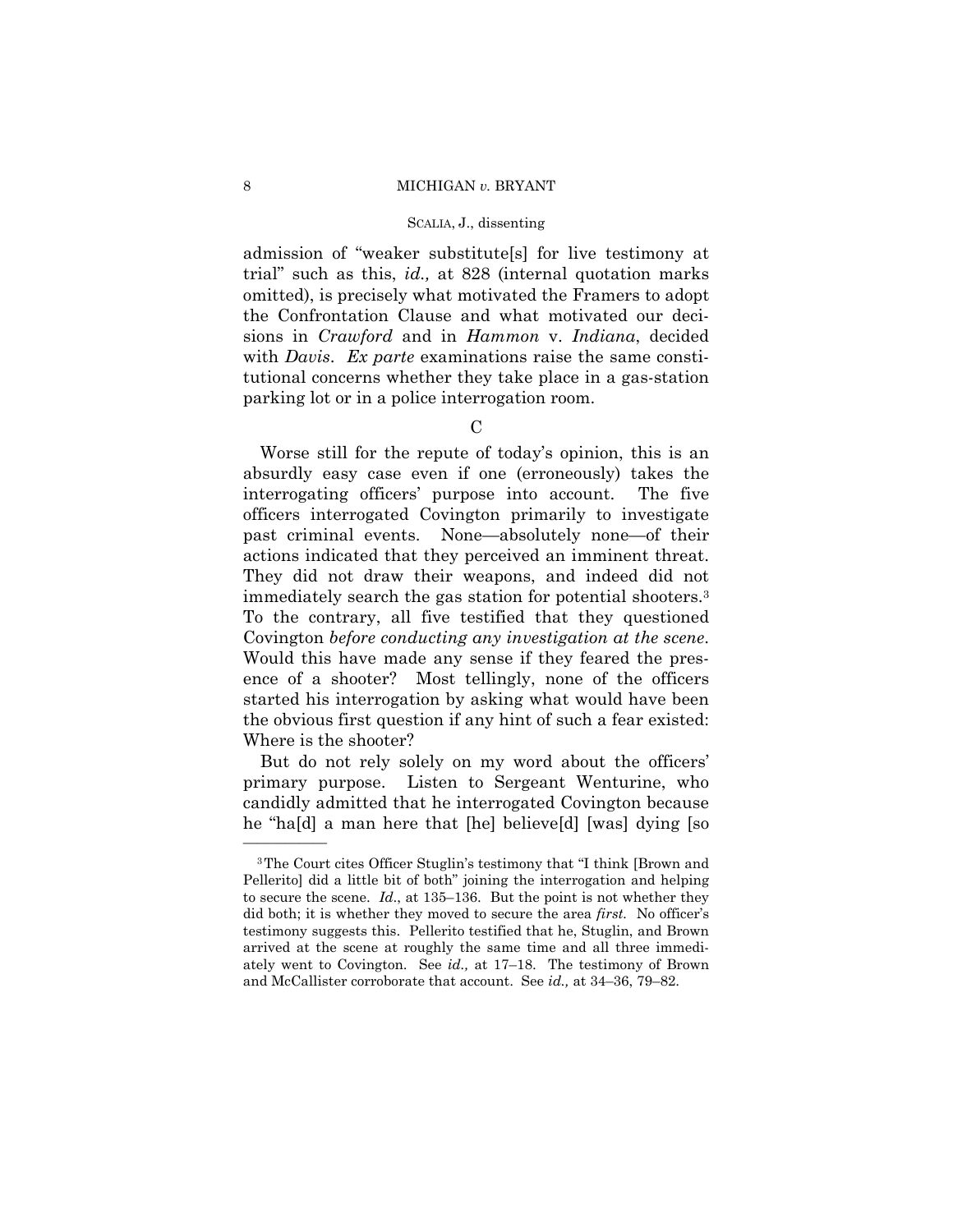he was] gonna find out who did this, period." App. 112. In short, he needed to interrogate Covington to solve a crime. Wenturine never mentioned an interest in ending an ongoing emergency.

At the very least, the officers' intentions *turned* investigative during their 10-minute encounter with Covington, and the conversation "evolve[d] into testimonial statements." *Davis*, 547 U. S., at 828 (internal quotation marks omitted). The fifth officer to arrive at the scene did not need to run straight to Covington and ask a battery of questions "to determine the need for emergency assistance," *Ibid*. He could have asked his fellow officers, who presumably had a better sense of that than Covington and a better sense of what he could do to assist. No, the value of asking the same battery of questions a fifth time was to ensure that Covington told a consistent story and to see if any new details helpful to the investigation and eventual prosecution would emerge. Having the testimony of five officers to recount Covington's consistent story undoubtedly helped obtain Bryant's conviction. (Which came, I may note, after the first jury could not reach a verdict. See 483 Mich., at 137, 768 N.W. 2d, at 67.)

D

A final word about the Court's active imagination. The Court invents a world where an ongoing emergency exists whenever "an armed shooter, whose motive for and location after the shooting [are] unknown, . . . mortally wound[s]" one individual "within a few blocks and [25] minutes of the location where the police" ultimately find that victim. *Ante*, at 27. Breathlessly, it worries that a shooter could leave the scene armed and ready to pull the trigger again. See *ante*, at 17–18, 27, 30*.* Nothing suggests the five officers in this case shared the Court's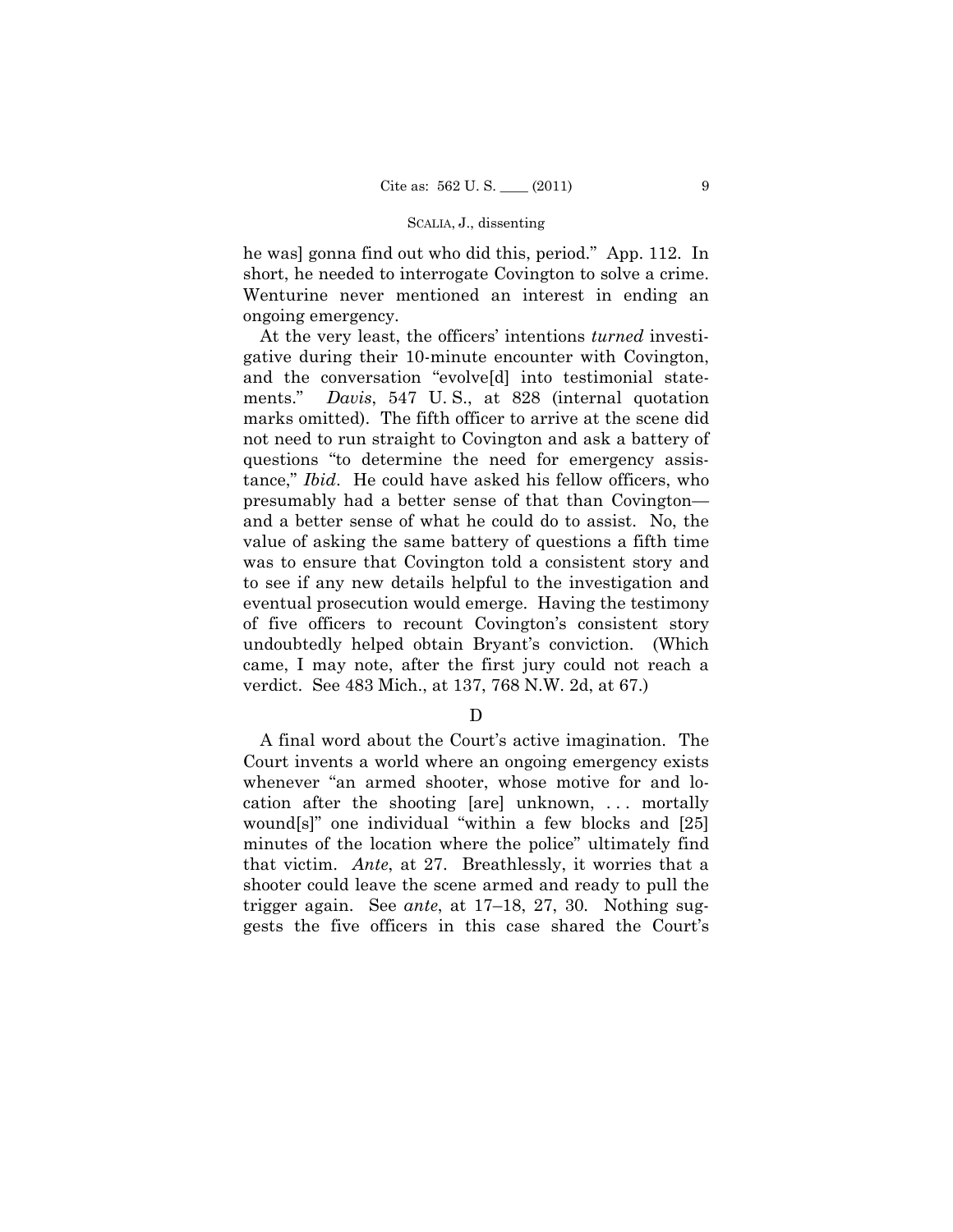#### SCALIA, J., dissenting

dystopian4 view of Detroit, where drug dealers hunt their shooting victim down and fire into a crowd of police officers to finish him off, see *ante*, at 30, or where spree killers shoot through a door and then roam the streets leaving a trail of bodies behind. Because almost 90 percent of murders involve a single victim,<sup>5</sup> it is much more likely indeed, I think it certain—that the officers viewed their encounter with Covington for what it was: an investigation into a past crime with no ongoing or immediate consequences.

The Court's distorted view creates an expansive exception to the Confrontation Clause for violent crimes. Because Bryant posed a continuing threat to public safety in the Court's imagination, the emergency persisted for confrontation purposes at least until the police learned his "motive for and location after the shooting." *Ante*, at 27. It may have persisted in this case until the police "secured the scene of the shooting" two-and-a-half hours later. *Ante*, at 28. (The relevance of securing the scene is unclear so long as the killer is still at large—especially if, as the Court speculates, he may be a spree-killer.) This is a dangerous definition of emergency. Many individuals who testify against a defendant at trial first offer their accounts to police in the hours after a violent act. If the police can plausibly claim that a "potential threat to . . . the public" persisted through those first few hours, *ante*, at 12 (and if the claim is plausible here it is always plau-

<sup>4</sup>The opposite of utopian. The word was coined by John Stuart Mill as a caustic description of British policy. See 190 Hansard's Parliamentary Debates, Third Series 1517 (3d Ser. 1868); 5 Oxford English

<sup>&</sup>lt;sup>5</sup>See Federal Bureau of Investigation, Crime in the United States, 2009: Expanded Homicide Data Table 4, Murder by Victim/Offender Situations, 2009 (Sept. 2010), online at http://www2.fbi.gov/ucr/ cius2009/offenses/expanded\_information/data/shrtable\_04.html (as visited Feb. 25, 2011, and available in Clerk of Court's case file).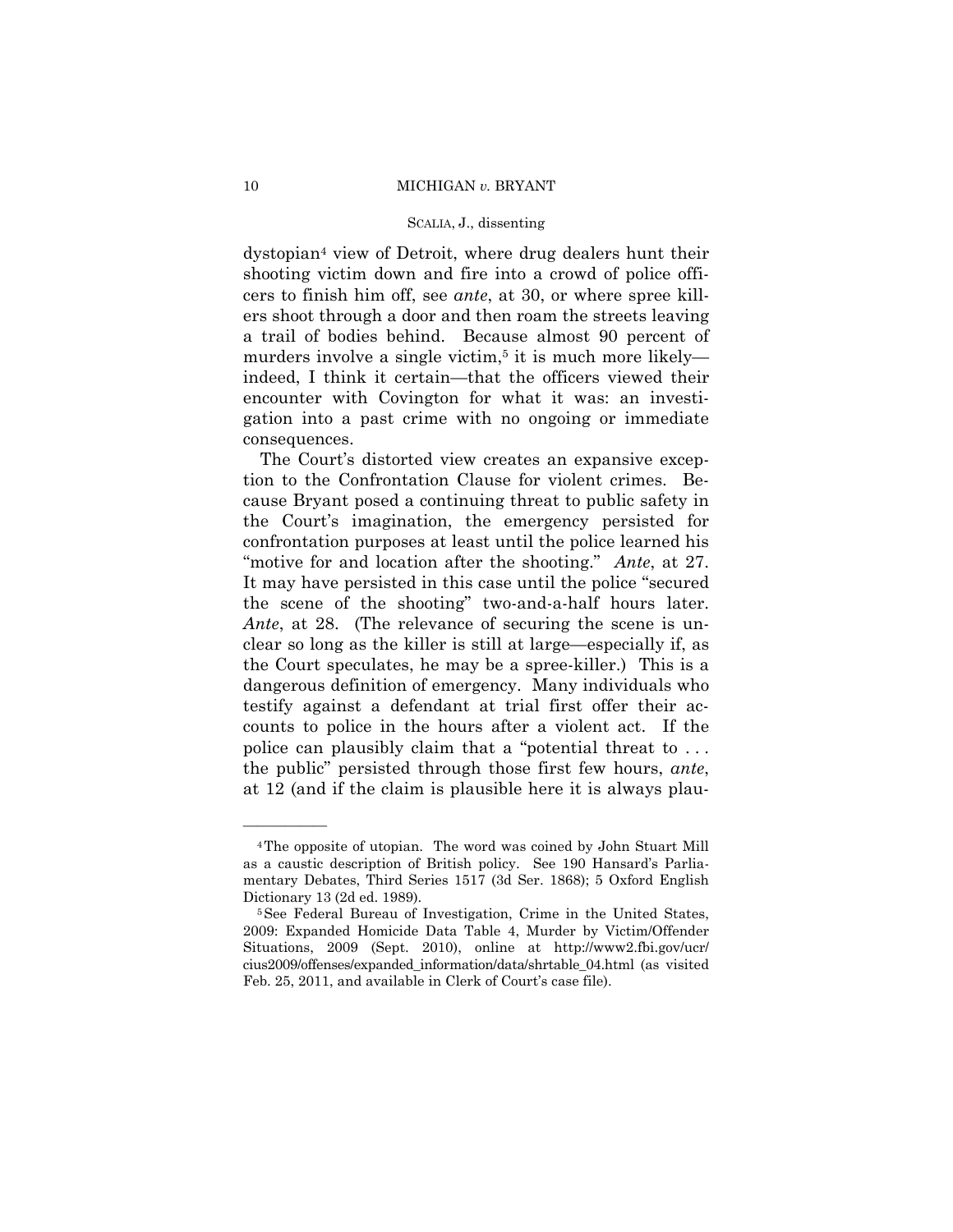sible) a defendant will have no constitutionally protected right to exclude the uncross-examined testimony of such witnesses. His conviction could rest (as perhaps it did here) solely on the officers' recollection at trial of the witnesses' accusations.

The Framers could not have envisioned such a hollow constitutional guarantee. No framing-era confrontation case that I know of, neither here nor in England, took such an enfeebled view of the right to confrontation. For example, *King* v. *Brasier*, 1 Leach 199, 200, 168 Eng. Rep. 202, 202–203 (K. B. 1779), held inadmissible a mother's account of her young daughter's statements "immediately on her coming home" after being sexually assaulted. The daughter needed to testify herself. But today's majority presumably would hold the daughter's account to her mother a nontestimonial statement made during an ongoing emergency. She could not have known whether her attacker might reappear to attack again or attempt to silence the lone witness against him. Her mother likely listened to the account to assess the threat to her own safety and to decide whether the rapist posed a threat to the community that required the immediate intervention of the local authorities. Cf. *ante*, at 29–30. Utter nonsense.

The 16th- and 17th-century English treason trials that helped inspire the Confrontation Clause show that today's decision is a mistake. The Court's expansive definition of an "ongoing emergency" and its willingness to consider the perspective of the interrogator and the declarant cast a more favorable light on those trials than history or our past decisions suggest they deserve. Royal officials conducted many of the *ex parte* examinations introduced against Sir Walter Raleigh and Sir John Fenwick while investigating alleged treasonous conspiracies of unknown scope, aimed at killing or overthrowing the King. See Brief for National Association of Criminal Defense Law-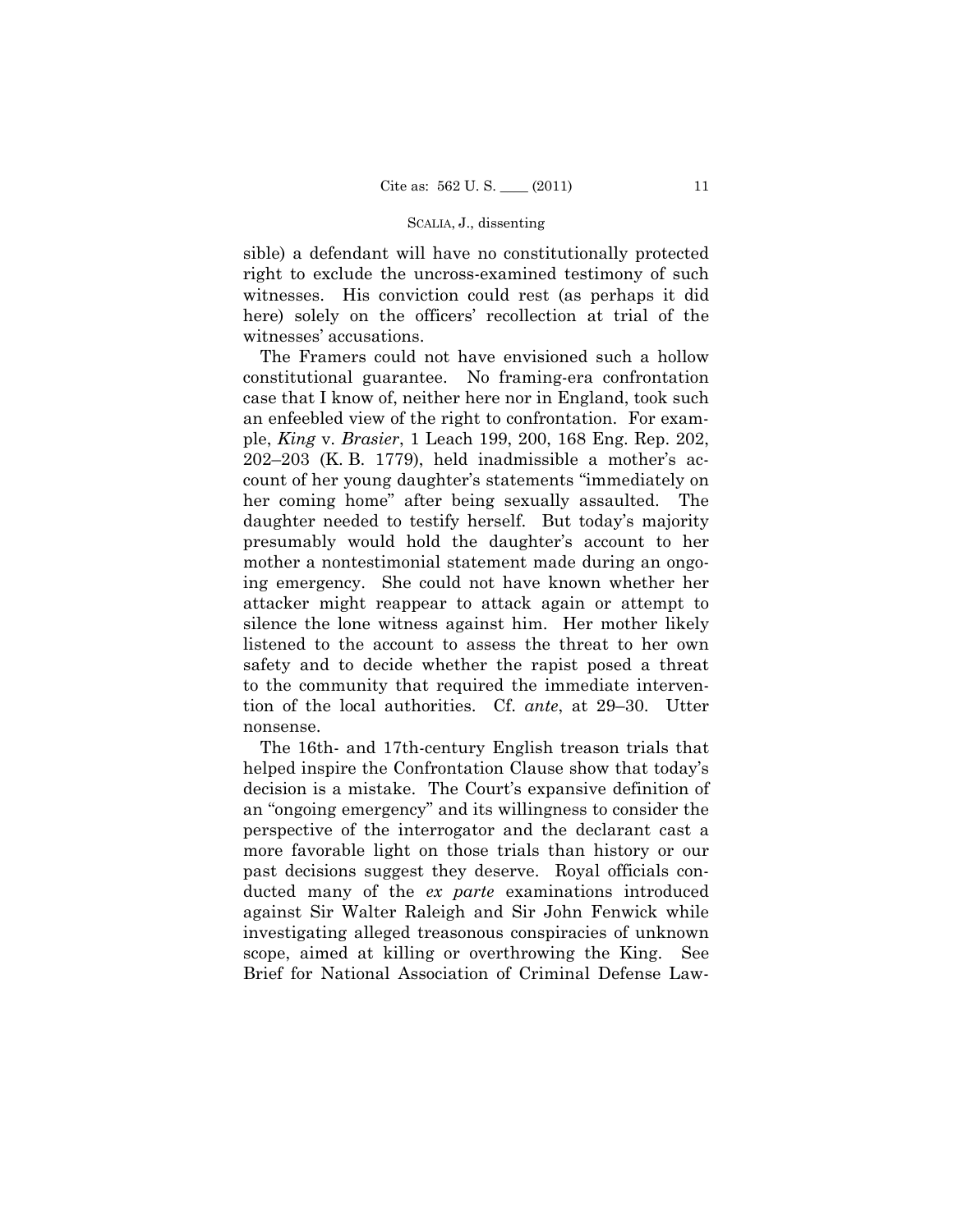#### SCALIA, J., dissenting

yers as *Amicus Curiae* 21–22, and n. 11. Social stability in 16th- and 17th-century England depended mainly on the continuity of the ruling monarch, cf. 1 J. Stephen, A History of the Criminal Law of England 354 (1883), so such a conspiracy posed the most pressing emergency imaginable. Presumably, the royal officials investigating it would have understood the gravity of the situation and would have focused their interrogations primarily on ending the threat, not on generating testimony for trial. I therefore doubt that under the Court's test English officials acted improperly by denying Raleigh and Fenwick the opportunity to confront their accusers "face to face," *id.,* at 326.

Under my approach, in contrast, those English trials remain unquestionably infamous. Lord Cobham did not speak with royal officials to end an ongoing emergency. He was a traitor! He spoke, as Raleigh correctly observed, to establish Raleigh's guilt and to save his own life. See 1 D. Jardine, Criminal Trials 435 (1832). Cobham's statements, when assessed from his perspective, had only a testimonial purpose. The same is true of Covington's statements here.

# II

A

But today's decision is not only a gross distortion of the facts. It is a gross distortion of the law—a revisionist narrative in which reliability continues to guide our Confrontation Clause jurisprudence, at least where emergencies and faux emergencies are concerned.

According to today's opinion, the *Davis* inquiry into whether a declarant spoke to end an ongoing emergency or rather to "prove past events potentially relevant to later criminal prosecution," 547 U. S., at 822, is *not* aimed at answering whether the declarant acted as a witness. Instead, the *Davis* inquiry probes the *reliability* of a declarant's statements, "[i]mplicit[ly]" importing the excited-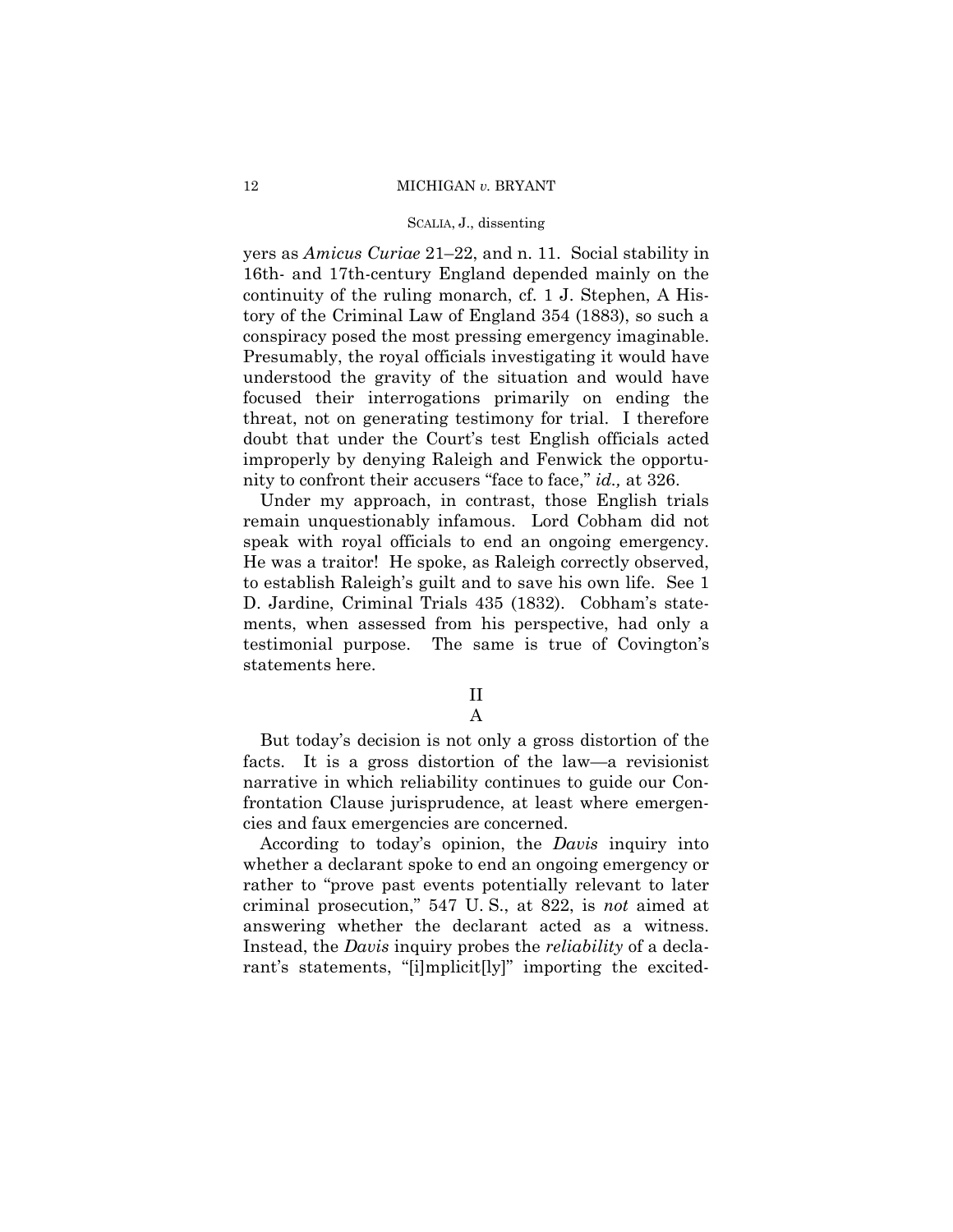utterances hearsay exception into the Constitution. *Ante*, at 14–15. A statement during an ongoing emergency is sufficiently reliable, the Court says, "because the prospect of fabrication . . . is presumably significantly diminished," so it "does not [need] to be subject to the crucible of crossexamination." *Id.,* at 14*.* 

Compare that with the holding of *Crawford:* "Where testimonial statements are at issue, the only indicium of reliability sufficient to satisfy constitutional demands is the one the Constitution actually prescribes: confrontation." 541 U. S., at 68–69. Today's opinion adopts, for emergencies and faux emergencies at least, the discredited logic of *White* v. *Illinois*, 502 U. S. 346, 355–356, and n. 8 (1992), and *Idaho* v. *Wright*, 497 U. S. 805, 819–820 (1990). *White* is, of course, the decision that both *Crawford* and *Davis* found most incompatible with the text and history of the Confrontation Clause. See *Davis*, *supra*, at 825; *Crawford*, *supra*, at 58, n. 8. (This is not to say that that "reliability" logic can actually justify today's result: Twenty-five minutes is plenty of time for a shooting victim to reflect and fabricate a false story.)

The Court announces that in future cases it will look to "standard rules of hearsay, designed to identify some statements as reliable," when deciding whether a statement is testimonial. *Ante*, at 11–12. *Ohio* v. *Roberts*, 448 U. S. 56 (1980) said something remarkably similar: An out-of-court statement is admissible if it "falls within a firmly rooted hearsay exception" or otherwise "bears adequate 'indicia of reliability.'" *Id.*, at 66. We tried that approach to the Confrontation Clause for nearly 25 years before *Crawford rejected* it as an unworkable standard unmoored from the text and the historical roots of the Confrontation Clause. See 541 U. S., at 54, 60, 63–65, 67– 68. The arguments in Raleigh's infamous 17th-century treason trial contained full debate about the reliability of Lord Cobham's *ex parte* accusations, see *Raleigh's Case*,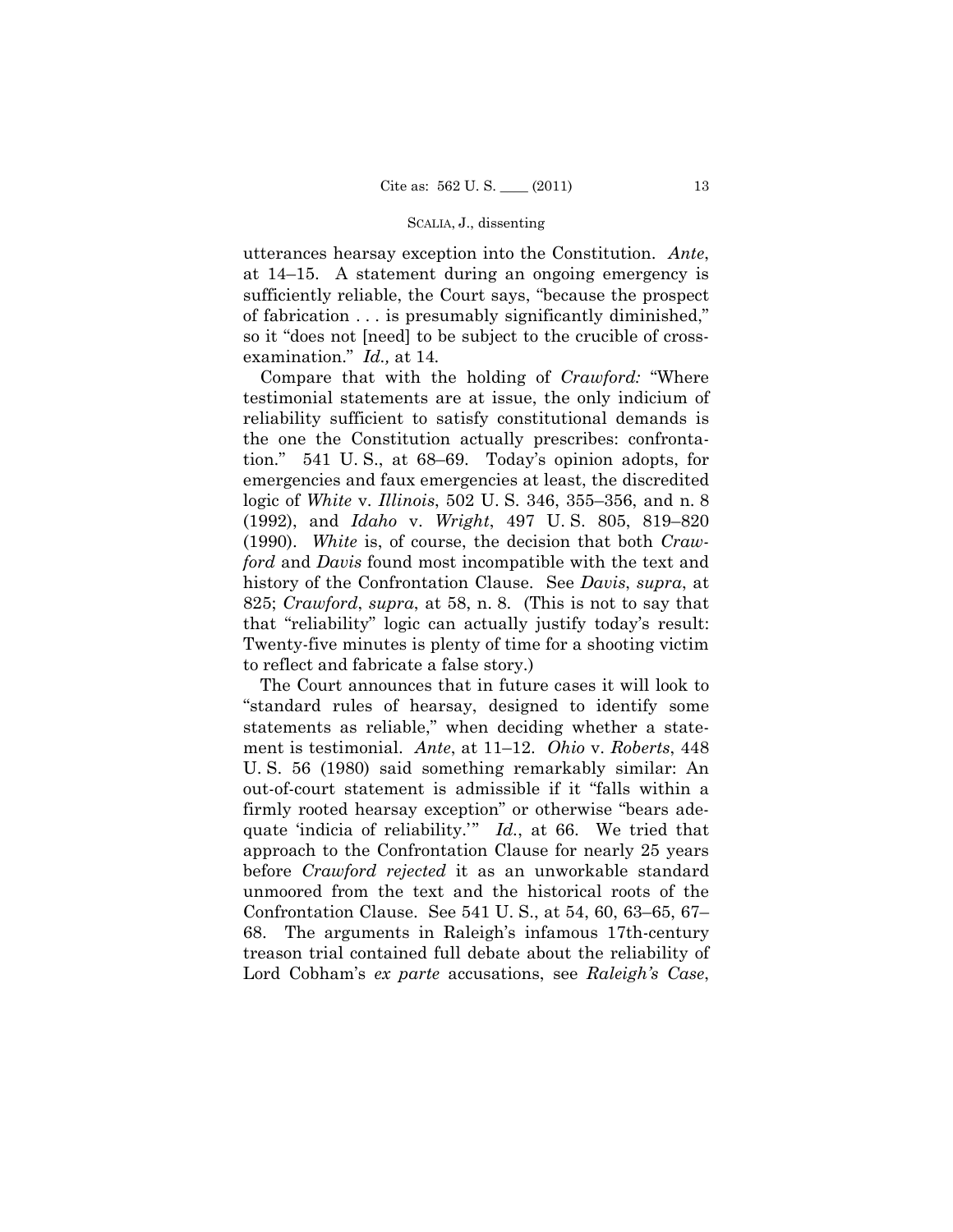2 How. St. Tr. 1, 14, 17, 19–20, 22–23, 29 (1603); that case remains the canonical example of a Confrontation Clause violation, not because Raleigh should have won the debate but because he should have been allowed cross-examination.

The Court attempts to fit its resurrected interest in reliability into the *Crawford* framework, but the result is incoherent. Reliability, the Court tells us, is a good indicator of whether "a statement is . . . an out-of-court substitute for trial testimony." *Ante*, at 11. That is patently false. Reliability tells us *nothing* about whether a statement is testimonial. Testimonial and nontestimonial statements alike come in varying degrees of reliability. An eyewitness's statements to the police after a fenderbender, for example, are both reliable and testimonial. Statements to the police from one driver attempting to blame the other would be similarly testimonial but rarely reliable.

The Court suggests otherwise because it "misunderstands the relationship" between qualification for one of the standard hearsay exceptions and exemption from the confrontation requirement. *Melendez-Diaz* v. *Massachusetts*, 557 U. S. \_\_\_, \_\_\_ (2009) (slip op., at 18). That relationship is not a causal one. Hearsay law exempts business records, for example, because businesses have a financial incentive to keep reliable records. See Fed. Rule Evid. 803(6). The Sixth Amendment also generally admits business records into evidence, but not because the records are reliable or because hearsay law says so. It admits them "because—having been created for the administration of an entity's affairs and not for the purpose of establishing or proving some fact at trial—they are not" weaker substitutes for live testimony. *Melendez-Diaz*, 557 U. S., at \_\_\_ (slip op., at 18). Moreover, the scope of the exemption from confrontation and that of the hearsay exceptions also are not always coextensive. The reliability logic of the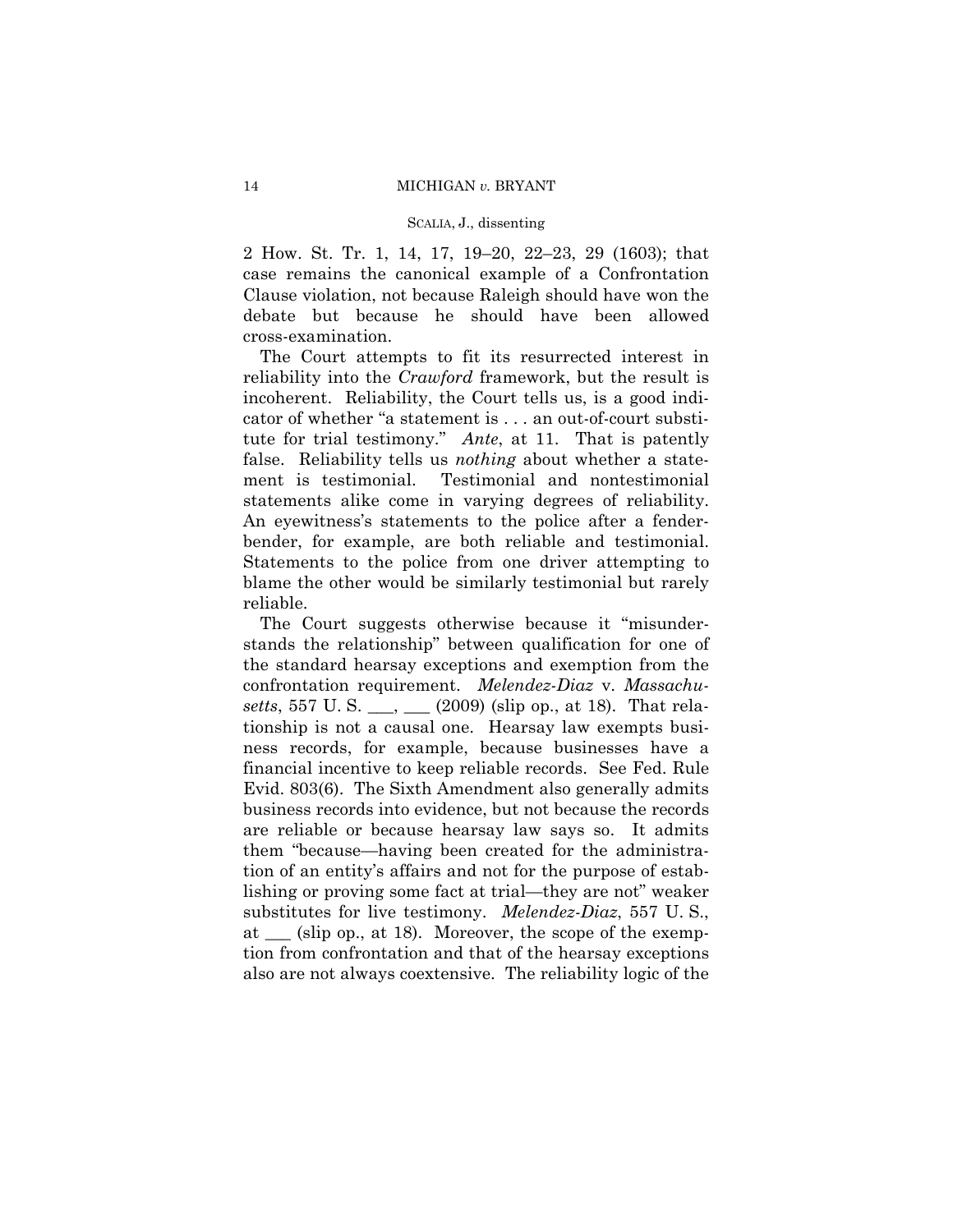business-record exception would extend to records maintained by neutral parties providing litigation-support services, such as evidence testing. The Confrontation Clause is not so forgiving. Business records prepared specifically for use at a criminal trial are testimonial and require confrontation. See *ibid.* 

Is it possible that the Court does not recognize the contradiction between its focus on reliable statements and *Crawford*'s focus on testimonial ones? Does it not realize that the two cannot coexist? Or does it intend, by following today's illogical roadmap, to resurrect *Roberts* by a thousand unprincipled distinctions without ever explicitly overruling *Crawford?* After all, honestly overruling *Crawford* would destroy the illusion of judicial minimalism and restraint. And it would force the Court to explain how the Justices' preference comports with the meaning of the Confrontation Clause that the People adopted—or to confess that only the Justices' preference really matters.

### B

The Court recedes from *Crawford* in a second significant way. It requires judges to conduct "open-ended balancing tests" and "amorphous, if not entirely subjective," inquiries into the totality of the circumstances bearing upon reliability. 541 U. S., at 63, 68. Where the prosecution cries "emergency," the admissibility of a statement now turns on "a highly context-dependent inquiry," *ante*, at 16, into the type of weapon the defendant wielded, see *ante*, at 17*;* the type of crime the defendant committed, see *ante*, at 12, 16–17; the medical condition of the declarant, see *ante*, at 17–18; if the declarant is injured, whether paramedics have arrived on the scene, see *ante*, at 20; whether the encounter takes place in an "exposed public area," *ibid.*; whether the encounter appears disorganized, see *ibid*.; whether the declarant is capable of forming a purpose, see *ante*, at 22; whether the police have secured the scene of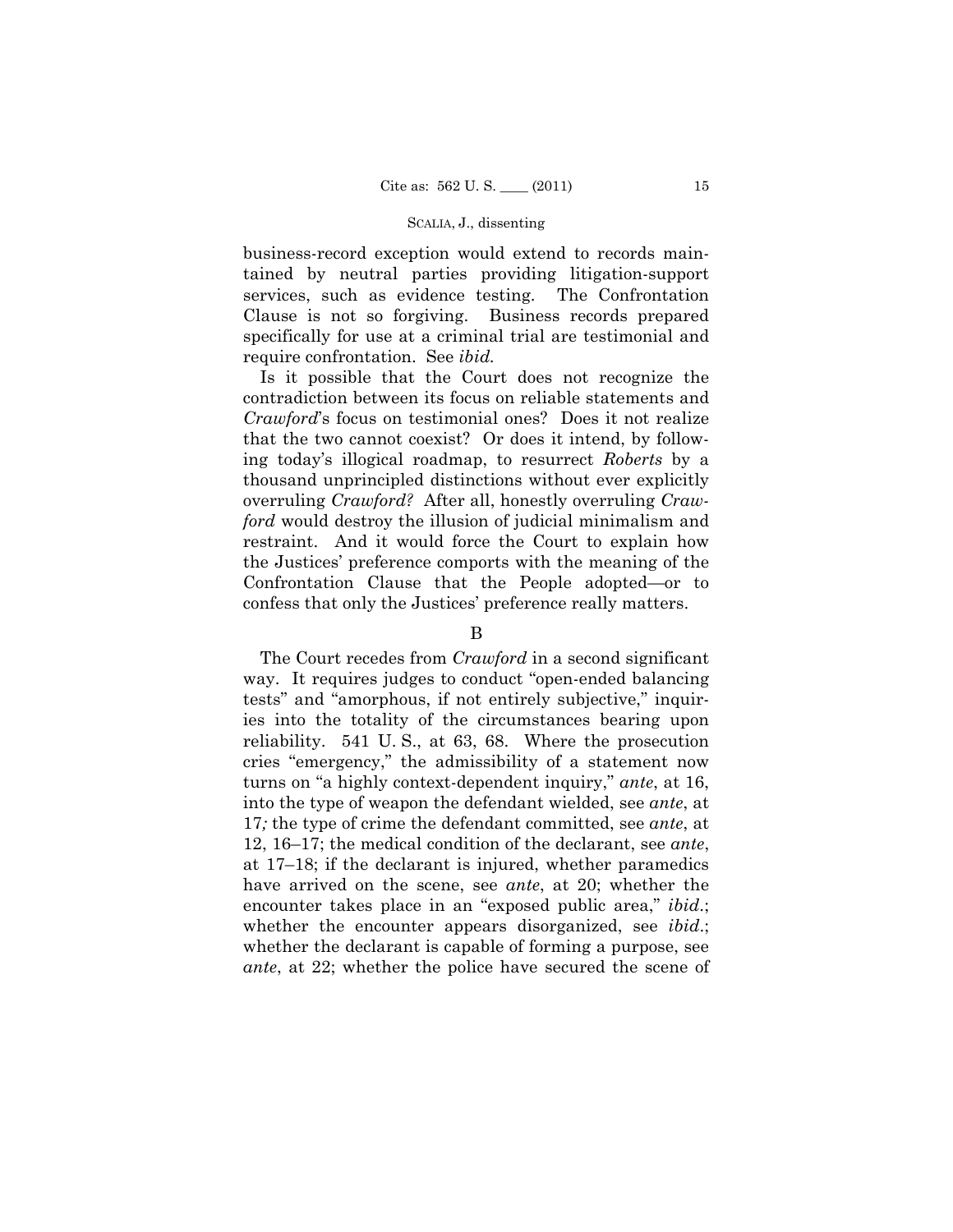#### SCALIA, J., dissenting

the crime, see *ante*, at 28; the formality of the statement, see *ante*, at 19; and finally, whether the statement strikes us as reliable, see *ante*, at 11–12, 14–15. This is no better than the nine-factor balancing test we rejected in *Crawford*, 541 U. S., at 63. I do not look forward to resolving conflicts in the future over whether knives and poison are more like guns or fists for Confrontation Clause purposes, or whether rape and armed robbery are more like murder or domestic violence.

It can be said, of course, that under *Crawford* analysis of whether a statement is testimonial requires consideration of all the circumstances, and so is also something of a multifactor balancing test. But the "reliability" test does not replace that analysis; it supplements it. As I understand the Court's opinion, even when it is determined that no emergency exists (or perhaps before that determination is made) the statement would be found admissible as far as the Confrontation Clause is concerned if it is not testimonial.

In any case, we did not disavow multifactor balancing for reliability in *Crawford* out of a preference for rules over standards. We did so because it "d[id] violence to" the Framers' design. *Id.,* at 68. It was judges' open-ended determination of what was reliable that violated the trial rights of Englishmen in the political trials of the 16th and 17th centuries. See, *e.g., Throckmorton's Case*, 1 How. St. Tr. 869, 875–876 (1554); *Raleigh's Case*, 2 How. St. Tr., at 15–16, 24. The Framers placed the Confrontation Clause in the Bill of Rights to ensure that those abuses (and the abuses by the Admiralty courts in colonial America) would not be repeated in this country. Not even the least dangerous branch can be trusted to assess the reliability of uncross-examined testimony in politically charged trials or trials implicating threats to national security. See *Crawford*, *supra*, at 67–68; cf. *Hamdi* v. *Rumsfeld*, 542 U. S. 507, 576–578 (2004) (SCALIA, J., dissenting).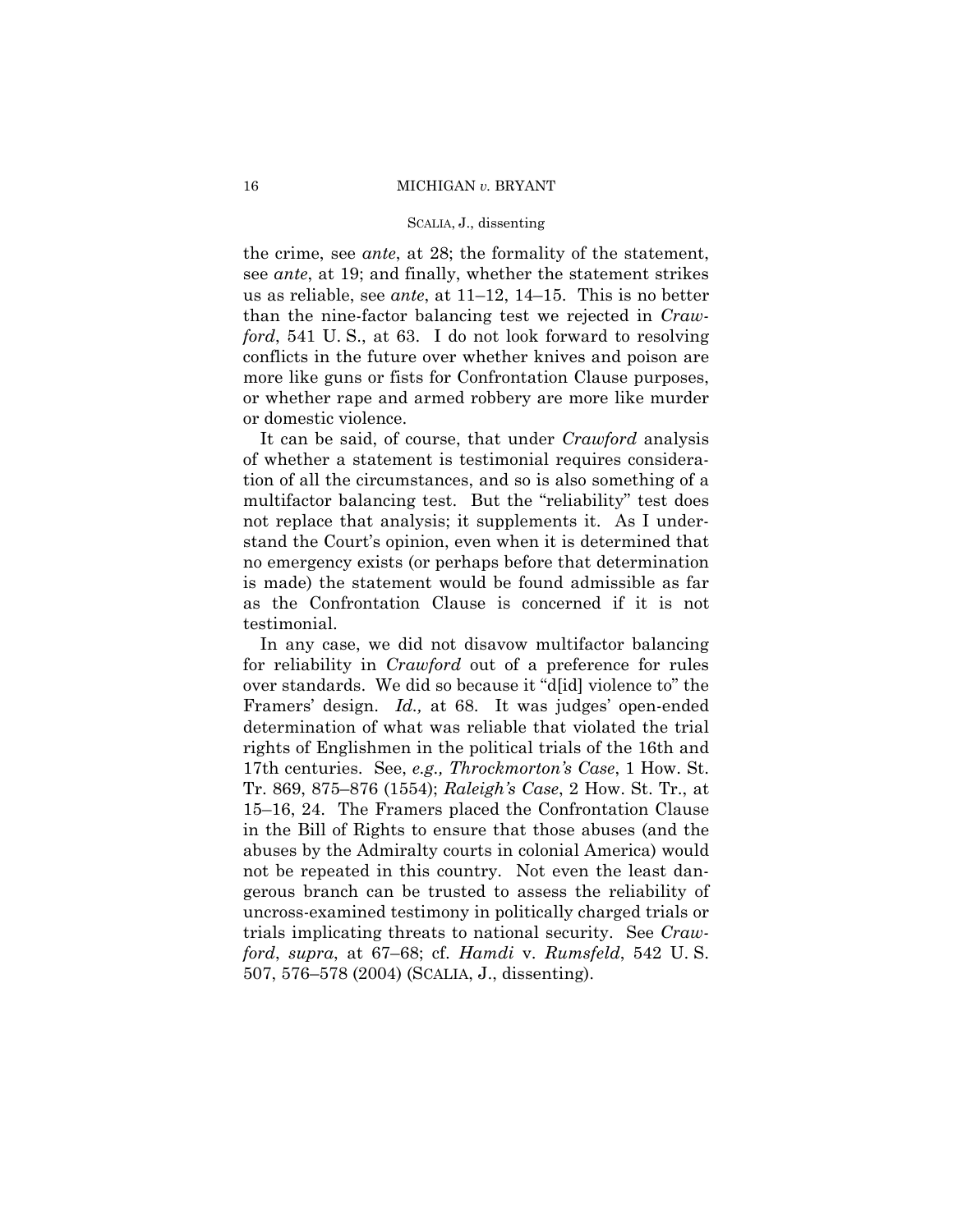\* \* \*

Judicial decisions, like the Constitution itself, are nothing more than "parchment barriers," 5 Writings of James Madison 269, 272 (G. Hunt ed. 1901). Both depend on a judicial culture that understands its constitutionally assigned role, has the courage to persist in that role when it means announcing unpopular decisions, and has the modesty to persist when it produces results that go against the judges' policy preferences. Today's opinion falls far short of living up to that obligation—short on the facts, and short on the law.

For all I know, Bryant has received his just deserts. But he surely has not received them pursuant to the procedures that our Constitution requires. And what has been taken away from him has been taken away from us all.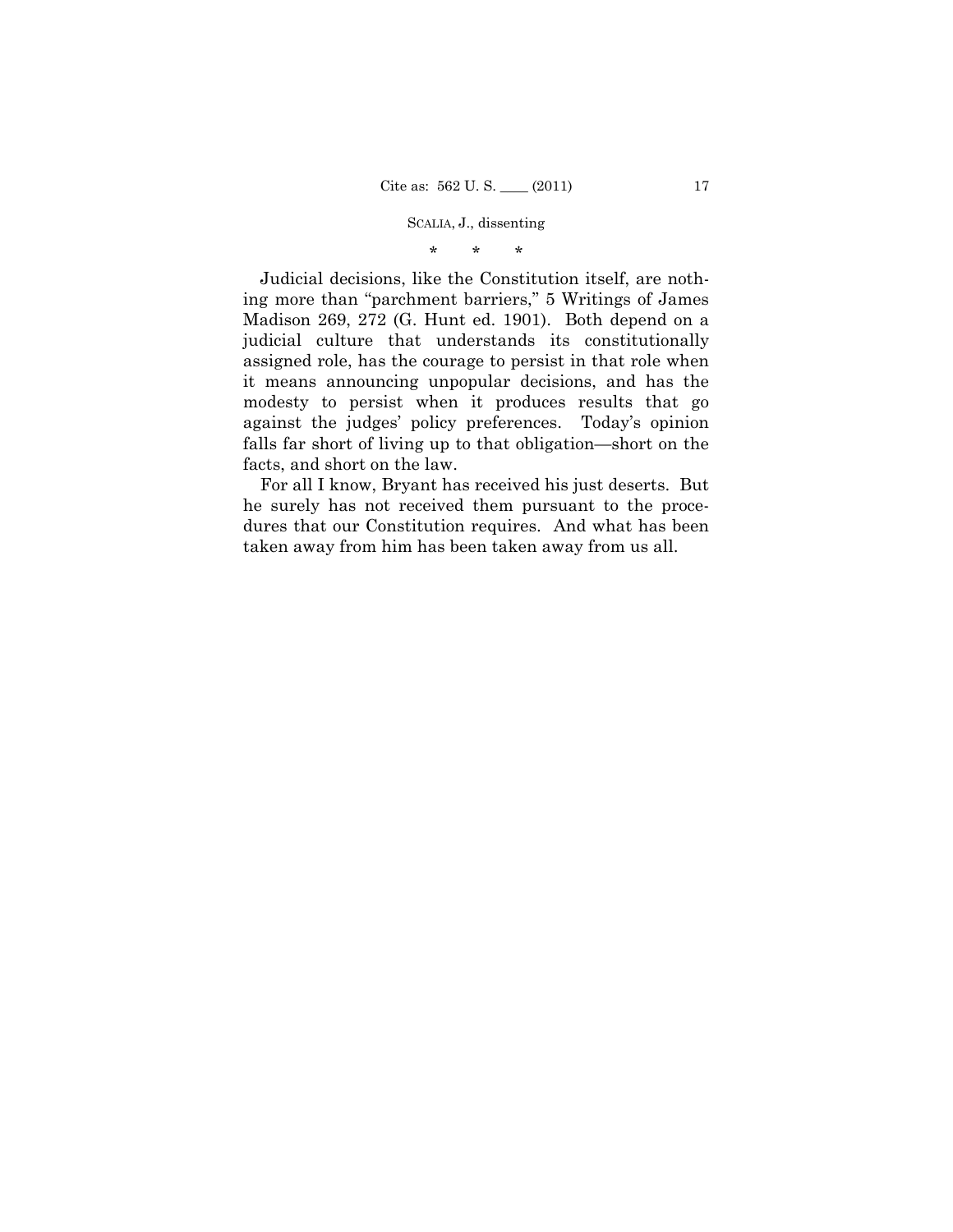GINSBURG, J., dissenting

### $\frac{1}{2}$  , where  $\frac{1}{2}$ **SUPREME COURT OF THE UNITED STATES**

#### $\frac{1}{2}$  ,  $\frac{1}{2}$  ,  $\frac{1}{2}$  ,  $\frac{1}{2}$  ,  $\frac{1}{2}$  ,  $\frac{1}{2}$ No. 09–150

# MICHIGAN, PETITIONER *v.* RICHARD PERRY BRYANT

### ON WRIT OF CERTIORARI TO THE SUPREME COURT OF MICHIGAN

[February 28, 2011]

### JUSTICE GINSBURG, dissenting.

I agree with JUSTICE SCALIA that Covington's statements were testimonial and that "[t]he declarant's intent is what counts." *Ante*, at 2 (dissenting opinion). Even if the interrogators' intent were what counts, I further agree, Covington's statements would still be testimonial. *Ante*, at 8. It is most likely that "the officers viewed their encounter with Covington [as] an investigation into a past crime with no ongoing or immediate consequences." *Ante*, at 10. Today's decision, JUSTICE SCALIA rightly notes, "creates an expansive exception to the Confrontation Clause for violent crimes." *Ibid.* In so doing, the decision confounds our recent Confrontation Clause jurisprudence, *ante*, at 12, which made it plain that "[r]eliability tells us nothing about whether a statement is testimonial," *ante*, at 14 (emphasis deleted).

I would add, however, this observation. In *Crawford* v. *Washington*, 541 U. S. 36, 56, n. 6 (2004), this Court noted that, in the law we inherited from England, there was a well-established exception to the confrontation requirement: The cloak protecting the accused against admission of out-of-court testimonial statements was removed for dying declarations. This historic exception, we recalled in *Giles* v. *California*, 554 U. S. 353, 358 (2008); see *id.*, at 361–362, 368, applied to statements made by a person